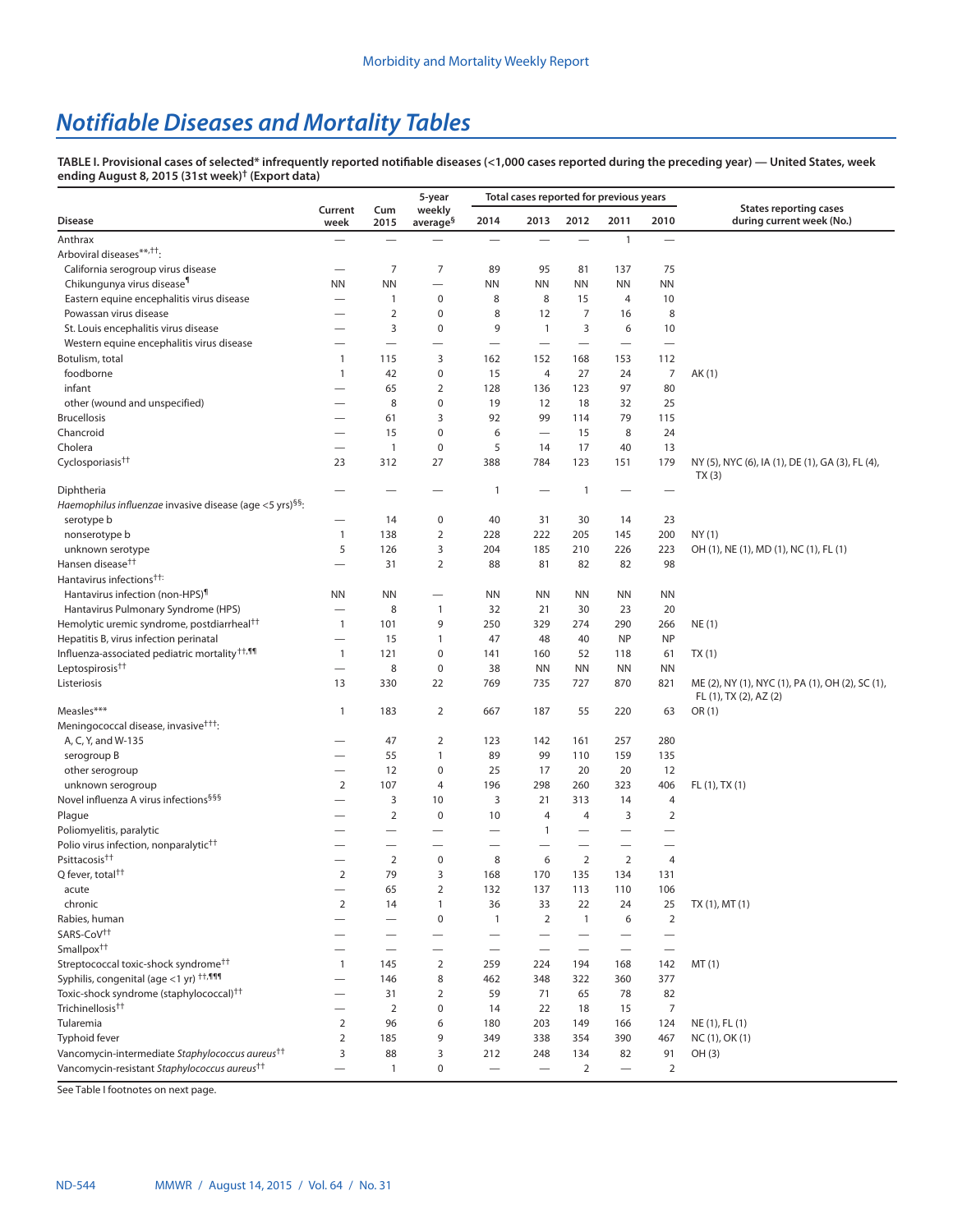**TABLE I. (***Continued***) Provisional cases of selected\* infrequently reported notifiable diseases (<1,000 cases reported during the preceding year) — United States, week ending August 8, 2015 (31st week)† ([Export data\)](https://data.cdc.gov/NNDSS/NNDSS-Table-I-infrequently-reported-notifiable-dis/pb4z-432k)**

|                                               |                 |             | 5-year<br>weekly<br>average <sup>§</sup> |           | Total cases reported for previous years |           |           |           |                                                            |  |  |
|-----------------------------------------------|-----------------|-------------|------------------------------------------|-----------|-----------------------------------------|-----------|-----------|-----------|------------------------------------------------------------|--|--|
| <b>Disease</b>                                | Current<br>week | Cum<br>2015 |                                          | 2014      | 2013                                    | 2012      | 2011      | 2010      | <b>States reporting cases</b><br>during current week (No.) |  |  |
| Viral hemorrhagic fevers <sup>††,****</sup> : |                 |             |                                          |           |                                         |           |           |           |                                                            |  |  |
| Crimean-Congo hemorrhagic fever               |                 |             |                                          | <b>NP</b> | <b>NP</b>                               | <b>NP</b> | <b>NP</b> | <b>NP</b> |                                                            |  |  |
| Ebola hemorrhagic fever                       |                 |             |                                          | 6         | <b>NP</b>                               | <b>NP</b> | <b>NP</b> | <b>NP</b> |                                                            |  |  |
| Guanarito hemorrhagic fever                   |                 |             |                                          | <b>NP</b> | <b>NP</b>                               | <b>NP</b> | <b>NP</b> | <b>NP</b> |                                                            |  |  |
| Junin hemorrhagic fever                       |                 |             |                                          | <b>NP</b> | <b>NP</b>                               | <b>NP</b> | <b>NP</b> | <b>NP</b> |                                                            |  |  |
| Lassa fever                                   |                 |             |                                          |           | <b>NP</b>                               | <b>NP</b> | <b>NP</b> | <b>NP</b> |                                                            |  |  |
| Lujo virus                                    |                 |             |                                          | <b>NP</b> | <b>NP</b>                               | <b>NP</b> | <b>NP</b> | <b>NP</b> |                                                            |  |  |
| Machupo hemorrhagic fever                     |                 |             |                                          | <b>NP</b> | <b>NP</b>                               | <b>NP</b> | <b>NP</b> | <b>NP</b> |                                                            |  |  |
| Marburg fever                                 |                 |             |                                          | <b>NP</b> | <b>NP</b>                               | <b>NP</b> | <b>NP</b> | <b>NP</b> |                                                            |  |  |
| Sabia-associated hemorrhagic fever            |                 |             |                                          | <b>NP</b> | <b>NP</b>                               | <b>NP</b> | <b>NP</b> | <b>NP</b> |                                                            |  |  |
| Yellow fever                                  |                 |             |                                          |           |                                         |           |           |           |                                                            |  |  |

—: No reported cases. N: Not reportable. NN: Not Nationally Notifiable. NP: Nationally notifiable but not published. Cum: Cumulative year-to-date counts.

Three low incidence conditions, rubella, rubella congenital, and tetanus, have been moved to Table II to facilitate case count verification with reporting jurisdictions.

Case counts for reporting years 2014 and 2015 are provisional and subject to change. For further information on interpretation of these data, see http://wwwn.cdc.gov/nndss/docu-<br>ment/ProvisionalNationaNotifiableDiseasesSur

Calculated by summing the incidence counts for the current week, the 2 weeks preceding the current week, and the 2 weeks following the current week, for a total of 5 preceding ears. Additional information is available at<http://wwwn.cdc.gov/nndss/document/5yearweeklyaverage.pdf>.<br>In Data for the Arboviral disease, Chikungunya, and Hantavirus infection disease, non-Hantavirus Pulmonary Syndrome (H

of Management and Budget Paperwork Reduction Act approval to receive data for these conditions.

\*\* Includes both neuroinvasive and nonneuroinvasive. Updated weekly reports from the Division of Vector-Borne Diseases, National Center for Emerging and Zoonotic Infectious Diseases (ArboNET Surveillance). Data for West Nile virus are available in Table II.

†† Not reportable in all states. Data from states where the condition is not reportable are excluded from this table except starting in 2007 for the arboviral diseases, STD data, TB data, and influenzaassociated pediatric mortality, and in 2003 for SARS-CoV. Reporting exceptions are available at<http://wwwn.cdc.gov/nndss/downloads.html>.

§§ Data for *H. influenzae* (all ages, all serotypes) are available in Table II.

Updated weekly from reports to the Influenza Division, National Center for Immunization and Respiratory Diseases. Since September 28, 2014, 145 influenza-associated pediatric deaths occurring during the 2014–15 influenza season have been reported.

The one measles case reported for the current week was imported.

††† Data for meningococcal disease (all serogroups) are available in Table II.

§§§ All cases of novel influenza A virus infection reported to CDC since 2010 have been variant viruses. Influenza viruses that circulate in swine are called swine influenza viruses when isolated from swine, but are called variant viruses when isolated from humans. Variant influenza viruses are different from the influenza A (H1N1)pdm09 virus. Total case counts are provided by the Influenza Division, National Center for Immunization and Respiratory Diseases (NCIRD).

¶¶¶ Updated weekly from reports to the Division of STD Prevention, National Center for HIV/AIDS, Viral Hepatitis, STD, and TB Prevention.

\*\*\*\* Prior to 2015, CDC's National Notifiable Diseases Surveillance System (NNDSS) did not receive electronic data about incident cases of specific viral hemorrhagic fevers; instead data were collected in aggregate as "viral hemorrhagic fevers". Beginning in 2015, NNDSS has been updated to receive data for each of the viral hemorrhagic fevers listed below. There were no cases of viral hemorrhagic fever reported during the current week. In addition to the four cases of Ebola diagnosed in the United States to date in 2014, six residents of the United States have been medically evacuated to the United States for care after developing Ebola in West Africa. Ten of the 11 VHF cases reported for 2014 are confirmed as Ebola and one as Lassa fever.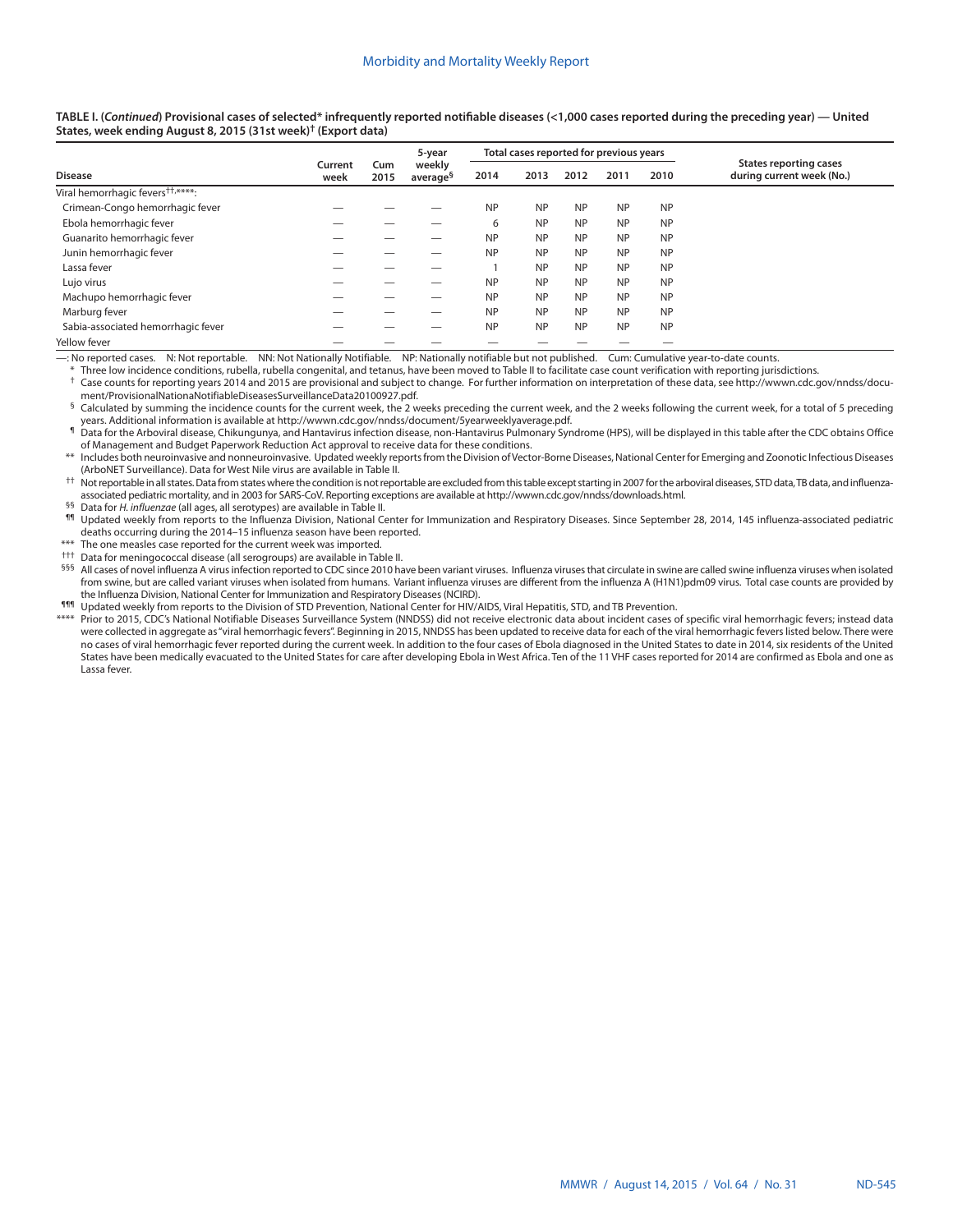

## **FIGURE I. Selected notifiable disease reports, United States, comparison of provisional 4-week totals August 8, 2015, with historical data**

\* Ratio of current 4-week total to mean of 15 4-week totals (from previous, comparable, and subsequent 4-week periods for the past 5 years). The point where the hatched area begins is based on the mean and two standard deviations of these 4-week totals.

## **Notifiable Disease Data Team and 122 Cities Mortality Data Team**

David W. Walker<br>Deborah A. Adams Wi Deborah A. Adams Willie J. Anderson Diana Harris Onweh Pearl C. Sharp

Rosaline Dhara<br>Alan W. Schley

Data presented by the Notifiable Disease Data Team and 122 Cities Mortality Data Team in the weekly MMWR are provisional, based on weekly reports to CDC by state health departments. Readers who have difficulty accessing this PDF file may access the HTML file at http://www.cdc.gov/mmwr/preview/mmwrhtml/mm6431md.htm. Address all inquiries about the MMWR Series, including material to be considered for publication, to Editor, MMWR Series, Mailstop E-90, CDC, 1600 Clifton Rd., N.E., Atlanta, GA 30329-4027 or to [mmwrq@cdc.gov](mailto:mmwrq@cdc.gov).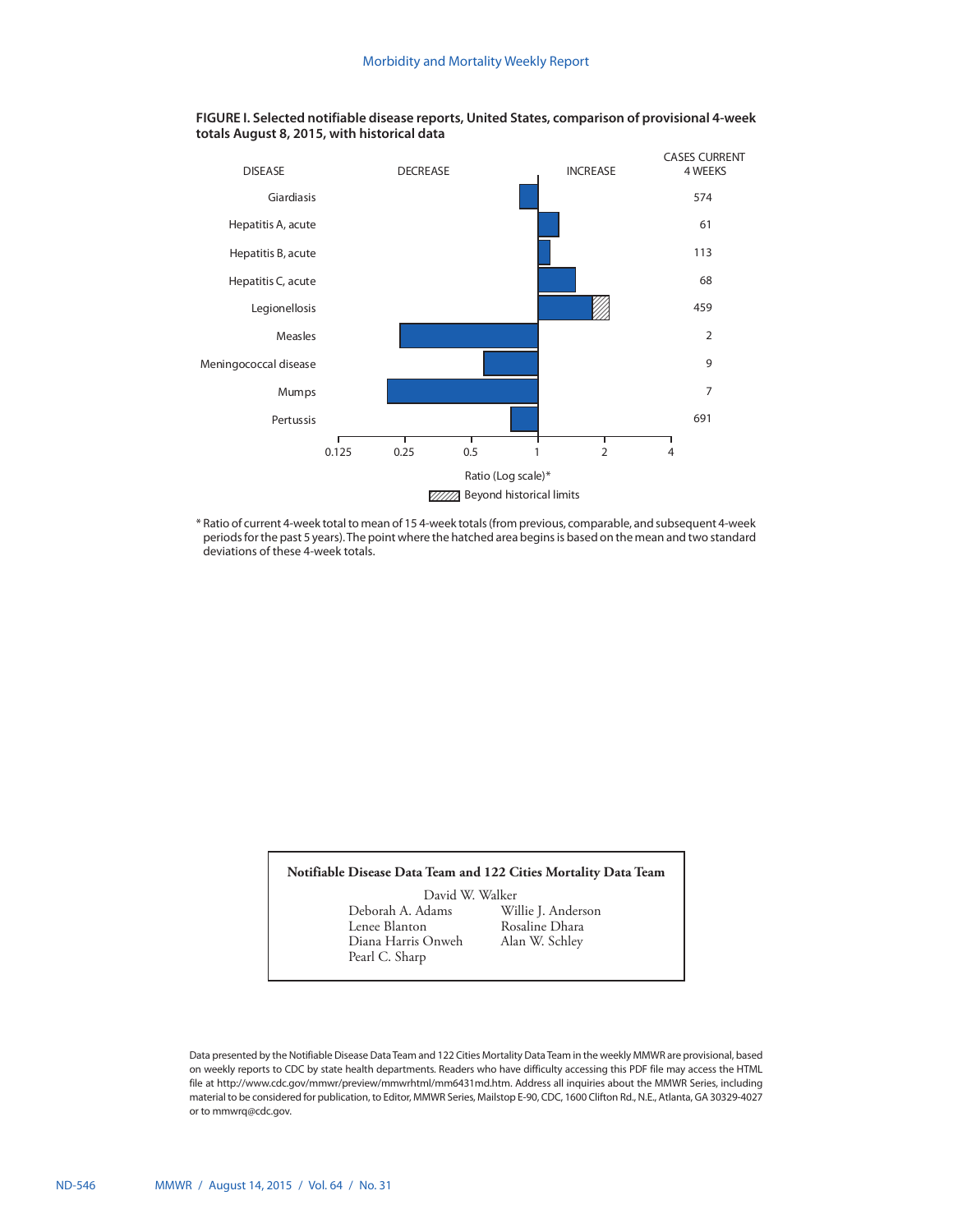| TABLE II. Provisional cases of selected notifiable diseases (≥1,000 cases reported during the preceding year), and selected* low frequency diseases, United |  |
|-------------------------------------------------------------------------------------------------------------------------------------------------------------|--|
| States, weeks ending August 8, 2015, and August 2, 2014 (31st week) <sup>†</sup> (Export data)                                                              |  |

|                                      |                                                      |                            | <b>Babesiosis</b>             |                                            |                                                      | Campylobacteriosis                |                                |                                 |                          |                 |  |  |  |
|--------------------------------------|------------------------------------------------------|----------------------------|-------------------------------|--------------------------------------------|------------------------------------------------------|-----------------------------------|--------------------------------|---------------------------------|--------------------------|-----------------|--|--|--|
|                                      | Current                                              | Previous 52 weeks          |                               |                                            |                                                      |                                   |                                | Previous 52 weeks               |                          |                 |  |  |  |
| Reporting area                       | week                                                 | Med                        | Max                           | <b>Cum 2015</b>                            | <b>Cum 2014</b>                                      | <b>Current week</b>               | Med                            | Max                             | <b>Cum 2015</b>          | <b>Cum 2014</b> |  |  |  |
| <b>United States</b>                 | 45                                                   | 13                         | 120                           | 578                                        | 1,010                                                | 527                               | 761                            | 1,109                           | 24,035                   | Ν               |  |  |  |
| <b>New England</b>                   | 8                                                    | $\overline{7}$             | 64                            | 287                                        | 654                                                  | 19                                | 47                             | 99                              | 1,635                    | Ν               |  |  |  |
| Connecticut<br>Maine                 | $\overline{\phantom{0}}$<br>4                        | $\mathbf{1}$<br>$\pmb{0}$  | 14<br>6                       | 64<br>23                                   | 161<br>18                                            | $\overline{2}$<br>5               | 13<br>4                        | 29<br>8                         | 441<br>112               | Ν<br>Ν          |  |  |  |
| Massachusetts                        |                                                      | 2                          | 33                            | 129                                        | 379                                                  |                                   | 24                             | 42                              | 740                      | Ν               |  |  |  |
| New Hampshire                        | $\overline{\phantom{0}}$                             | $\pmb{0}$                  | 5                             | 21                                         | 29                                                   | 3                                 | 4                              | 8                               | 128                      | Ν               |  |  |  |
| Rhode Island<br>Vermont              | $\overline{4}$                                       | $\mathbf{1}$<br>$\pmb{0}$  | 14<br>3                       | 47<br>3                                    | 66<br>$\overline{1}$                                 | $\overline{7}$<br>$\overline{2}$  | $\mathbf{1}$<br>$\overline{2}$ | 21<br>9                         | 130<br>84                | Ν<br>Ν          |  |  |  |
| Mid. Atlantic                        | 37                                                   | 5                          | 46                            | 264                                        | 298                                                  | 84                                | 96                             | 149                             | 3,049                    | Ν               |  |  |  |
| New Jersey                           |                                                      | $\mathbf{1}$               | 17                            | 116                                        | 132                                                  | $\overline{\phantom{0}}$          | 28                             | 46                              | 784                      | Ν               |  |  |  |
| New York (Upstate)                   | 32                                                   | 3                          | 35                            | 126                                        | 135                                                  | $\overline{\phantom{0}}$          | $\mathbf 0$                    | $\mathbf 0$                     | $\overline{\phantom{0}}$ | Ν               |  |  |  |
| New York City<br>Pennsylvania        | 5<br>N                                               | $\pmb{0}$<br>0             | 9<br>$\mathbf 0$              | 22<br>N                                    | 31<br>N                                              | 31<br>53                          | 31<br>39                       | 49<br>83                        | 930<br>1,335             | Ν<br>Ν          |  |  |  |
|                                      | $\overline{\phantom{0}}$                             | $\pmb{0}$                  | $\overline{4}$                | 16                                         | 27                                                   | 76                                | 83                             | 167                             | 2,739                    | N               |  |  |  |
| E.N. Central<br>Illinois             | $\overline{\phantom{0}}$                             | $\mathbf 0$                | $\mathbf{1}$                  |                                            | $\qquad \qquad$                                      | U                                 | $\mathbf 0$                    | $\mathbf 0$                     | U                        | U               |  |  |  |
| Indiana                              |                                                      | 0                          | $\mathbf 0$                   | $\overline{\phantom{0}}$                   |                                                      | $\overline{\phantom{0}}$          | 12                             | 26                              | 346                      | Ν               |  |  |  |
| Michigan<br>Ohio                     | $\overline{\phantom{0}}$<br>$\overline{\phantom{0}}$ | 0<br>0                     | $\mathbf{1}$<br>$\mathbf{1}$  | $\overline{2}$<br>$\mathbf{1}$             | $\overline{1}$<br>$\overline{\phantom{0}}$           | 14<br>49                          | 21<br>31                       | 44<br>93                        | 683<br>1,023             | Ν<br>Ν          |  |  |  |
| Wisconsin                            |                                                      | $\mathbf 0$                | $\overline{4}$                | 13                                         | 26                                                   | 13                                | 22                             | 42                              | 687                      | Ν               |  |  |  |
| W.N. Central                         | $\overline{\phantom{0}}$                             | $\mathbf 0$                | 4                             | $\mathbf{1}$                               | 25                                                   | 11                                | 31                             | 91                              | 1,159                    | N               |  |  |  |
| lowa                                 | N                                                    | $\mathbf 0$                | $\mathbf 0$                   | N                                          | N                                                    | $\overline{1}$                    | 10                             | 46                              | 411                      | Ν               |  |  |  |
| Kansas                               | N                                                    | 0                          | $\mathbf 0$                   | N                                          | N                                                    |                                   | 5                              | 12                              | 158                      | Ν               |  |  |  |
| Minnesota<br>Missouri                | N                                                    | 0<br>0                     | $\overline{4}$<br>$\mathbf 0$ | N                                          | 24<br>N                                              | $\overbrace{\phantom{12322111}}$  | 0<br>0                         | $\overline{\phantom{a}}$<br>17  | $\overline{1}$<br>88     | Ν<br>Ν          |  |  |  |
| Nebraska                             | $\overline{\phantom{0}}$                             | $\mathbf 0$                | $\mathbf 0$                   | $\overline{\phantom{0}}$                   | $\overline{\phantom{0}}$                             | 10                                | 9                              | 25                              | 307                      | N               |  |  |  |
| North Dakota                         | $\overline{\phantom{0}}$                             | $\mathbf 0$                | $\mathbf{1}$                  | $\mathbf{1}$                               | $\overline{\phantom{0}}$                             |                                   | 0                              | $\mathbf 0$                     | $\overline{\phantom{0}}$ | N               |  |  |  |
| South Dakota                         |                                                      | $\mathbf 0$                | $\mathbf 0$                   | $\overline{\phantom{0}}$                   | $\mathbf{1}$                                         | $\overline{\phantom{0}}$          | 5                              | 23                              | 194                      | N               |  |  |  |
| S. Atlantic<br>Delaware              | $\overline{\phantom{0}}$<br>$\overline{\phantom{0}}$ | $\mathbf 0$<br>$\mathbf 0$ | $\mathbf{1}$<br>$\mathbf{1}$  | $\overline{2}$<br>1                        | 3<br>1                                               | 182<br>3                          | 152<br>$\overline{2}$          | 254<br>5                        | 5,049<br>71              | Ν<br>N          |  |  |  |
| District of Columbia                 | N                                                    | $\mathbf 0$                | $\mathbf 0$                   | N                                          | N                                                    | $\overbrace{\phantom{12322111}}$  | $\mathbf 0$                    | $\mathbf{1}$                    | 3                        | N               |  |  |  |
| Florida                              | N                                                    | $\mathbf 0$                | $\mathbf 0$                   | N                                          | N                                                    | 89                                | 71                             | 106                             | 2,247                    | N               |  |  |  |
| Georgia<br>Maryland                  | N<br>$\overline{\phantom{0}}$                        | $\mathbf 0$<br>$\mathbf 0$ | $\mathbf 0$<br>$\mathbf{1}$   | N<br>-                                     | N                                                    | 6<br>18                           | 13<br>13                       | 26<br>32                        | 421<br>461               | N<br>N          |  |  |  |
| North Carolina                       | N                                                    | $\mathbf 0$                | $\mathbf 0$                   | N                                          | N                                                    | 35                                | 21                             | 71                              | 645                      | Ν               |  |  |  |
| South Carolina                       | $\overline{\phantom{0}}$                             | $\mathbf 0$                | $\mathbf{1}$                  | $\mathbf{1}$                               | $\overline{2}$                                       | 5                                 | 5                              | 14                              | 180                      | N               |  |  |  |
| Virginia                             | N                                                    | $\mathbf 0$                | $\mathbf 0$                   | N                                          | N                                                    | 24                                | 27                             | 50                              | 856                      | N               |  |  |  |
| West Virginia                        | $\overline{\phantom{0}}$                             | $\mathbf 0$<br>$\mathbf 0$ | $\mathbf 0$<br>$\mathbf{1}$   | $\overline{\phantom{0}}$<br>$\overline{4}$ | $\overline{\phantom{0}}$<br>$\overline{\phantom{0}}$ | $\overline{2}$<br>25              | 6<br>43                        | 11<br>65                        | 165<br>1,283             | Ν<br>N          |  |  |  |
| E.S. Central<br>Alabama              |                                                      | $\mathbf 0$                | $\mathbf{1}$                  | 3                                          |                                                      | $\overline{7}$                    | 10                             | 22                              | 313                      | N               |  |  |  |
| Kentucky                             | N                                                    | $\mathbf 0$                | $\mathbf 0$                   | N                                          | N                                                    | 6                                 | 14                             | 24                              | 442                      | N               |  |  |  |
| Mississippi                          | N                                                    | $\mathbf 0$                | $\mathbf 0$                   | N                                          | N                                                    | $\overline{\phantom{0}}$          | 3                              | $\overline{7}$                  | 91                       | Ν               |  |  |  |
| Tennessee                            |                                                      | $\mathbf 0$<br>$\mathbf 0$ | $\mathbf{1}$<br>$\mathbf{1}$  | 1<br>$\mathbf{1}$                          | $\overline{\phantom{0}}$<br>$\overline{1}$           | 12<br>39                          | 14<br>61                       | 28<br>177                       | 437                      | N<br>N          |  |  |  |
| W.S. Central<br>Arkansas             |                                                      | $\mathbf 0$                | $\mathbf 0$                   |                                            | $\overline{\phantom{0}}$                             | 11                                | 9                              | 21                              | 2,148<br>261             | Ν               |  |  |  |
| Louisiana                            | $\overline{\phantom{0}}$                             | $\mathbf 0$                | $\mathbf 0$                   |                                            |                                                      |                                   | 10                             | 22                              | 300                      | N               |  |  |  |
| Oklahoma                             | N                                                    | $\mathbf 0$                | $\mathbf 0$                   | N                                          | N                                                    | 28                                | 11                             | 59                              | 485                      | N               |  |  |  |
| Texas                                | $\overline{\phantom{0}}$                             | $\mathbf 0$                | $\mathbf{1}$                  | $\mathbf{1}$                               | $\mathbf{1}$                                         |                                   | 39                             | 86                              | 1,102                    | Ν               |  |  |  |
| Mountain<br>Arizona                  |                                                      | $\mathbf 0$<br>$\mathbf 0$ | $\mathbf 0$<br>$\mathbf 0$    | -                                          |                                                      | 49<br>25                          | 59<br>30                       | 100<br>51                       | 1,927<br>897             | Ν<br>N          |  |  |  |
| Colorado                             | N                                                    | $\mathbf 0$                | $\mathbf 0$                   | N                                          | N                                                    |                                   | $\mathbf 0$                    | 15                              | 76                       | Ν               |  |  |  |
| Idaho                                | N                                                    | $\mathbf 0$                | $\mathbf 0$                   | N                                          | N                                                    | 17                                | 6                              | 18                              | 227                      | N               |  |  |  |
| Montana<br>Nevada                    | ${\sf N}$                                            | $\pmb{0}$<br>$\mathbf 0$   | $\pmb{0}$<br>$\mathbf 0$      | N                                          | $\mathsf{N}$                                         | 6                                 | 6<br>$\overline{2}$            | 14<br>5                         | 195<br>77                | N<br>N          |  |  |  |
| New Mexico                           | N                                                    | $\mathbf 0$                | $\mathbf 0$                   | N                                          | N                                                    | $\overbrace{\phantom{123221111}}$ | $\overline{7}$                 | 17                              | 214                      | N               |  |  |  |
| Utah                                 | $\overline{\phantom{0}}$                             | $\mathbf 0$                | $\mathbf 0$                   | $\overline{\phantom{0}}$                   | $\overline{\phantom{0}}$                             | $\overbrace{\phantom{1232211}}$   | 5                              | 21                              | 171                      | N               |  |  |  |
| Wyoming                              | $\overline{\phantom{0}}$                             | 0                          | $\mathbf 0$                   | $\overline{\phantom{0}}$                   | $\overline{\phantom{0}}$                             | $\overline{1}$                    | 2                              | 6                               | 70                       | N               |  |  |  |
| Pacific<br>Alaska                    | —<br>N                                               | $\mathbf 0$<br>$\mathbf 0$ | 4<br>$\mathbf 0$              | 3<br>N                                     | $\mathbf 2$<br>N                                     | 42<br>$\overline{2}$              | 163<br>$\mathbf{1}$            | 257<br>$\overline{4}$           | 5,046<br>41              | N<br>N          |  |  |  |
| California                           | $\overline{\phantom{0}}$                             | $\mathbf 0$                | 1                             | $\mathbf{1}$                               | $\overline{2}$                                       | 9                                 | 116                            | 157                             | 3,431                    | N               |  |  |  |
| Hawaii                               | N                                                    | $\mathbf 0$                | $\mathbf 0$                   | N                                          | N                                                    | $\overline{7}$                    | 9                              | 28                              | 346                      | N               |  |  |  |
| Oregon                               | $\qquad \qquad$                                      | 0                          | $\mathbf{1}$                  | $\overline{2}$                             | $\qquad \qquad$                                      | 13                                | 18                             | 31                              | 536                      | N               |  |  |  |
| Washington                           |                                                      | $\mathbf 0$                | $\overline{4}$                | $\overline{\phantom{0}}$                   | $\overline{\phantom{0}}$                             | 11                                | 19                             | 73                              | 692                      | N               |  |  |  |
| <b>Territories</b><br>American Samoa | U                                                    |                            |                               | U                                          | U                                                    |                                   |                                |                                 |                          | N               |  |  |  |
| C.N.M.I.                             |                                                      |                            |                               | $\overline{\phantom{0}}$                   |                                                      |                                   |                                | $\overline{\phantom{0}}$        |                          | N               |  |  |  |
| Guam                                 |                                                      | $\mathsf 0$                | $\pmb{0}$                     |                                            |                                                      |                                   | $\overline{\phantom{0}}$       | $\overbrace{\phantom{1232211}}$ | $\overline{\phantom{0}}$ | N               |  |  |  |
| Puerto Rico<br>U.S. Virgin Islands   | N<br>N                                               | $\mathbf 0$<br>0           | $\pmb{0}$<br>0                | N<br>N                                     | N<br>N                                               |                                   | $\mathbf 0$<br>$\mathbf 0$     | $\overline{2}$<br>0             | 11<br>$\qquad \qquad -$  | N<br>N          |  |  |  |
|                                      |                                                      |                            |                               |                                            |                                                      |                                   |                                |                                 |                          |                 |  |  |  |

C.N.M.I.: Commonwealth of Northern Mariana Islands.

U: Unavailable. —: No reported cases. N: Not reportable. NN: Not Nationally Notifiable. NP: Nationally notifiable but not published. Cum: Cumulative year-to-date counts. Med: Median. Max: Maximum.

\* Three low incidence conditions, rubella, rubella congenital, and tetanus, have been moved to Table II to facilitate case count verification with reporting jurisdictions.

† Case counts for reporting year 2014 and 2015 are provisional and subject to change. For further information on interpretation of these data, see [http://wwwn.cdc.gov/nndss/document/](http://wwwn.cdc.gov/nndss/document/ProvisionalNationaNotifiableDiseasesSurveillanceData20100927.pdf) [ProvisionalNationaNotifiableDiseasesSurveillanceData20100927.pdf](http://wwwn.cdc.gov/nndss/document/ProvisionalNationaNotifiableDiseasesSurveillanceData20100927.pdf). Data for TB are displayed in Table IV, which appears quarterly.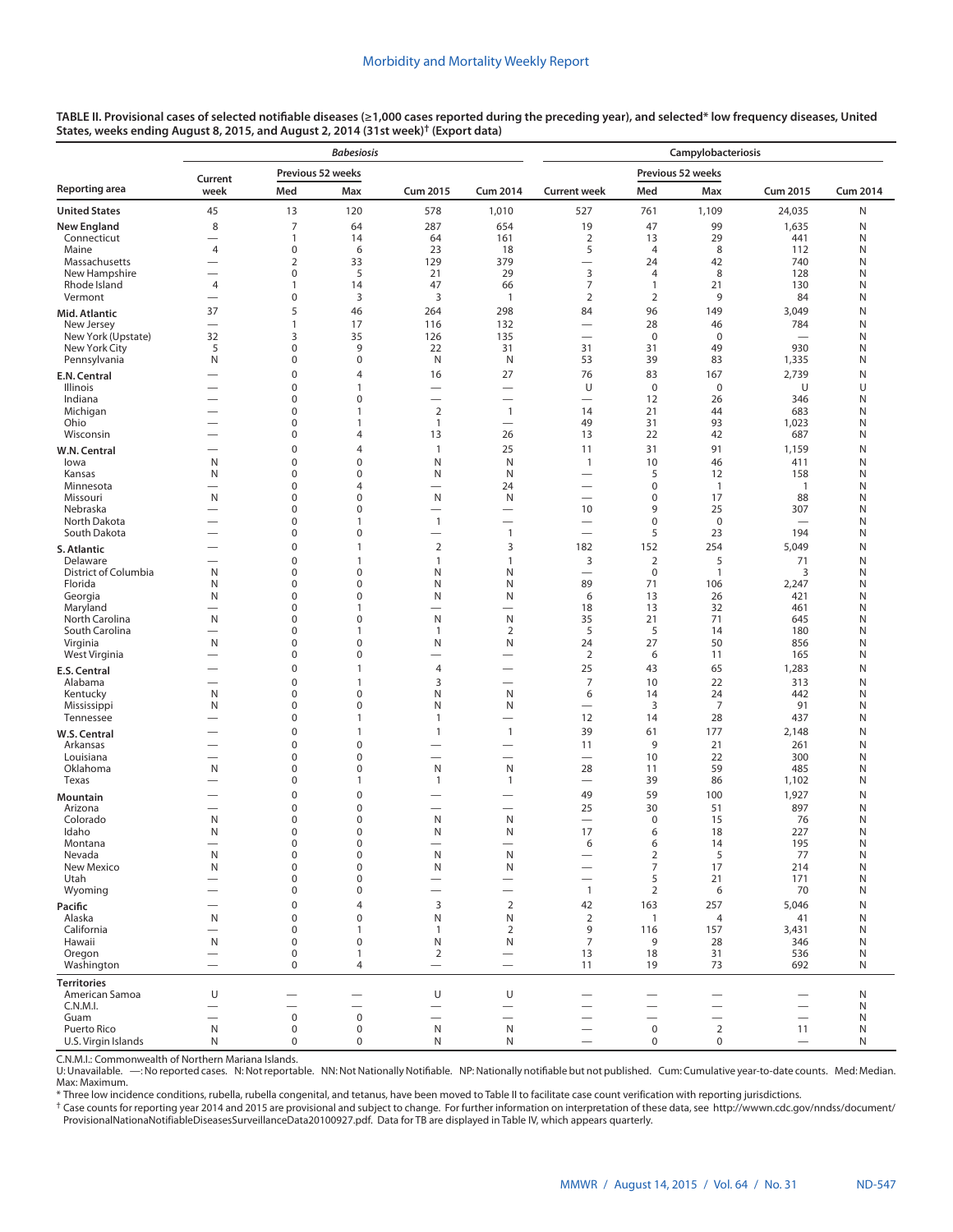|                                      |                          |                          | Chlamydia trachomatis infection |                  |                  | Coccidioidomycosis            |                          |                                  |                               |                     |  |  |  |
|--------------------------------------|--------------------------|--------------------------|---------------------------------|------------------|------------------|-------------------------------|--------------------------|----------------------------------|-------------------------------|---------------------|--|--|--|
|                                      | Current                  |                          | Previous 52 weeks               |                  |                  | Previous 52 weeks             |                          |                                  |                               |                     |  |  |  |
| Reporting area                       | week                     | Med                      | Max                             | <b>Cum 2015</b>  | <b>Cum 2014</b>  | <b>Current week</b>           | Med                      | Max                              | <b>Cum 2015</b>               | <b>Cum 2014</b>     |  |  |  |
| <b>United States</b>                 | 12,184                   | 27,894                   | 30,164                          | 819,188          | 839,715          | 157                           | 155                      | 227                              | 5,430                         | 5,402               |  |  |  |
| New England                          | 207                      | 887                      | 1,244                           | 25,783           | 26,634           | $\overline{\phantom{0}}$      | $\mathbf 0$              | 1                                |                               | 4                   |  |  |  |
| Connecticut<br>Maine                 | 198<br>5                 | 247<br>77                | 399<br>123                      | 7,287<br>2,082   | 7,628<br>1,856   | N<br>N                        | 0<br>0                   | 0<br>0                           | N<br>Ν                        | N<br>N              |  |  |  |
| Massachusetts                        | $\overline{\phantom{0}}$ | 458                      | 534                             | 12,973           | 11,349           | $\overline{\phantom{0}}$      | 0                        | 0                                | $\overline{\phantom{0}}$      |                     |  |  |  |
| New Hampshire                        |                          | 25                       | 110                             | 256              | 1,897            | $\overline{\phantom{0}}$      | 0                        | 1                                | $\overline{\phantom{0}}$      | $\sqrt{2}$          |  |  |  |
| Rhode Island                         | $\overline{\phantom{0}}$ | 83                       | 243                             | 2,340            | 2,547            | $\overline{\phantom{0}}$      | 0                        | 0                                |                               | $\overline{2}$      |  |  |  |
| Vermont                              | $\overline{4}$           | 32                       | 56                              | 845              | 1,357            | N                             | 0                        | 0                                | N                             | N                   |  |  |  |
| Mid. Atlantic                        | 2,439                    | 3,583                    | 4,048                           | 108,062          | 102,382          |                               | 0                        | 0                                | -                             |                     |  |  |  |
| New Jersey<br>New York (Upstate)     | 230<br>778               | 601<br>787               | 716<br>1,166                    | 18,344<br>23,308 | 17,329<br>21,199 | N<br>N                        | 0<br>0                   | 0<br>0                           | Ν<br>Ν                        | N<br>N              |  |  |  |
| New York City                        | 665                      | 1,203                    | 1,350                           | 36,237           | 34,910           | N                             | 0                        | 0                                | N                             | N                   |  |  |  |
| Pennsylvania                         | 766                      | 982                      | 1,353                           | 30,173           | 28,944           | N                             | $\mathbf 0$              | 0                                | Ν                             | N                   |  |  |  |
| E.N. Central                         | 1,496                    | 4,083                    | 4,950                           | 116,929          | 126,015          |                               | 1                        | $\overline{2}$                   | 23                            | 39                  |  |  |  |
| Illinois                             | 64                       | 1,188                    | 1,443                           | 30,153           | 38,895           | N                             | $\mathbf 0$              | $\mathbf 0$                      | N                             | N                   |  |  |  |
| Indiana                              | 312                      | 542                      | 920                             | 16,008           | 16,382           | N                             | 0                        | 0                                | N                             | N                   |  |  |  |
| Michigan<br>Ohio                     | 430<br>390               | 894<br>1,071             | 1,222<br>1,249                  | 26,054<br>31,755 | 25,180<br>32,177 |                               | 0<br>0                   | $\overline{2}$<br>$\overline{2}$ | 13<br>5                       | 26<br>8             |  |  |  |
| Wisconsin                            | 300                      | 461                      | 556                             | 12,959           | 13,381           |                               | $\mathbf 0$              | $\overline{2}$                   | 5                             | 5                   |  |  |  |
| W.N. Central                         | 251                      | 1,684                    | 1,958                           | 48,437           | 50,407           | $\mathbf{1}$                  | $\overline{2}$           | 6                                | 57                            | 72                  |  |  |  |
| lowa                                 | 17                       | 227                      | 276                             | 6,729            | 6,917            | N                             | $\mathbf 0$              | 0                                | N                             | N                   |  |  |  |
| Kansas                               | $\overline{4}$           | 216                      | 353                             | 6,696            | 6,519            | N                             | $\mathbf 0$              | 0                                | N                             | N                   |  |  |  |
| Minnesota                            | $\mathbf{1}$             | 386                      | 508                             | 10,462           | 11,640           |                               | 1                        | 6                                | 48                            | 57                  |  |  |  |
| Missouri                             | 167<br>59                | 561<br>142               | 636<br>230                      | 16,409           | 16,130<br>4,636  | $\mathbf{1}$                  | $\mathbf 0$<br>0         | $\mathbf{1}$<br>$\mathbf{1}$     | 1                             | 9<br>$\overline{2}$ |  |  |  |
| Nebraska<br>North Dakota             | $\overline{2}$           | 62                       | 89                              | 4,537<br>1,685   | 2,027            |                               | 0                        | $\overline{2}$                   | 6<br>$\overline{2}$           | $\overline{4}$      |  |  |  |
| South Dakota                         | $\mathbf{1}$             | 72                       | 104                             | 1,919            | 2,538            | N                             | 0                        | 0                                | Ν                             | N                   |  |  |  |
| S. Atlantic                          | 3,784                    | 5,729                    | 7,641                           | 183,523          | 170,965          |                               | $\mathbf 0$              | $\overline{2}$                   | $\overline{4}$                | 5                   |  |  |  |
| Delaware                             | 110                      | 142                      | 261                             | 4,962            | 2,468            |                               | $\mathbf 0$              | 0                                |                               |                     |  |  |  |
| District of Columbia                 |                          | 79                       | 336                             | 2,235            | 3,211            | $\overline{\phantom{0}}$      | 0                        | $\mathbf{1}$                     | -                             |                     |  |  |  |
| Florida                              | 963                      | 1,690                    | 2,126                           | 51,270           | 48,694           | N                             | 0                        | 0                                | N                             | N                   |  |  |  |
| Georgia<br>Maryland                  | 533                      | 1,092<br>511             | 1,264<br>936                    | 34,016<br>13,095 | 30,256<br>14,033 | N                             | 0<br>$\mathbf 0$         | 0<br>$\overline{2}$              | N<br>$\overline{4}$           | N<br>5              |  |  |  |
| North Carolina                       | 1,001                    | 987                      | 2,547                           | 38,192           | 31,591           | N                             | $\mathbf 0$              | $\mathbf 0$                      | N                             | N                   |  |  |  |
| South Carolina                       | 577                      | 536                      | 734                             | 16,455           | 16,342           | N                             | 0                        | $\Omega$                         | N                             | N                   |  |  |  |
| Virginia                             | 600                      | 694                      | 1,056                           | 21,501           | 21,579           | N                             | 0                        | 0                                | N                             | N                   |  |  |  |
| West Virginia                        |                          | 72                       | 139                             | 1,797            | 2,791            | N                             | 0                        | 0                                | N                             | N                   |  |  |  |
| E.S. Central                         | 717                      | 1,415                    | 2,572                           | 37,579           | 56,446           |                               | $\mathbf 0$              | $\mathbf 0$                      | -                             |                     |  |  |  |
| Alabama                              | 443                      | 523<br>302               | 1,191<br>600                    | 14,128           | 16,959           | N<br>$\overline{\phantom{0}}$ | $\mathbf 0$<br>0         | $\overline{0}$<br>0              | N<br>$\overline{\phantom{0}}$ | $\mathsf{N}$<br>N   |  |  |  |
| Kentucky<br>Mississippi              | $\overline{\phantom{0}}$ | 256                      | 556                             | 8,365<br>4,857   | 9,655<br>11,273  | N                             | 0                        | $\Omega$                         | N                             | N                   |  |  |  |
| Tennessee                            | 274                      | 539                      | 727                             | 10,229           | 18,559           | N                             | 0                        | 0                                | Ν                             | N                   |  |  |  |
| W.S. Central                         | 664                      | 3,697                    | 6,398                           | 109,757          | 114,596          |                               | $\mathbf 0$              | $\mathbf{1}$                     | $\overline{4}$                | $\mathbf{1}$        |  |  |  |
| Arkansas                             | 599                      | 290                      | 811                             | 6,766            | 9,238            |                               | $\mathbf 0$              | $\mathbf{1}$                     | $\overline{2}$                |                     |  |  |  |
| Louisiana                            |                          | 422                      | 3,359                           | 14,554           | 15,056           | -                             | 0                        | 1                                | $\overline{2}$                | $\mathbf{1}$        |  |  |  |
| Oklahoma                             | 65                       | 297                      | 456                             | 7,811            | 12,283           | N                             | 0<br>0                   | 0<br>0                           | N                             | N                   |  |  |  |
| Texas                                |                          | 2,630                    | 3,367                           | 80,626           | 78,019           | N                             |                          |                                  | Ν                             | N                   |  |  |  |
| Mountain<br>Arizona                  | 1,087<br>471             | 1,829<br>614             | 2,459<br>873                    | 55,074<br>18,255 | 57,310<br>18,687 | 143<br>141                    | 100<br>97                | 188<br>187                       | 3,873<br>3,782                | 3,913<br>3,807      |  |  |  |
| Colorado                             | 437                      | 443                      | 987                             | 14,127           | 12,354           | N                             | $\mathbf 0$              | $\mathbf 0$                      | N                             | N                   |  |  |  |
| Idaho                                |                          | 99                       | 133                             | 2,641            | 3,178            | N                             | 0                        | 0                                | N                             | N                   |  |  |  |
| Montana                              |                          | 80                       | 126                             | 2,286            | 2,350            |                               | 0                        | 2                                | 6                             | 7                   |  |  |  |
| Nevada                               |                          | 190                      | 419                             | 5,250            | 7,929            | $\mathbf{1}$                  | 1                        | 5                                | 49                            | 48                  |  |  |  |
| New Mexico<br>Utah                   | 100<br>79                | 220<br>156               | 376<br>202                      | 7,124<br>4,727   | 6,843<br>4,864   |                               | 0<br>1                   | 3<br>3                           | 13<br>22                      | 23<br>26            |  |  |  |
| Wyoming                              |                          | 26                       | 96                              | 664              | 1,105            |                               | 0                        | $\mathbf{1}$                     | $\mathbf{1}$                  | $\overline{2}$      |  |  |  |
| Pacific                              | 1,539                    | 4,492                    | 4,973                           | 134,044          | 134,960          | 13                            | 43                       | 86                               | 1,469                         | 1,368               |  |  |  |
| Alaska                               | 8                        | 97                       | 142                             | 2,200            | 3,491            | $\mathsf{N}$                  | $\pmb{0}$                | $\pmb{0}$                        | Ν                             | N                   |  |  |  |
| California                           | 796                      | 3,517                    | 3,968                           | 106,604          | 103,257          | 13                            | 43                       | 86                               | 1,463                         | 1,366               |  |  |  |
| Hawaii                               | $\overline{1}$           | 130                      | 167                             | 3,598            | 3,768            | N                             | $\mathbf 0$              | 0                                | N                             | N                   |  |  |  |
| Oregon                               | 345<br>389               | 311                      | 402                             | 9,594            | 9,022            | ${\sf N}$                     | $\pmb{0}$<br>0           | $\mathbf{1}$<br>0                | 6<br>Ν                        | 2<br>N              |  |  |  |
| Washington                           |                          | 436                      | 595                             | 12,048           | 15,422           |                               |                          |                                  |                               |                     |  |  |  |
| <b>Territories</b><br>American Samoa |                          |                          |                                 |                  |                  | N                             |                          |                                  | N                             | N                   |  |  |  |
| C.N.M.I.                             |                          | $\overline{\phantom{0}}$ |                                 |                  |                  |                               | $\overline{\phantom{0}}$ |                                  | $\overline{\phantom{0}}$      |                     |  |  |  |
| Guam                                 |                          | $\mathbf 0$              | $\mathbf 0$                     |                  |                  |                               | $\mathbf 0$              | $\pmb{0}$                        |                               |                     |  |  |  |
| Puerto Rico                          |                          | 75                       | 317                             | 2,975            | 2,965            | N                             | 0                        | $\pmb{0}$                        | N                             | N                   |  |  |  |
| U.S. Virgin Islands                  |                          | 15                       | 29                              | 408              | 457              |                               | 0                        | $\pmb{0}$                        |                               |                     |  |  |  |

C.N.M.I.: Commonwealth of Northern Mariana Islands.

U: Unavailable. —: No reported cases. N: Not reportable. NN: Not Nationally Notifiable. NP: Nationally notifiable but not published. Cum: Cumulative year-to-date counts. Med: Median. Max: Maximum.

\* Three low incidence conditions, rubella, rubella congenital, and tetanus, have been moved to Table II to facilitate case count verification with reporting jurisdictions.

† Case counts for reporting year 2014 and 2015 are provisional and subject to change. For further information on interpretation of these data, see [http://wwwn.cdc.gov/nndss/document/](http://wwwn.cdc.gov/nndss/document/ProvisionalNationaNotifiableDiseasesSurveillanceData20100927.pdf) [ProvisionalNationaNotifiableDiseasesSurveillanceData20100927.pdf](http://wwwn.cdc.gov/nndss/document/ProvisionalNationaNotifiableDiseasesSurveillanceData20100927.pdf). Data for TB are displayed in Table IV, which appears quarterly.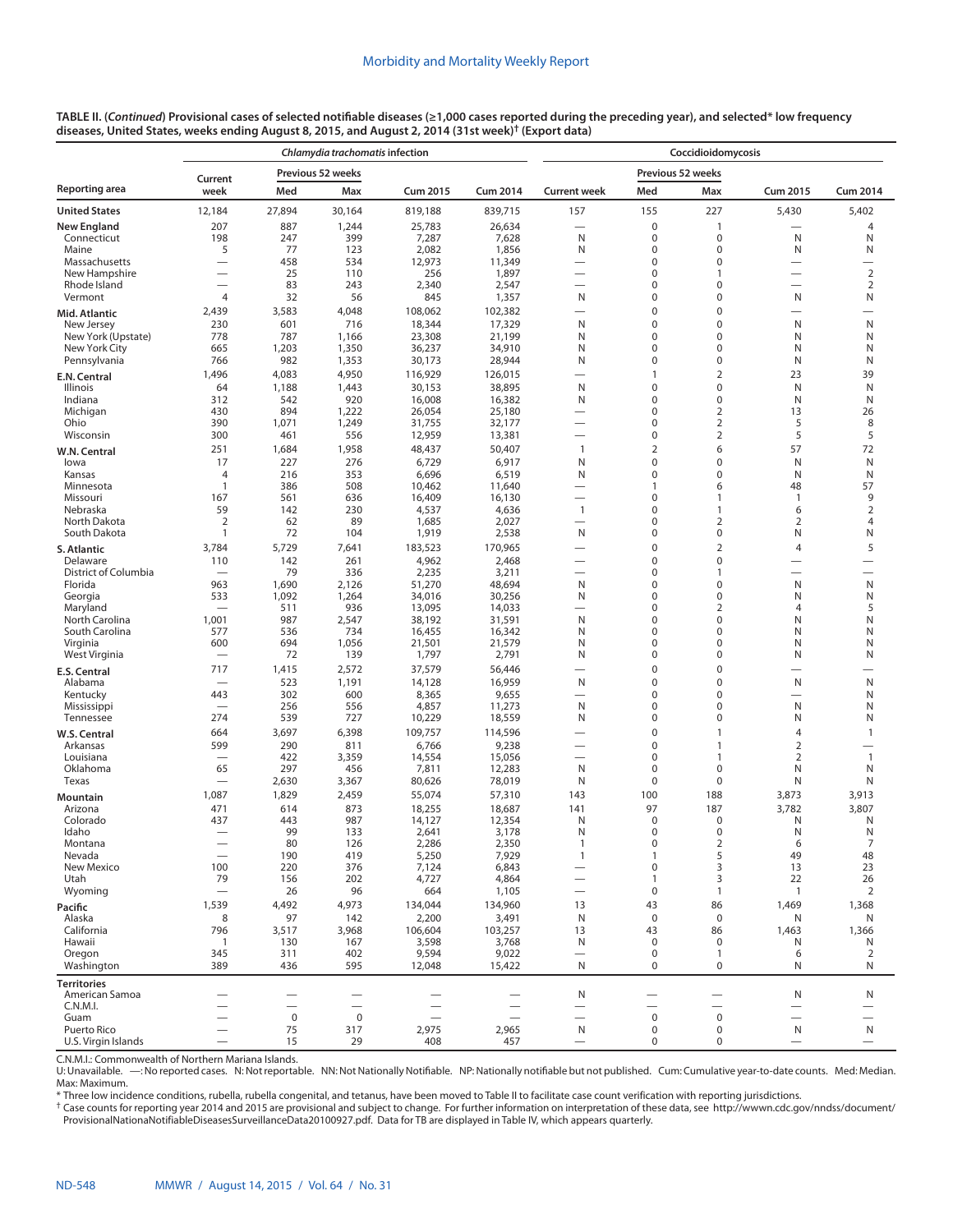| TABLE II. (Continued) Provisional cases of selected notifiable diseases (≥1,000 cases reported during the preceding year), and selected* low frequency |  |
|--------------------------------------------------------------------------------------------------------------------------------------------------------|--|
| diseases, United States, weeks ending August 8, 2015, and August 2, 2014 (31st week) <sup>†</sup> (Export data)                                        |  |

|                                  |                                                      |                                         |                     |                                |                          |                                                      |                                         |                               |                                                              |                                | <b>Denque Virus Infection</b>                               |                         |                                         |                                                              |                                                      |  |
|----------------------------------|------------------------------------------------------|-----------------------------------------|---------------------|--------------------------------|--------------------------|------------------------------------------------------|-----------------------------------------|-------------------------------|--------------------------------------------------------------|--------------------------------|-------------------------------------------------------------|-------------------------|-----------------------------------------|--------------------------------------------------------------|------------------------------------------------------|--|
|                                  |                                                      |                                         | Cryptosporidiosis   |                                |                          |                                                      |                                         | Dengue <sup>§</sup>           |                                                              |                                |                                                             |                         | <b>Severe Dengue</b>                    |                                                              |                                                      |  |
|                                  | Current                                              |                                         | Previous 52 weeks   | Cum                            | Cum                      | Current                                              | Previous 52 weeks                       |                               | Cum                                                          | Cum                            | Current                                                     | Previous 52 weeks       |                                         |                                                              | Cum<br>Cum                                           |  |
| Reporting area                   | week                                                 | Med                                     | Max                 | 2015                           | 2014                     | week                                                 | Med                                     | Max                           | 2015                                                         | 2014                           | week                                                        | Med                     | Max                                     | 2015                                                         | 2014                                                 |  |
| <b>United States</b>             | 115                                                  | 118                                     | 363                 | 3,377                          | 3,823                    | $\overline{\phantom{0}}$                             | $\overline{7}$                          | 38                            | 136                                                          | 314                            | $\overline{\phantom{0}}$                                    | 0                       | 0                                       | $\overline{\phantom{0}}$                                     |                                                      |  |
| <b>New England</b>               |                                                      | 5                                       | 17                  | 149                            | 159                      |                                                      | $\bf 0$                                 | $\overline{2}$                | 9                                                            | 27                             |                                                             | 0                       | $\bf 0$                                 |                                                              |                                                      |  |
| Connecticut<br>Maine             | $\overline{\phantom{0}}$                             | $\mathbf{1}$<br>$\mathbf 0$             | 3<br>5              | 23<br>16                       | 25<br>29                 | $\overline{\phantom{0}}$                             | 0<br>$\mathbf 0$                        | 1<br>1                        | 1<br>$\overline{2}$                                          | 2<br>$\mathbf{1}$              |                                                             | 0<br>0                  | 0<br>$\mathbf 0$                        |                                                              |                                                      |  |
| Massachusetts                    |                                                      | 3                                       | 9                   | 72                             | 67                       | $\qquad \qquad$<br>$\overline{\phantom{0}}$          | $\mathbf 0$                             | $\overline{2}$                | $\overline{2}$                                               | 14                             | $\overline{\phantom{0}}$                                    | 0                       | $\mathbf 0$                             |                                                              |                                                      |  |
| New Hampshire                    | $\overline{\phantom{0}}$                             | $\mathbf 0$                             | 3                   | 17                             | 19                       | $\qquad \qquad$                                      | $\mathbf 0$                             | $\mathbf{1}$                  | $\mathbf{1}$                                                 | 3                              |                                                             | 0                       | $\mathbf 0$                             | $\overline{\phantom{0}}$                                     |                                                      |  |
| Rhode Island<br>Vermont          | $\overline{\phantom{0}}$                             | $\mathbf 0$<br>$\mathsf 0$              | 4<br>7              | $\overline{7}$<br>14           | 10<br>9                  | $\overline{\phantom{0}}$<br>$\overline{\phantom{0}}$ | $\mathbf 0$<br>$\mathbf 0$              | 1<br>1                        | $\overline{2}$<br>$\mathbf{1}$                               | 4<br>3                         | —<br>$\overline{\phantom{0}}$                               | 0<br>0                  | $\mathbf 0$<br>$\mathbf 0$              |                                                              | $\overline{\phantom{0}}$                             |  |
| Mid. Atlantic                    | 15                                                   | 11                                      | 35                  | 294                            | 378                      |                                                      | $\mathbf{1}$                            | 9                             | 25                                                           | 79                             |                                                             | $\mathbf 0$             | $\mathbf 0$                             |                                                              | $\overline{\phantom{0}}$                             |  |
| New Jersey                       | $\overline{\phantom{0}}$                             | $\mathbf{1}$                            | 6                   | 13                             | 31                       | $\overline{\phantom{0}}$                             | $\mathbf 0$                             | 6                             | 6                                                            | 34                             | $\overline{\phantom{0}}$                                    | 0                       | $\mathbf 0$                             |                                                              | $\overline{\phantom{0}}$                             |  |
| New York (Upstate)               | 12                                                   | $\overline{3}$                          | 13                  | 96                             | 105                      | $\qquad \qquad$                                      | $\mathbf 0$                             | $\overline{2}$                | $\overline{4}$                                               | 19                             |                                                             | 0                       | $\mathbf 0$                             |                                                              |                                                      |  |
| New York City<br>Pennsylvania    | $\mathbf{1}$<br>$\overline{2}$                       | $\overline{2}$<br>5                     | 6<br>17             | 41<br>144                      | 49<br>193                | $\qquad \qquad$                                      | $\mathbf 0$<br>$\mathbf 0$              | 4<br>$\overline{2}$           | 12<br>3                                                      | 22<br>$\overline{4}$           | $\overline{\phantom{0}}$                                    | 0<br>0                  | $\mathbf 0$<br>$\mathbf 0$              | $\overline{\phantom{0}}$                                     |                                                      |  |
| E.N. Central                     | 14                                                   | 22                                      | 74                  | 656                            | 746                      | $\overline{\phantom{0}}$                             | $\mathbf 0$                             | 4                             | 21                                                           | 19                             | $\overline{\phantom{0}}$                                    | 0                       | $\mathbf 0$                             |                                                              | $\overline{\phantom{0}}$                             |  |
| Illinois                         |                                                      | $\overline{2}$                          | $\overline{7}$      | 63                             | 100                      | $\overline{\phantom{0}}$                             | $\mathbf 0$                             | $\overline{2}$                | 11                                                           | $\overline{4}$                 |                                                             | 0                       | $\mathbf 0$                             | $\overline{\phantom{0}}$                                     | —                                                    |  |
| Indiana                          | $\overline{\phantom{0}}$<br>3                        | 3                                       | 11                  | 77<br>105                      | 90                       | $\overline{\phantom{0}}$                             | $\mathbf 0$<br>$\mathbf 0$              | $\overline{2}$                | $\overline{\phantom{0}}$<br>$\overline{2}$                   | $\overline{2}$                 |                                                             | 0<br>0                  | $\mathbf 0$<br>$\mathbf 0$              |                                                              |                                                      |  |
| Michigan<br>Ohio                 | $\overline{4}$                                       | 4<br>5                                  | 13<br>20            | 178                            | 122<br>176               | $\overline{\phantom{0}}$<br>$\qquad \qquad$          | $\mathbf 0$                             | 1<br>$\overline{2}$           | 6                                                            | 1<br>7                         | $\overline{\phantom{0}}$                                    | 0                       | $\mathbf 0$                             | $\overline{\phantom{0}}$<br>$\overline{\phantom{0}}$         |                                                      |  |
| Wisconsin                        | $\overline{7}$                                       | 8                                       | 30                  | 233                            | 258                      |                                                      | $\mathbf 0$                             | 1                             | 2                                                            | 5                              | $\overline{\phantom{0}}$                                    | 0                       | $\mathbf 0$                             |                                                              |                                                      |  |
| W.N. Central                     | $\overline{4}$                                       | 13                                      | 57                  | 352                            | 634                      | $\overline{\phantom{0}}$                             | $\mathbf 0$                             | 1                             | 5                                                            | 6                              | $\overline{\phantom{0}}$                                    | 0                       | $\mathbf 0$                             |                                                              | $\overline{\phantom{0}}$                             |  |
| lowa                             |                                                      | $\overline{4}$<br>$\overline{1}$        | 10<br>6             | 129                            | 175<br>42                | —<br>$\overline{\phantom{0}}$                        | $\mathbf 0$<br>$\mathbf 0$              | $\mathbf{1}$<br>1             | $\overline{4}$                                               | $\mathbf{1}$<br>1              |                                                             | 0<br>0                  | $\mathbf 0$<br>$\mathbf 0$              | $\overline{\phantom{0}}$                                     | —                                                    |  |
| Kansas<br>Minnesota              |                                                      | $\mathbf 0$                             | 18                  | 52<br>$\overline{\phantom{0}}$ | 149                      | $\overline{\phantom{0}}$                             | $\mathbf 0$                             | $\mathbf 0$                   | 1                                                            | 3                              | $\overline{\phantom{0}}$<br>$\overline{\phantom{0}}$        | 0                       | $\mathbf 0$                             | $\overline{\phantom{0}}$<br>$\overline{\phantom{0}}$         |                                                      |  |
| Missouri                         | $\overline{\phantom{0}}$                             | $\overline{1}$                          | 6                   | 18                             | 104                      | $\qquad \qquad$                                      | $\mathbf 0$                             | 1                             | $\overline{\phantom{0}}$                                     | $\mathbf{1}$                   | $\overline{\phantom{0}}$                                    | 0                       | $\mathbf 0$                             | $\overline{\phantom{0}}$                                     |                                                      |  |
| Nebraska<br>North Dakota         | $\overline{4}$<br>$\overline{\phantom{0}}$           | $\overline{2}$<br>$\mathbf{1}$          | 9<br>16             | 72<br>9                        | 59<br>32                 | $\overline{\phantom{0}}$<br>$\qquad \qquad$          | $\mathbf 0$<br>$\mathbf 0$              | $\mathbf 0$<br>$\mathbf 0$    | $\overline{\phantom{0}}$                                     | $\overline{\phantom{0}}$       | —<br>$\overline{\phantom{0}}$                               | 0<br>0                  | $\mathbf 0$<br>$\mathbf 0$              | $\overline{\phantom{0}}$<br>$\overline{\phantom{0}}$         | $\overline{\phantom{0}}$                             |  |
| South Dakota                     | $\overline{\phantom{0}}$                             | 3                                       | 9                   | 72                             | 73                       | $\qquad \qquad$                                      | $\mathbf 0$                             | $\mathbf 0$                   | $\overline{\phantom{0}}$                                     | $\overline{\phantom{0}}$       | $\overline{\phantom{0}}$                                    | 0                       | 0                                       | $\overline{\phantom{0}}$                                     |                                                      |  |
| S. Atlantic                      | 52                                                   | 29                                      | 152                 | 811                            | 813                      |                                                      | 1                                       | 5                             | 19                                                           | 74                             |                                                             | 0                       | $\mathbf 0$                             |                                                              |                                                      |  |
| Delaware                         |                                                      | $\mathbf 0$                             | $\mathbf{1}$        | 3                              | 3                        |                                                      | $\mathbf 0$                             | $\mathbf{1}$                  | $\mathbf{1}$                                                 | $\mathbf{1}$                   | $\overbrace{\phantom{13333}}$                               | 0                       | $\mathbf 0$                             | $\overline{\phantom{0}}$                                     |                                                      |  |
| District of Columbia<br>Florida  | $\overline{\phantom{0}}$<br>35                       | $\mathbf 0$<br>15                       | $\mathbf{1}$<br>122 | $\overline{1}$<br>394          | 3<br>431                 | $\qquad \qquad$<br>$\overline{\phantom{0}}$          | $\mathbf 0$<br>$\mathbf 0$              | 3<br>5                        | 3<br>8                                                       | $\overline{1}$<br>47           | $\overline{\phantom{0}}$<br>—                               | 0<br>0                  | $\mathbf 0$<br>$\mathbf 0$              | $\overline{\phantom{0}}$<br>$\overline{\phantom{0}}$         |                                                      |  |
| Georgia                          | 5                                                    | 5                                       | 20                  | 162                            | 119                      | $\qquad \qquad$                                      | $\mathbf 0$                             | 1                             | $\overline{\phantom{0}}$                                     | 3                              | $\overline{\phantom{0}}$                                    | 0                       | $\mathbf 0$                             | $\overline{\phantom{0}}$                                     |                                                      |  |
| Maryland                         | 5                                                    | $\overline{1}$                          | 5                   | 33                             | 38                       |                                                      | $\mathbf 0$                             | 1                             | $\mathbf{1}$                                                 | 6                              |                                                             | 0                       | $\mathbf 0$                             |                                                              |                                                      |  |
| North Carolina<br>South Carolina | 1<br>3                                               | $\mathbf 0$<br>$\overline{1}$           | 62<br>3             | 111<br>28                      | 93<br>46                 | $\overline{\phantom{0}}$                             | $\pmb{0}$<br>$\mathbf 0$                | 1<br>1                        | $\mathbf 2$                                                  | 7<br>$\overline{2}$            | $\overline{\phantom{0}}$                                    | 0<br>0                  | 0<br>0                                  | $\overline{\phantom{0}}$<br>$\overline{\phantom{0}}$         | $\overline{\phantom{0}}$<br>$\overline{\phantom{0}}$ |  |
| Virginia                         | 3                                                    | $\overline{2}$                          | 9                   | 70                             | 76                       | $\overline{\phantom{0}}$                             | $\pmb{0}$                               | 3                             | 3                                                            | 7                              | $\overline{\phantom{0}}$                                    | 0                       | 0                                       | $\overline{\phantom{0}}$                                     |                                                      |  |
| West Virginia                    | $\overline{\phantom{0}}$                             | $\mathbf 0$                             | 3                   | 9                              | $\overline{4}$           |                                                      | 0                                       | 1                             | $\mathbf{1}$                                                 |                                |                                                             | 0                       | 0                                       |                                                              |                                                      |  |
| <b>E.S. Central</b>              | 10                                                   | 9                                       | 22                  | 268                            | 182                      |                                                      | $\pmb{0}$                               | 5                             | 16                                                           | 4                              |                                                             | 0                       | $\pmb{0}$                               |                                                              | $\overline{\phantom{0}}$                             |  |
| Alabama<br>Kentucky              | 3<br>$\overline{\phantom{0}}$                        | 3<br>$\overline{2}$                     | 9<br>6              | 104<br>49                      | 64<br>37                 | $\overline{\phantom{0}}$                             | $\mathbf 0$<br>0                        | $\mathbf{1}$<br>1             | $\mathbf{1}$                                                 | $\mathbf{1}$                   | $\overline{\phantom{0}}$<br>$\overline{\phantom{0}}$        | 0<br>0                  | $\mathbf 0$<br>$\mathbf 0$              | $\overline{\phantom{0}}$                                     | $\overline{\phantom{0}}$                             |  |
| Mississippi                      |                                                      | $\mathbf{1}$                            | 6                   | 17                             | 30                       |                                                      | $\mathbf 0$                             | 1                             | $\overline{\phantom{0}}$                                     | $\mathbf{1}$                   |                                                             | 0                       | $\mathbf 0$                             | $\overline{\phantom{0}}$                                     | $\overline{\phantom{0}}$                             |  |
| Tennessee                        | $\overline{7}$                                       | $\overline{2}$                          | 12                  | 98                             | 51                       | $\overline{\phantom{0}}$                             | 0                                       | 5                             | 15                                                           | $\overline{2}$                 | $\overline{\phantom{0}}$                                    | 0                       | 0                                       | $\overline{\phantom{0}}$                                     | $\overline{\phantom{0}}$                             |  |
| W.S. Central                     | 14<br>$\mathbf{1}$                                   | 12<br>$\mathbf{1}$                      | 33                  | 332                            | 357<br>14                |                                                      | 0<br>$\bf 0$                            | 4<br>1                        | 10<br>$\overline{\phantom{0}}$                               | 20<br>$\overline{2}$           | $\overline{\phantom{0}}$                                    | 0<br>0                  | 0<br>0                                  | $\overline{\phantom{0}}$                                     | $\overline{\phantom{0}}$<br>$\overline{\phantom{0}}$ |  |
| Arkansas<br>Louisiana            | 3                                                    | $\overline{2}$                          | 12<br>17            | 30<br>69                       | 127                      | $\overline{\phantom{0}}$                             | 0                                       | 1                             |                                                              | 2                              | $\overline{\phantom{0}}$                                    | 0                       | 0                                       |                                                              |                                                      |  |
| Oklahoma                         | 1                                                    | $\mathbf{1}$                            | 10                  | 31                             | 45                       | $\overline{\phantom{0}}$                             | $\pmb{0}$                               | $\mathbf 0$                   |                                                              | $\overline{\phantom{0}}$       | $\overline{\phantom{0}}$                                    | 0                       | 0                                       |                                                              | $\overline{\phantom{0}}$                             |  |
| Texas                            | 9                                                    | 8                                       | 22                  | 202                            | 171                      |                                                      | 0                                       | 3                             | 10                                                           | 16                             |                                                             | 0                       | 0                                       |                                                              | $\overline{\phantom{0}}$                             |  |
| Mountain<br>Arizona              | 3                                                    | 8<br>$\overline{1}$                     | 23<br>4             | 221<br>30                      | 245<br>31                |                                                      | $\mathbf 0$<br>$\mathbf 0$              | 22<br>22                      | $\overline{2}$<br>1                                          | 16<br>5                        |                                                             | 0<br>$\mathbf 0$        | 0<br>$\Omega$                           |                                                              | $\overline{\phantom{0}}$                             |  |
| Colorado                         |                                                      | 0                                       | 6                   | 3                              | 46                       |                                                      | 0                                       | 2                             |                                                              | 5                              |                                                             | 0                       | 0                                       | $\overline{\phantom{0}}$                                     |                                                      |  |
| Idaho                            | 1                                                    | $\mathbf{1}$                            | 14                  | 43                             | 38                       | $\overline{\phantom{m}}$                             | $\pmb{0}$                               | $\mathbf 0$                   |                                                              | $\mathbf{1}$                   |                                                             | 0                       | 0                                       |                                                              | $\overline{\phantom{0}}$                             |  |
| Montana<br>Nevada                | $\overline{2}$<br>$\overline{\phantom{0}}$           | $\overline{1}$<br>$\mathsf 0$           | 5<br>$\overline{2}$ | 22<br>$\overline{4}$           | 35<br>8                  | $\overline{\phantom{0}}$<br>$\overline{\phantom{0}}$ | $\pmb{0}$<br>$\mathbf 0$                | $\mathbf{1}$<br>$\mathbf 0$   | $\overline{1}$<br>$\overline{\phantom{0}}$                   | $\overline{2}$<br>3            | $\overline{\phantom{0}}$<br>$\overline{\phantom{0}}$        | 0<br>0                  | $\bf 0$<br>$\mathbf 0$                  | $\overbrace{\phantom{12322111}}$<br>$\overline{\phantom{0}}$ | $\equiv$                                             |  |
| New Mexico                       | $\overline{\phantom{0}}$                             | $\mathbf{1}$                            | 9                   | 19                             | 44                       | $\overline{\phantom{0}}$                             | 0                                       | $\mathbf 0$                   | $\overline{\phantom{0}}$                                     | $\overline{\phantom{0}}$       | $\overbrace{\phantom{12333}}$                               | 0                       | $\mathbf 0$                             | $\overbrace{\phantom{1232211}}$                              | $\qquad \qquad -$                                    |  |
| Utah                             | $\overline{\phantom{0}}$<br>$\overline{\phantom{0}}$ | 2                                       | 5                   | 81                             | 27                       |                                                      | $\mathbf 0$                             | $\mathbf 0$                   | $\overline{\phantom{0}}$                                     |                                | $\overline{\phantom{0}}$                                    | $\Omega$                | $\mathbf 0$                             |                                                              |                                                      |  |
| Wyoming                          | 3                                                    | $\mathbf 0$<br>10                       | 4<br>21             | 19<br>294                      | 16<br>309                | $\overline{\phantom{0}}$<br>$\overline{\phantom{0}}$ | 0<br>$\overline{2}$                     | $\mathbf 0$<br>8              | 29                                                           | $\overline{\phantom{0}}$<br>69 | $\overline{\phantom{0}}$<br>$\overline{\phantom{0}}$        | 0<br>0                  | $\mathbf 0$<br>$\mathbf 0$              | $\overline{\phantom{0}}$                                     | $\overline{\phantom{0}}$<br>$\overline{\phantom{0}}$ |  |
| Pacific<br>Alaska                | $\overline{\phantom{0}}$                             | $\mathsf 0$                             | $\overline{1}$      | $\overline{2}$                 | $\mathbf 2$              | $\overline{\phantom{0}}$                             | $\mathbf 0$                             | $\mathbf{1}$                  | $\equiv$                                                     | $\mathbf 2$                    | $\overline{\phantom{0}}$                                    | $\mathbf 0$             | $\mathbf 0$                             | $\overline{\phantom{0}}$                                     |                                                      |  |
| California                       | $\overline{\phantom{0}}$                             | 6                                       | 15                  | 174                            | 205                      | $\overline{\phantom{0}}$                             | $\mathbf{1}$                            | 8                             | 25                                                           | 59                             |                                                             | 0                       | $\mathbf 0$                             | $\overline{\phantom{0}}$                                     | $\equiv$                                             |  |
| Hawaii<br>Oregon                 | $\mathbf{1}$<br>$\overline{2}$                       | $\mathsf 0$<br>$\overline{2}$           | $\mathbf{1}$<br>6   | 5<br>80                        | $\mathbf{1}$<br>68       | $\overline{\phantom{0}}$                             | $\bf 0$<br>$\mathbf 0$                  | $\overline{2}$<br>$\mathbf 0$ | $\overbrace{\phantom{12322111}}$<br>$\overline{\phantom{0}}$ | 6<br>$\overline{\phantom{0}}$  | $\overbrace{\phantom{1232211}}$<br>$\overline{\phantom{0}}$ | $\mathbf 0$<br>$\Omega$ | $\mathbf 0$<br>$\mathbf 0$              | $\overbrace{\phantom{1232211}}$                              | $\overline{\phantom{0}}$                             |  |
| Washington                       | $\overline{\phantom{0}}$                             | $\mathbf 0$                             | 15                  | 33                             | 33                       | $\overline{\phantom{0}}$                             | 0                                       | 2                             | $\overline{4}$                                               | $\overline{2}$                 | $\overline{\phantom{0}}$                                    | 0                       | $\mathbf 0$                             | $\overline{\phantom{0}}$                                     | $\qquad \qquad -$                                    |  |
| <b>Territories</b>               |                                                      |                                         |                     |                                |                          |                                                      |                                         |                               |                                                              |                                |                                                             |                         |                                         |                                                              |                                                      |  |
| American Samoa                   | ${\sf N}$                                            | —                                       |                     | N                              | N                        |                                                      |                                         |                               |                                                              |                                |                                                             |                         |                                         | $\overline{\phantom{0}}$                                     |                                                      |  |
| C.N.M.I.<br>Guam                 | $\overline{\phantom{0}}$                             | $\overline{\phantom{0}}$<br>$\mathsf 0$ | $\mathbf 0$         | -                              | $\overline{\phantom{0}}$ |                                                      | $\overline{\phantom{0}}$<br>$\mathbf 0$ | $\mathbf 0$                   | $\overline{\phantom{0}}$                                     | $\overline{\phantom{0}}$       |                                                             | $\mathbf 0$             | $\overline{\phantom{0}}$<br>$\mathsf 0$ |                                                              | $\overline{\phantom{0}}$                             |  |
| Puerto Rico                      | $\overline{\phantom{0}}$                             | $\mathsf 0$                             | 0                   | $\qquad \qquad$                |                          | $\qquad \qquad$                                      | $\mathbf{1}$                            | 12                            | 26                                                           | 428                            | $\overline{\phantom{0}}$                                    | 0                       | 0                                       | $\overline{\phantom{m}}$                                     |                                                      |  |
| U.S. Virgin Islands              |                                                      | $\mathbf 0$                             | $\mathbf 0$         | $\qquad \qquad$                | $\overline{\phantom{0}}$ |                                                      | $\mathbf 0$                             | $\overline{2}$                | 3                                                            | 13                             |                                                             | 0                       | 0                                       | $\overline{\phantom{0}}$                                     | $\overline{\phantom{0}}$                             |  |

C.N.M.I.: Commonwealth of Northern Mariana Islands.<br>U:Unavailable. —:No reported cases. N:Not reportable. NN:Not Nationally Notifiable. NP:Nationally notifiable but not published. Cum:Cumulative year-to-date counts. \* Three low incidence conditions, rubella, rubella congenital, and tetanus, have been moved to Table II to facilitate case count verification with reporting jurisdictions.

† Case counts for reporting year 2014 and 2015 are provisional and subject to change. For further information on interpretation of these data, see [http://wwwn.cdc.gov/nndss/document/](http://wwwn.cdc.gov/nndss/document/ProvisionalNationaNotifiableDiseasesSurveillanceData20100927.pdf)

§ Data for Dengue-like illness will be included in this table with Dengue case counts after the CDC obtains Office of Management and Budget (OMB) Paperwork Reduction Act (PRA) to receive data for this condition.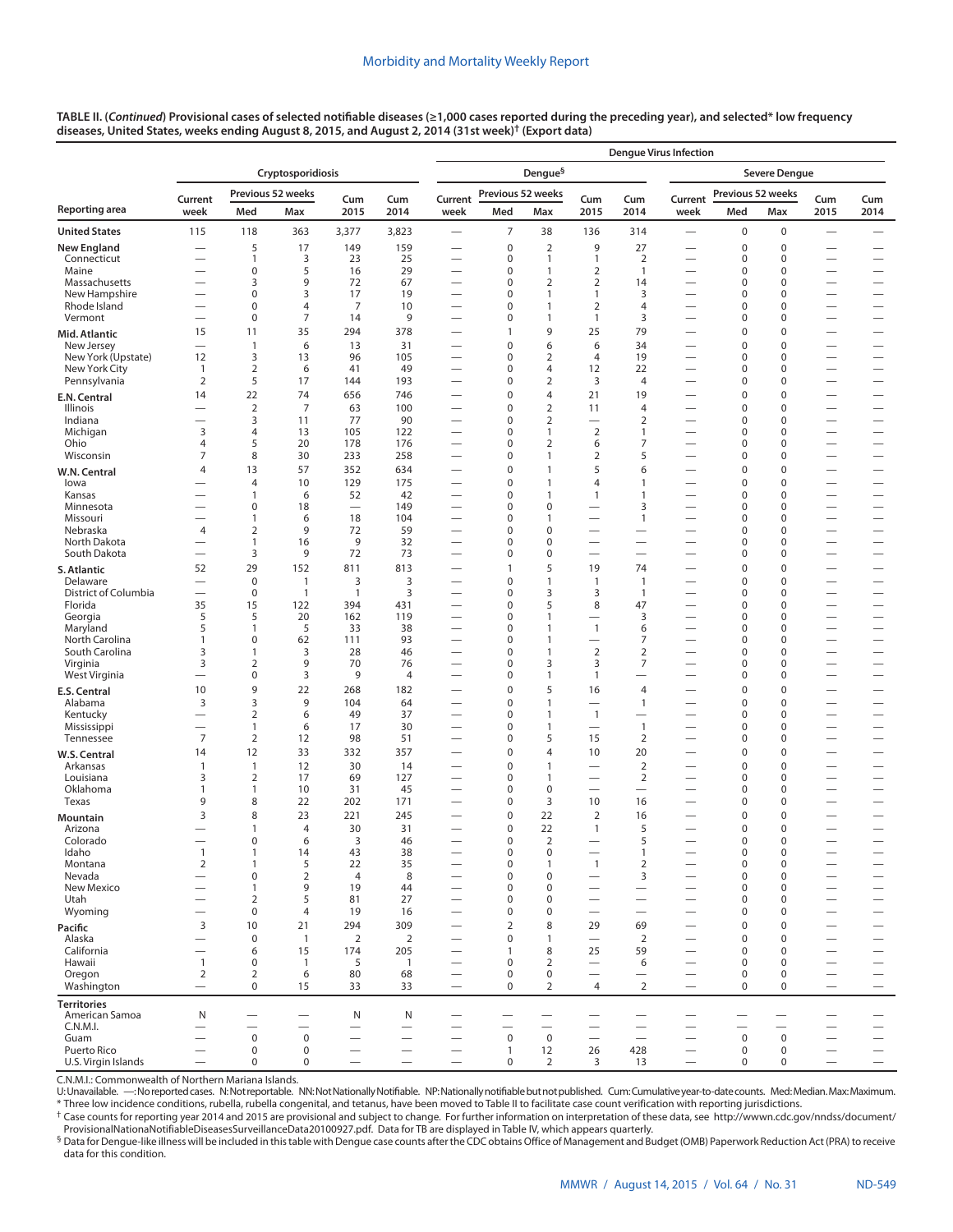| TABLE II. (Continued) Provisional cases of selected notifiable diseases (≥1,000 cases reported during the preceding year), and selected* low frequency |
|--------------------------------------------------------------------------------------------------------------------------------------------------------|
| diseases, United States, weeks ending August 8, 2015, and August 2, 2014 (31st week) <sup>†</sup> (Export data)                                        |

|                                   |                          |                             |                                  |                                |                                          |                                          |                   | Ehrlichiosis/Anaplasmosis <sup>§</sup> |                                            |                                          |                                                      |                            |                                         |                          |                                             |  |
|-----------------------------------|--------------------------|-----------------------------|----------------------------------|--------------------------------|------------------------------------------|------------------------------------------|-------------------|----------------------------------------|--------------------------------------------|------------------------------------------|------------------------------------------------------|----------------------------|-----------------------------------------|--------------------------|---------------------------------------------|--|
|                                   |                          |                             | <b>Ehrlichia chaffeensis</b>     |                                |                                          |                                          |                   | Anaplasma phagocytophilum              |                                            |                                          |                                                      |                            | Undetermined                            |                          |                                             |  |
|                                   | Current                  |                             | Previous 52 weeks                | Cum                            | Cum                                      | Current                                  | Previous 52 weeks |                                        | Cum                                        | Cum                                      | Current                                              | Previous 52 weeks          |                                         | Cum                      | Cum                                         |  |
| Reporting area                    | week                     | Med                         | Max                              | 2015                           | 2014                                     | week                                     | Med               | Max                                    | 2015                                       | 2014                                     | week                                                 | Med                        | Max                                     | 2015                     | 2014                                        |  |
| <b>United States</b>              | 16                       | 17                          | 64                               | 662                            | 906                                      | 34                                       | 37                | 161                                    | 1,365                                      | 1,832                                    | $\mathbf{1}$                                         | $\overline{2}$             | 10                                      | 71                       | 123                                         |  |
| <b>New England</b><br>Connecticut |                          | $\mathbf{1}$<br>0           | $\overline{4}$<br>$\mathbf 0$    | 25<br>$\overline{\phantom{0}}$ | 37<br>$\overline{\phantom{0}}$           | 9<br>$\overline{\phantom{0}}$            | 13<br>0           | 75<br>$\overline{2}$                   | 620                                        | 759<br>66                                | $\overbrace{\phantom{12322111}}$                     | $\pmb{0}$<br>0             | $\overline{2}$<br>0                     | 3                        | $\overline{2}$                              |  |
| Maine                             |                          | $\mathbf 0$                 | $\mathbf{1}$                     | $\overline{4}$                 | 6                                        | 5                                        | $\overline{2}$    | 14                                     | 97                                         | 103                                      | —                                                    | $\mathbf 0$                | 2                                       | $\mathbf{1}$             | $\overline{\phantom{m}}$<br>$\mathbf{1}$    |  |
| Massachusetts                     |                          | 0                           | $\overline{2}$                   | $\overline{2}$                 | 15                                       | $\overline{\phantom{0}}$                 | 6                 | 48                                     | 384                                        | 424                                      | $\overline{\phantom{0}}$                             | 0                          | $\mathbf{1}$                            | $\overline{\phantom{0}}$ | $\overline{\phantom{0}}$                    |  |
| New Hampshire<br>Rhode Island     |                          | $\mathbf 0$<br>$\mathbf 0$  | $\overline{2}$<br>$\overline{2}$ | 7<br>9                         | $\overline{4}$<br>11                     |                                          | $\mathbf{1}$<br>0 | 8<br>8                                 | 38<br>21                                   | 82<br>50                                 | $\overline{\phantom{0}}$                             | 0<br>$\mathbf 0$           | 1<br>0                                  | $\overline{\phantom{0}}$ | $\mathbf{1}$                                |  |
| Vermont                           |                          | $\mathbf 0$                 | $\overline{2}$                   | 3                              | $\mathbf{1}$                             | 4                                        | $\mathbf{1}$      | 12                                     | 80                                         | 34                                       | $\overline{\phantom{0}}$                             | $\mathbf 0$                | $\mathbf{1}$                            | $\overline{2}$           | $\overbrace{\phantom{12322111}}$            |  |
| Mid. Atlantic                     | $\mathbf{1}$             | $\overline{2}$              | 16                               | 66                             | 78                                       | 23                                       | 9                 | 59                                     | 436                                        | 282                                      | $\mathbf{1}$                                         | $\mathbf 0$                | $\overline{2}$                          | 5                        | 17                                          |  |
| New Jersey                        |                          | $\mathbf 0$                 | $\overline{4}$                   | 29                             | 38                                       | $\overline{\phantom{0}}$                 | $\mathbf{1}$      | 10                                     | 68                                         | 48                                       |                                                      | $\mathbf 0$                | 2                                       | 3                        | 5                                           |  |
| New York (Upstate)                | $\mathbf{1}$             | $\mathbf{1}$<br>$\mathbf 0$ | 12                               | 26                             | 31                                       | 20                                       | 7                 | 50                                     | 339                                        | 196                                      | $\overline{1}$                                       | 0<br>$\mathbf 0$           | $\mathbf{1}$                            | $\overline{2}$           | 8                                           |  |
| New York City<br>Pennsylvania     |                          | 0                           | $\overline{2}$<br>1              | 11                             | 5<br>$\overline{4}$                      | 3<br>$\overline{\phantom{0}}$            | 0<br>0            | 5<br>$\overline{2}$                    | 29<br>$\overline{\phantom{0}}$             | 23<br>15                                 | —<br>$\overline{\phantom{0}}$                        | 0                          | 0<br>$\mathbf{1}$                       | $\overline{\phantom{0}}$ | -<br>$\overline{4}$                         |  |
| E.N. Central                      | 1                        | $\mathbf 0$                 | 6                                | 34                             | 51                                       |                                          | 4                 | 31                                     | 239                                        | 392                                      |                                                      | $\overline{1}$             | 6                                       | 36                       | 66                                          |  |
| Illinois                          |                          | 0                           | 3                                | 15                             | 41                                       |                                          | 0                 | 1                                      | 4                                          | 13                                       | $\overline{\phantom{0}}$                             | 0                          | 1                                       | 2                        | $\overbrace{\phantom{12322111}}$            |  |
| Indiana                           |                          | $\mathbf 0$                 | $\mathbf 0$                      | $\overline{\phantom{0}}$       |                                          |                                          | 0                 | $\mathbf 0$                            |                                            |                                          | $\overline{\phantom{0}}$                             | 0                          | 4                                       | 8                        | 30                                          |  |
| Michigan<br>Ohio                  | 1                        | $\mathbf 0$<br>$\mathbf 0$  | $\overline{2}$<br>$\overline{2}$ | $\overline{3}$<br>10           | $\mathbf{1}$<br>$\overline{2}$           |                                          | 0<br>0            | 1<br>1                                 | 5<br>$\mathbf{1}$                          | $\mathbf{1}$                             | $\overline{\phantom{0}}$                             | $\mathbf 0$<br>$\mathbf 0$ | 0<br>$\overline{2}$                     | -<br>$\overline{2}$      | $\overline{1}$                              |  |
| Wisconsin                         |                          | $\mathbf 0$                 | $\overline{2}$                   | 6                              | $\overline{7}$                           |                                          | 4                 | 30                                     | 229                                        | 378                                      | $\overline{\phantom{0}}$                             | $\mathbf 0$                | 3                                       | 24                       | 35                                          |  |
| W.N. Central                      | $\overline{2}$           | 4                           | 19                               | 171                            | 281                                      | $\mathbf{1}$                             | $\mathbf{1}$      | 18                                     | 16                                         | 357                                      |                                                      | $\mathbf 0$                | 3                                       | 9                        | 28                                          |  |
| lowa                              | N                        | 0                           | $\mathbf 0$                      | N                              | N                                        | N                                        | 0                 | $\mathbf 0$                            | N                                          | N                                        | N                                                    | 0                          | 0                                       | N                        | N                                           |  |
| Kansas<br>Minnesota               | $\overline{\phantom{0}}$ | 0<br>$\mathbf 0$            | $\overline{4}$<br>$\mathbf{1}$   | 24                             | 36<br>$\overline{4}$                     |                                          | 0<br>0            | 1<br>17                                | 5                                          | $\overline{4}$<br>337                    | $\overline{\phantom{0}}$                             | $\mathbf 0$<br>$\mathbf 0$ | $\mathbf{1}$<br>2                       | 1                        | 3<br>11                                     |  |
| Missouri                          | $\overline{2}$           | $\overline{2}$              | 18                               | 144                            | 235                                      | $\mathbf{1}$                             | 0                 | 3                                      | 10                                         | 11                                       |                                                      | $\mathbf 0$                | 3                                       | 8                        | 14                                          |  |
| Nebraska                          |                          | $\mathbf 0$                 | $\mathbf{1}$                     | 3                              | 5                                        | $\overline{\phantom{0}}$                 | 0                 | 1                                      | $\mathbf{1}$                               | $\mathbf{1}$                             |                                                      | $\mathbf 0$                | 0                                       | $\overline{\phantom{0}}$ | $\overline{\phantom{m}}$                    |  |
| North Dakota<br>South Dakota      |                          | $\mathbf 0$<br>$\mathbf 0$  | $\mathbf 0$<br>$\boldsymbol{0}$  |                                | $\mathbf{1}$<br>$\overline{\phantom{0}}$ |                                          | 0<br>0            | 1<br>$\mathbf 0$                       |                                            | 4                                        |                                                      | $\mathbf 0$<br>$\mathbf 0$ | 0<br>0                                  | $\overline{\phantom{0}}$ | $\qquad \qquad$<br>$\overline{\phantom{0}}$ |  |
| S. Atlantic                       | 5                        | 3                           | 25                               | 167                            | 178                                      | $\mathbf{1}$                             | $\mathbf{1}$      | 6                                      | 23                                         | 20                                       |                                                      | $\mathbf 0$                | 3                                       | $\overline{7}$           | $\overline{2}$                              |  |
| Delaware                          |                          | $\mathbf 0$                 | 3                                | 10                             | 15                                       |                                          | 0                 | $\mathbf{1}$                           | $\overline{1}$                             | $\mathbf{1}$                             |                                                      | $\pmb{0}$                  | 0                                       |                          | $\overbrace{\phantom{12322111}}$            |  |
| District of Columbia              |                          | $\mathbf 0$                 | $\mathbf 0$                      | $\overline{\phantom{0}}$       | $\overline{\phantom{m}}$                 | $\overline{\phantom{0}}$                 | 0                 | $\mathbf 0$                            |                                            |                                          | $\overline{\phantom{0}}$                             | $\mathbf 0$                | 1                                       | -                        | $\qquad \qquad$                             |  |
| Florida<br>Georgia                |                          | $\mathbf 0$<br>$\mathbf 0$  | 3<br>$\overline{4}$              | 14<br>11                       | 23<br>12                                 | $\mathbf{1}$<br>$\overline{\phantom{0}}$ | 0<br>0            | 1<br>$\mathbf 0$                       | 3<br>$\overline{\phantom{0}}$              | $\overline{4}$<br>$\mathbf{1}$           |                                                      | $\mathbf 0$<br>$\mathbf 0$ | 0<br>1                                  | $\mathbf{1}$             | $\qquad \qquad$<br>$\overline{\phantom{0}}$ |  |
| Maryland                          |                          | $\mathbf 0$                 | 5                                | 24                             | 16                                       |                                          | 0                 | 1                                      | 3                                          | $\overline{2}$                           |                                                      | $\mathbf 0$                | $\mathbf{1}$                            | $\mathbf{1}$             | $\overline{\phantom{0}}$                    |  |
| North Carolina                    | $\overline{1}$           | $\mathbf 0$                 | 23                               | 39                             | 33                                       |                                          | 0                 | 6                                      | 8                                          | $\overline{4}$                           |                                                      | $\mathbf 0$                | 0                                       | —                        | $\qquad \qquad$                             |  |
| South Carolina<br>Virginia        | 4                        | $\mathbf 0$<br>$\mathbf{1}$ | $\overline{2}$<br>10             | $\overline{2}$<br>65           | 6<br>72                                  | $\overline{\phantom{0}}$                 | 0<br>0            | 1<br>$\overline{2}$                    | 1<br>7                                     | 8                                        | $\overline{\phantom{0}}$                             | $\mathbf 0$<br>$\mathbf 0$ | $\mathbf 0$<br>$\overline{2}$           | 4                        | $\qquad \qquad$<br>$\overline{2}$           |  |
| West Virginia                     |                          | 0                           | $\mathbf{1}$                     | $\overline{2}$                 | $\mathbf{1}$                             | —                                        | 0                 | 1                                      | $\overline{\phantom{0}}$                   | —                                        | $\overline{\phantom{0}}$                             | $\mathbf 0$                | $\mathbf{1}$                            | 1                        | $\qquad \qquad -$                           |  |
| <b>E.S. Central</b>               | 4                        | $\mathbf{1}$                | 13                               | 87                             | 114                                      |                                          | 0                 | 3                                      | 13                                         | 4                                        | $\overline{\phantom{0}}$                             | $\mathbf 0$                | 5                                       | 8                        | $\overline{7}$                              |  |
| Alabama                           |                          | $\mathbf 0$                 | 3                                | 5                              | 9                                        |                                          | 0                 | $\overline{2}$                         | 6                                          | 3                                        |                                                      | $\mathbf 0$                | $\mathbf{1}$                            | $\overline{2}$           | $\overline{\phantom{m}}$                    |  |
| Kentucky                          |                          | $\mathbf 0$                 | 6                                | 37                             | 46<br>3                                  |                                          | 0<br>0            | $\mathbf 0$<br>$\mathbf 0$             | $\overline{\phantom{0}}$                   | $\overline{\phantom{0}}$<br>$\mathbf{1}$ | $\overline{\phantom{0}}$                             | $\mathbf 0$                | 0<br>$\mathbf 0$                        |                          | $\qquad \qquad$                             |  |
| Mississippi<br>Tennessee          | 4                        | $\mathbf 0$<br>$\mathbf{1}$ | $\mathbf{1}$<br>8                | 2<br>43                        | 56                                       | —                                        | 0                 | 3                                      | $\overline{\phantom{0}}$<br>$\overline{7}$ |                                          | $\overline{\phantom{0}}$                             | $\mathbf 0$<br>$\mathbf 0$ | 5                                       | 6                        | $\qquad \qquad -$<br>$\overline{7}$         |  |
| W.S. Central                      | 3                        | 4                           | 22                               | 112                            | 167                                      | $\overline{\phantom{0}}$                 | 0                 | $\overline{2}$                         | 14                                         | 16                                       | $\overline{\phantom{0}}$                             | $\mathbf 0$                | 0                                       | —                        | $\qquad \qquad$                             |  |
| Arkansas                          | 3                        | 4                           | 14                               | 107                            | 126                                      |                                          | 0                 | $\overline{2}$                         | 13                                         | 12                                       | $\overline{\phantom{0}}$                             | $\mathbf 0$                | 0                                       | —                        |                                             |  |
| Louisiana                         |                          | $\mathbf 0$                 | $\mathbf{1}$                     | $\mathbf{1}$                   | $\overline{2}$                           |                                          | 0                 | 1                                      |                                            |                                          |                                                      | $\pmb{0}$                  | 0                                       |                          |                                             |  |
| Oklahoma<br>Texas                 |                          | $\mathbf 0$<br>0            | 20<br>3                          | $\overline{2}$<br>2            | 31<br>8                                  |                                          | 0<br>0            | 1<br>1                                 | $\overline{\phantom{0}}$<br>$\mathbf{1}$   | 3<br>1                                   | $\overline{\phantom{0}}$<br>$\overline{\phantom{0}}$ | $\mathbf 0$<br>$\mathbf 0$ | $\mathbf 0$<br>0                        |                          | $\qquad \qquad$                             |  |
| Mountain                          |                          | $\Omega$                    | $\mathbf 0$                      |                                |                                          |                                          | $\mathbf 0$       | 1                                      | $\overline{2}$                             |                                          |                                                      | $\mathbf 0$                | $\mathbf{1}$                            | $\overline{2}$           | $\overline{\phantom{0}}$                    |  |
| Arizona                           | —                        | $\mathbf 0$                 | $\mathbf 0$                      | $\overline{\phantom{0}}$       | $\overline{\phantom{0}}$                 | $\overline{\phantom{0}}$                 | 0                 | 0                                      | $\overline{\phantom{0}}$                   | $\overline{\phantom{0}}$                 | $\overline{\phantom{0}}$                             | $\mathbf 0$                | $\mathbf{1}$                            | $\overline{2}$           | $\overline{\phantom{0}}$                    |  |
| Colorado                          | N                        | 0                           | $\Omega$                         | N                              | N                                        | N                                        | 0                 | 0                                      | N                                          | N                                        | N                                                    | 0                          | 0                                       | N                        | N                                           |  |
| Idaho<br>Montana                  | N                        | $\mathbf 0$<br>$\mathbf 0$  | $\mathbf 0$<br>$\mathbf 0$       | N                              | N                                        | N                                        | $\pmb{0}$<br>0    | $\mathbf 0$<br>1                       | N<br>$\mathbf{1}$                          | Ν                                        | N                                                    | $\mathbf 0$<br>$\mathbf 0$ | $\mathsf 0$<br>0                        | N                        | N<br>$\overline{\phantom{m}}$               |  |
| Nevada                            |                          | $\mathbf 0$                 | $\mathbf 0$                      |                                |                                          |                                          | 0                 | $\mathbf 0$                            | $\overline{\phantom{0}}$                   |                                          |                                                      | $\mathbf 0$                | $\mathbf 0$                             |                          | $\qquad \qquad -$                           |  |
| New Mexico                        | N                        | $\mathbf 0$                 | $\mathbf 0$                      | N                              | N                                        | N                                        | 0                 | $\mathbf 0$                            | $\mathsf{N}$                               | ${\sf N}$                                | N                                                    | $\mathbf 0$                | $\mathbf 0$                             | N                        | $\mathsf{N}$                                |  |
| Utah<br>Wyoming                   | $\overline{\phantom{0}}$ | $\mathbf 0$<br>$\mathbf 0$  | $\mathbf 0$<br>$\mathbf 0$       |                                |                                          |                                          | 0<br>0            | 1<br>$\mathbf 0$                       | $\mathbf{1}$<br>$\overline{\phantom{0}}$   | $\overline{\phantom{0}}$                 | $\qquad \qquad$                                      | $\mathbf 0$<br>$\mathbf 0$ | $\mathbf 0$<br>0                        | $\overline{\phantom{0}}$ | $\qquad \qquad -$<br>$\qquad \qquad -$      |  |
| Pacific                           |                          | $\mathbf 0$                 | $\mathbf 0$                      | $\overline{\phantom{0}}$       | $\overline{\phantom{0}}$                 | $\overline{\phantom{0}}$                 | $\mathbf 0$       | $\mathbf{1}$                           | $\overline{2}$                             | $\mathbf 2$                              | $\overline{\phantom{0}}$                             | $\mathbf 0$                | $\mathbf{1}$                            | $\mathbf{1}$             | $\mathbf{1}$                                |  |
| Alaska                            | N                        | $\mathbf 0$                 | $\mathbf 0$                      | N                              | N                                        | N                                        | 0                 | $\mathbf 0$                            | ${\sf N}$                                  | N                                        | N                                                    | $\mathbf 0$                | $\mathbf 0$                             | N                        | ${\sf N}$                                   |  |
| California                        |                          | $\mathbf 0$                 | $\mathbf 0$                      |                                | $\overline{\phantom{0}}$                 |                                          | 0                 | $\mathbf{1}$                           | $\overbrace{\phantom{123221111}}$          | 2                                        |                                                      | $\mathbf 0$                | $\mathbf{1}$                            | 1                        | $\mathbf{1}$                                |  |
| Hawaii<br>Oregon                  | $\mathsf{N}$             | $\mathbf 0$<br>$\mathbf 0$  | $\mathbf 0$<br>$\mathbf 0$       | N                              | N                                        | N                                        | 0<br>0            | $\mathbf 0$<br>$\mathbf{1}$            | ${\sf N}$<br>$\overline{2}$                | N                                        | N<br>$\qquad \qquad$                                 | $\mathbf 0$<br>$\mathbf 0$ | $\mathbf 0$<br>$\mathbf 0$              | N<br>—                   | N<br>$\qquad \qquad -$                      |  |
| Washington                        | $\overline{\phantom{0}}$ | $\mathbf 0$                 | $\mathbf 0$                      | $\overline{\phantom{0}}$       | $\overline{\phantom{0}}$                 | $\overline{\phantom{0}}$                 | 0                 | 0                                      | $\overbrace{\phantom{12322111}}$           |                                          | $\overline{\phantom{0}}$                             | $\mathbf 0$                | $\mathbf 0$                             | $\overline{\phantom{0}}$ | $\qquad \qquad -$                           |  |
| <b>Territories</b>                |                          |                             |                                  |                                |                                          |                                          |                   |                                        |                                            |                                          |                                                      |                            |                                         |                          |                                             |  |
| American Samoa                    | N                        |                             |                                  | N                              | N                                        | N                                        |                   |                                        | N                                          | N                                        | N                                                    |                            |                                         | N                        | N                                           |  |
| C.N.M.I.                          | N                        | $\boldsymbol{0}$            | $\boldsymbol{0}$                 | N                              | N                                        | N                                        | $\mathbf 0$       | $\pmb{0}$                              | $\overbrace{\phantom{123221111}}$<br>N     |                                          | $\qquad \qquad$<br>N                                 | $\mathbf 0$                | $\overline{\phantom{0}}$<br>$\mathbf 0$ | N                        | $\hspace{0.1mm}-\hspace{0.1mm}$             |  |
| Guam<br>Puerto Rico               | N                        | $\mathbf 0$                 | $\mathbf 0$                      | N                              | N                                        | N                                        | $\mathbf 0$       | 0                                      | N                                          | N<br>N                                   | N                                                    | $\mathbf 0$                | $\mathbf 0$                             | N                        | N<br>N                                      |  |
| U.S. Virgin Islands               |                          | 0                           | 0                                | $\overline{\phantom{0}}$       | $\overline{\phantom{0}}$                 | $\overbrace{\phantom{1232211}}$          | 0                 | 0                                      | $\overbrace{\phantom{12322111}}$           |                                          | $\overline{\phantom{0}}$                             | 0                          | $\mathbf 0$                             | $\overline{\phantom{0}}$ | $\qquad \qquad -$                           |  |

C.N.M.I.: Commonwealth of Northern Mariana Islands.<br>U: Unavailable. —:No reported cases. N:Not reportable. NN:Not Nationally Notifiable. NP:Nationally notifiable but not published. Cum:Cumulative year-to-date counts. Med: Max: Maximum.<br>\* Three low incidence conditions, rubella, rubella congenital, and tetanus, have been moved to Table II to facilitate case count verification with reporting jurisdictions.

† Case counts for reporting year 2014 and 2015 are provisional and subject to change. For further information on interpretation of these data, see [http://wwwn.cdc.gov/nndss/document/](http://wwwn.cdc.gov/nndss/document/ProvisionalNationaNotifiableDiseasesSurveillanceData20100927.pdf) [ProvisionalNationaNotifiableDiseasesSurveillanceData20100927.pdf](http://wwwn.cdc.gov/nndss/document/ProvisionalNationaNotifiableDiseasesSurveillanceData20100927.pdf). Data for TB are displayed in Table IV, which appears quarterly.<br><sup>§</sup> Cumulative total *E. ewingii* cases reported for year 2015 = 6, and 17 cases reported fo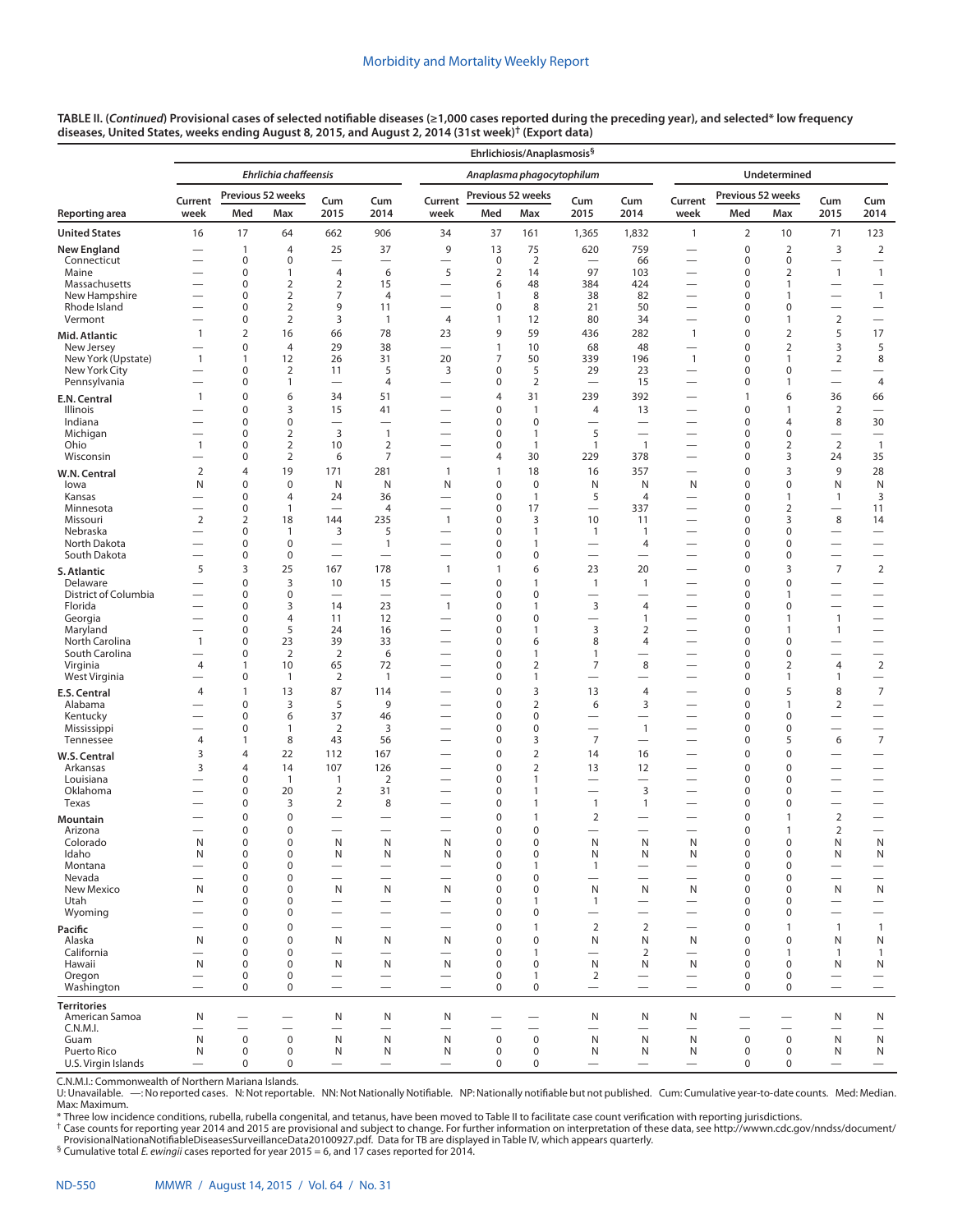|                                     |                                |                                | Giardiasis                    |                               |                                        |                                                                      |                      | Gonorrhea                |                                  |                  | Haemophilus influenzae, invasive <sup>§</sup><br>All ages, all serotypes |                                  |                     |                          |                                  |  |
|-------------------------------------|--------------------------------|--------------------------------|-------------------------------|-------------------------------|----------------------------------------|----------------------------------------------------------------------|----------------------|--------------------------|----------------------------------|------------------|--------------------------------------------------------------------------|----------------------------------|---------------------|--------------------------|----------------------------------|--|
|                                     | Current                        |                                | Previous 52 weeks             | Cum                           | Cum                                    | Current                                                              | Previous 52 weeks    |                          | Cum                              | Cum              | Previous 52 weeks<br>Current                                             |                                  |                     | Cum<br>Cum               |                                  |  |
| Reporting area                      | week                           | Med                            | Max                           | 2015                          | 2014                                   | week                                                                 | Med                  | Max                      | 2015                             | 2014             | week                                                                     | Med                              | Max                 | 2015                     | 2014                             |  |
| <b>United States</b>                | 170                            | 215                            | 416                           | 6,110                         | 7,723                                  | 3,271                                                                | 6,773                | 7,835                    | 203,792                          | 199,567          | 50                                                                       | 64                               | 130                 | 2,188                    | 2,130                            |  |
| <b>New England</b>                  | 1                              | 20                             | 49                            | 517                           | 665                                    | 35                                                                   | 132                  | 196                      | 3,667                            | 3,839            | $\overline{2}$                                                           | 5                                | 10                  | 153                      | 130                              |  |
| Connecticut<br>Maine                | $\overline{\phantom{0}}$       | $\overline{4}$<br>2            | 10<br>$\overline{7}$          | 107<br>47                     | 128<br>80                              | 32<br>$\qquad \qquad$                                                | 40<br>$\overline{4}$ | 72<br>11                 | 1,114<br>118                     | 1,334<br>140     | $\overline{\phantom{0}}$<br>$\mathbf{1}$                                 | $\mathbf{1}$<br>1                | 3<br>3              | 24<br>26                 | 39<br>12                         |  |
| Massachusetts                       |                                | 10                             | 25                            | 300                           | 391                                    | $\overline{\phantom{0}}$                                             | 79                   | 99                       | 2,037                            | 1,917            | $\overline{\phantom{0}}$                                                 | $\overline{2}$                   | 8                   | 77                       | 53                               |  |
| New Hampshire                       | 1                              | $\overline{2}$                 | 7                             | 45                            | 38                                     |                                                                      | $\overline{4}$       | 10                       | 94                               | 115              | $\mathbf{1}$                                                             | $\mathbf 0$                      | $\overline{2}$      | 10                       | 13                               |  |
| Rhode Island<br>Vermont             | N                              | $\mathbf 0$<br>$\mathbf 0$     | 8<br>8                        | 18<br>N                       | 28<br>N                                | $\overline{\phantom{0}}$<br>3                                        | 11<br>$\overline{2}$ | 28<br>6                  | 242<br>62                        | 280<br>53        | $\overline{\phantom{0}}$                                                 | $\mathbf 0$<br>$\mathbf 0$       | 3<br>$\overline{2}$ | 9<br>$\overline{7}$      | 8<br>5                           |  |
| Mid. Atlantic                       | 55                             | 47                             | 78                            | 1,321                         | 1,618                                  | 574                                                                  | 827                  | 950                      | 25,189                           | 22,211           | 9                                                                        | 11                               | 31                  | 359                      | 358                              |  |
| New Jersey                          |                                | 6                              | 16                            | 121                           | 217                                    | 57                                                                   | 131                  | 167                      | 3,879                            | 3,811            | —                                                                        | $\overline{2}$                   | 5                   | 65                       | 94                               |  |
| New York (Upstate)<br>New York City | 20<br>25                       | 15<br>16                       | 33<br>26                      | 399<br>469                    | 508<br>497                             | 170<br>170                                                           | 158<br>306           | 253<br>373               | 4,929<br>9,377                   | 3,279<br>7,731   | 5<br>3                                                                   | 3<br>$\mathbf{1}$                | 17<br>7             | 114<br>59                | 84<br>76                         |  |
| Pennsylvania                        | 10                             | 12                             | 23                            | 332                           | 396                                    | 177                                                                  | 235                  | 327                      | 7,004                            | 7,390            | 1                                                                        | 4                                | 10                  | 121                      | 104                              |  |
| <b>E.N. Central</b>                 | 18                             | 23                             | 57                            | 651                           | 817                                    | 411                                                                  | 957                  | 1,284                    | 27,646                           | 30,781           | $\overline{4}$                                                           | 12                               | 27                  | 348                      | 311                              |  |
| Illinois                            | N                              | $\mathbf 0$                    | $\mathbf 0$                   | N                             | N                                      | 19                                                                   | 265                  | 374                      | 6,542                            | 9,127            | —                                                                        | 3                                | 8                   | 105                      | 82                               |  |
| Indiana<br>Michigan                 | $\overline{\phantom{0}}$       | $\overline{2}$<br>8            | 11<br>17                      | 50<br>206                     | 92<br>270                              | 77<br>92                                                             | 133<br>189           | 279<br>278               | 4,032<br>5,877                   | 4,146<br>5,677   | $\overline{\phantom{0}}$<br>$\overline{\phantom{0}}$                     | $\overline{2}$<br>$\overline{2}$ | 5<br>7              | 51<br>66                 | 52<br>51                         |  |
| Ohio                                | 12                             | $\overline{7}$                 | 21                            | 233                           | 217                                    | 130                                                                  | 304                  | 372                      | 8,824                            | 9,524            | $\overline{4}$                                                           | 3                                | 11                  | 105                      | 78                               |  |
| Wisconsin                           | 6                              | 6                              | 30                            | 162                           | 238                                    | 93                                                                   | 79                   | 110                      | 2,371                            | 2,307            | —                                                                        | $\mathbf{1}$                     | 4                   | 21                       | 48                               |  |
| W.N. Central                        |                                | 12                             | 45                            | 246                           | 843                                    | 147                                                                  | 382                  | 441                      | 11,435                           | 10,558           | $\overline{2}$                                                           | $\overline{4}$                   | 15                  | 101                      | 168                              |  |
| lowa<br>Kansas                      | $\overline{\phantom{0}}$       | $\mathbf{1}$<br>$\overline{2}$ | 10<br>$\overline{4}$          | 27<br>50                      | 117<br>60                              | 4<br>5                                                               | 37<br>48             | 55<br>84                 | 1,132<br>1,463                   | 875<br>1,507     | $\overline{\phantom{0}}$                                                 | $\mathbf 0$<br>1                 | $\overline{2}$<br>3 | $\overline{1}$<br>20     | $\overline{2}$<br>26             |  |
| Minnesota                           |                                | $\mathbf 0$                    | 20                            |                               | 372                                    | 3                                                                    | 78                   | 104                      | 2,109                            | 2,262            | $\overline{\phantom{0}}$                                                 | 2                                | $\overline{7}$      | 38                       | 64                               |  |
| Missouri                            |                                | $\overline{2}$                 | 12                            | 25                            | 114                                    | 116                                                                  | 161                  | 205                      | 5,080                            | 4,143            | —                                                                        | $\mathbf 0$                      | 6                   | 12                       | 55                               |  |
| Nebraska<br>North Dakota            |                                | 2<br>1                         | 9<br>3                        | 75<br>23                      | 72<br>27                               | 19<br>$\overline{\phantom{0}}$                                       | 29<br>13             | 51<br>19                 | 867<br>349                       | 846<br>394       | $\overline{2}$<br>$\overline{\phantom{0}}$                               | $\mathbf 0$<br>$\mathbf 0$       | 3<br>$\overline{2}$ | 19<br>10                 | 16<br>5                          |  |
| South Dakota                        |                                | 2                              | 6                             | 46                            | 81                                     | $\overbrace{\phantom{1232211}}$                                      | 18                   | 33                       | 435                              | 531              | $\overline{\phantom{0}}$                                                 | $\mathbf 0$                      | $\mathbf{1}$        | $\overline{1}$           | $\overbrace{\phantom{12322111}}$ |  |
| S. Atlantic                         | 41                             | 43                             | 91                            | 1,194                         | 1,448                                  | 1,060                                                                | 1,501                | 2,230                    | 48,347                           | 44,634           | 26                                                                       | 14                               | 37                  | 555                      | 546                              |  |
| Delaware<br>District of Columbia    |                                | $\mathbf 0$<br>$\mathbf 0$     | $\mathbf 2$<br>6              | 14<br>5                       | 11<br>36                               | 32<br>$\overline{\phantom{0}}$                                       | 34<br>21             | 66<br>78                 | 1,289<br>556                     | 711<br>1,187     | $\overline{\phantom{0}}$<br>-                                            | $\pmb{0}$<br>$\mathbf 0$         | $\mathbf{1}$<br>3   | 11<br>5                  | 12<br>4                          |  |
| Florida                             | 33                             | 20                             | 54                            | 618                           | 630                                    | 233                                                                  | 413                  | 497                      | 12,797                           | 12,284           | 6                                                                        | 3                                | 9                   | 109                      | 194                              |  |
| Georgia                             | $\overline{\phantom{0}}$       | 10                             | 33                            | 224                           | 387                                    | 207                                                                  | 294                  | 352                      | 9,112                            | 7,801            | 2                                                                        | 3                                | 14                  | 100                      | 78                               |  |
| Maryland<br>North Carolina          | $\mathbf{1}$<br>N              | 5<br>$\mathbf 0$               | 11<br>$\mathbf 0$             | 127<br>N                      | 143<br>N                               | 292                                                                  | 116<br>268           | 210<br>1,026             | 3,162<br>11,385                  | 3,010<br>9,548   | 5<br>10                                                                  | $\mathbf{1}$<br>$\overline{2}$   | 6<br>22             | 58<br>110                | 57<br>91                         |  |
| South Carolina                      | 1                              | 2                              | 8                             | 54                            | 84                                     | 166                                                                  | 149                  | 227                      | 4,647                            | 4,798            | 3                                                                        | $\mathbf{1}$                     | 5                   | 68                       | 41                               |  |
| Virginia                            | 5                              | 5                              | 18                            | 119                           | 122                                    | 130                                                                  | 153                  | 243                      | 5,039                            | 4,778            |                                                                          | $\overline{2}$                   | 9                   | 64                       | 43                               |  |
| West Virginia                       | 1                              | 1                              | 6                             | 33                            | 35                                     |                                                                      | 14                   | 31                       | 360                              | 517              | $\overline{\phantom{0}}$                                                 | $\mathbf{1}$                     | 3                   | 30                       | 26                               |  |
| E.S. Central<br>Alabama             | 2<br>2                         | 3<br>3                         | 10<br>10                      | 96<br>94                      | 90<br>90                               | 210<br>$\overline{\phantom{0}}$                                      | 355<br>141           | 678<br>251               | 9,902<br>3,768                   | 14,095<br>4,428  | $\mathbf{1}$<br>$\overline{\phantom{0}}$                                 | 5<br>$\mathbf{1}$                | 12<br>6             | 164<br>54                | 148<br>43                        |  |
| Kentucky                            |                                | 0                              | $\mathbf{1}$                  | 2                             | N                                      | 130                                                                  | 75                   | 166                      | 2,096                            | 2,252            |                                                                          | $\mathbf 0$                      | 3                   | $\overline{2}$           | 21                               |  |
| Mississippi                         | N                              | 0                              | 0                             | N                             | N                                      | $\overline{\phantom{0}}$                                             | 86                   | 150                      | 1,600                            | 3,250            | $\mathbf{1}$                                                             | $\mathbf{1}$                     | $\overline{2}$      | 27                       | 19                               |  |
| Tennessee                           | N<br>7                         | 0<br>6                         | 0<br>16                       | N<br>147                      | N<br>208                               | 80<br>216                                                            | 124<br>1,012         | 214<br>1,815             | 2,438<br>30,766                  | 4,165<br>31,381  | $\overline{\phantom{0}}$<br>$\mathbf{1}$                                 | $\overline{2}$<br>$\overline{4}$ | 7<br>16             | 81<br>145                | 65<br>124                        |  |
| W.S. Central<br>Arkansas            | 2                              | $\overline{2}$                 | 6                             | 54                            | 54                                     | 193                                                                  | 74                   | 249                      | 1,912                            | 2,743            |                                                                          | $\mathbf{1}$                     | 5                   | 28                       | 32                               |  |
| Louisiana                           | 5                              | 4                              | 14                            | 93                            | 154                                    |                                                                      | 130                  | 925                      | 4,247                            | 4,589            | $\mathbf{1}$                                                             | $\mathbf{1}$                     | 5                   | 41                       | 35                               |  |
| Oklahoma                            | N                              | $\mathbf 0$                    | $\mathbf 0$                   | N                             | N                                      | 23                                                                   | 92                   | 153                      | 2,433                            | 3,529            | —                                                                        | $\overline{2}$                   | 10                  | 69                       | 51                               |  |
| Texas                               | N<br>18                        | 0<br>14                        | 0<br>38                       | N<br>402                      | N<br>561                               | $\overline{\phantom{m}}$<br>170                                      | 724<br>360           | 1,011<br>506             | 22,174<br>10,758                 | 20,520<br>10,689 | —<br>$\overline{4}$                                                      | 0<br>6                           | 2<br>15             | 7<br>240                 | 6<br>224                         |  |
| Mountain<br>Arizona                 | 7                              | 2                              | 11                            | 59                            | 58                                     | 103                                                                  | 141                  | 204                      | 4,376                            | 4,414            |                                                                          | $\overline{2}$                   | 8                   | 91                       | 69                               |  |
| Colorado                            |                                | 3                              | 13                            | 44                            | 184                                    | 35                                                                   | 69                   | 172                      | 2,229                            | 1,727            | $\overline{4}$                                                           | $\mathbf{1}$                     | 5                   | 54                       | 48                               |  |
| Idaho<br>Montana                    | 6<br>$\mathbf 2$               | 3<br>$\mathbf 0$               | 9<br>5                        | 90<br>40                      | 78                                     |                                                                      | 8<br>13              | 21<br>21                 | 179<br>439                       | 258<br>195       |                                                                          | 0<br>$\mathbf 0$                 | 2<br>$\overline{2}$ | 14<br>8                  | 14<br>5                          |  |
| Nevada                              | $\overline{\phantom{0}}$       | $\mathbf{1}$                   | 5                             | 29                            | 33                                     | $\overbrace{\phantom{1232211}}$                                      | 52                   | 131                      | 1,463                            | 1,978            | $\overline{\phantom{0}}$                                                 | 0                                | $\overline{2}$      | 17                       | 12                               |  |
| New Mexico                          | $\overline{\phantom{0}}$       | $\mathbf{1}$                   | 6                             | 37                            | 50                                     | 16                                                                   | 42                   | 72                       | 1,251                            | 1,264            | $\overline{\phantom{0}}$                                                 | $\mathbf{1}$                     | 5                   | 37                       | 33                               |  |
| Utah<br>Wyoming                     | 2<br>$\mathbf{1}$              | 3<br>$\pmb{0}$                 | 9<br>3                        | 89<br>14                      | 140<br>18                              | 16<br>$\overbrace{\phantom{123221111}}$                              | 27<br>2              | 48<br>6                  | 770<br>51                        | 783<br>70        | $\overline{\phantom{0}}$                                                 | 0<br>0                           | 2<br>$\mathbf{1}$   | 18<br>$\overline{1}$     | 40<br>$\overline{3}$             |  |
| Pacific                             | 28                             | 55                             | 98                            | 1,536                         | 1,473                                  | 448                                                                  | 1,173                | 1,318                    | 36,082                           | 31,379           | $\overline{1}$                                                           | 3                                | 11                  | 123                      | 121                              |  |
| Alaska                              | 2                              | $\overline{1}$                 | 8                             | 45                            | 42                                     | $\overline{\phantom{m}}$                                             | 21                   | 38                       | 409                              | 767              | $\overline{\phantom{0}}$                                                 | $\pmb{0}$                        | 3                   | 11                       | 13                               |  |
| California<br>Hawaii                | 17<br>$\overline{\phantom{0}}$ | 35<br>$\mathbf{1}$             | 75<br>3                       | 1,089<br>17                   | 1,040<br>21                            | 273<br>$\overline{1}$                                                | 963<br>24            | 1,114<br>40              | 30,108                           | 25,568           | $\overline{1}$                                                           | $\mathbf{1}$<br>$\mathbf 0$      | 5<br>$\overline{2}$ | 33<br>7                  | 32<br>18                         |  |
| Oregon                              | 3                              | 6                              | 15                            | 182                           | 200                                    | 70                                                                   | 52                   | 130                      | 685<br>1,720                     | 516<br>1,174     | $\qquad \qquad -$                                                        | 2                                | 5                   | 69                       | 54                               |  |
| Washington                          | 6                              | 8                              | 63                            | 203                           | 170                                    | 104                                                                  | 115                  | 164                      | 3,160                            | 3,354            | $\qquad \qquad -$                                                        | 0                                | 2                   | 3                        | $\overline{4}$                   |  |
| <b>Territories</b>                  |                                |                                |                               |                               |                                        |                                                                      |                      |                          |                                  |                  |                                                                          |                                  |                     |                          |                                  |  |
| American Samoa<br>C.N.M.I.          |                                |                                | $\overline{\phantom{0}}$      | $\overline{\phantom{0}}$      |                                        | $\overbrace{\phantom{123221111}}$                                    |                      | $\overline{\phantom{0}}$ |                                  |                  |                                                                          | —                                |                     | $\overline{\phantom{0}}$ | $\overline{\phantom{m}}$         |  |
| Guam                                |                                | $\mathbf 0$                    | $\pmb{0}$                     |                               | $\overline{1}$                         | $\overbrace{\phantom{123221111}}$                                    | $\pmb{0}$            | $\mathbf 0$              | $\overbrace{\phantom{12322111}}$ |                  |                                                                          | $\pmb{0}$                        | $\mathbf 0$         | $\overline{\phantom{0}}$ | $\qquad \qquad$                  |  |
| Puerto Rico<br>U.S. Virgin Islands  | $\overline{\phantom{0}}$       | $\mathbf 0$<br>0               | $\overline{2}$<br>$\mathbf 0$ | 8<br>$\overline{\phantom{0}}$ | 23<br>$\overbrace{\phantom{12322111}}$ | $\overbrace{\phantom{123221111}}$<br>$\overbrace{\phantom{1232211}}$ | 8<br>$\mathbf{1}$    | 39<br>6                  | 283<br>31                        | 267<br>49        | N                                                                        | 0<br>0                           | 1<br>$\mathsf 0$    | $\mathbf{1}$<br>N        | 3<br>N                           |  |
|                                     |                                |                                |                               |                               |                                        |                                                                      |                      |                          |                                  |                  |                                                                          |                                  |                     |                          |                                  |  |

C.N.M.I.: Commonwealth of Northern Mariana Islands.

U: Unavailable. —: No reported cases. N: Not reportable. NN: Not Nationally Notifiable. NP: Nationally notifiable but not published. Cum: Cumulative year-to-date counts. Med: Median. Max: Maximum.

\* Three low incidence conditions, rubella, rubella congenital, and tetanus, have been moved to Table II to facilitate case count verification with reporting jurisdictions.

† Case counts for reporting year 2014 and 2015 are provisional and subject to change. For further information on interpretation of these data, see [http://wwwn.cdc.gov/nndss/document/](http://wwwn.cdc.gov/nndss/document/ProvisionalNationaNotifiableDiseasesSurveillanceData20100927.pdf) [ProvisionalNationaNotifiableDiseasesSurveillanceData20100927.pdf](http://wwwn.cdc.gov/nndss/document/ProvisionalNationaNotifiableDiseasesSurveillanceData20100927.pdf). Data for TB are displayed in Table IV, which appears quarterly.<br><sup>§</sup> Data for *H. influenzae* (age <5 years for serotype b, nonserotype b, and unknown seroty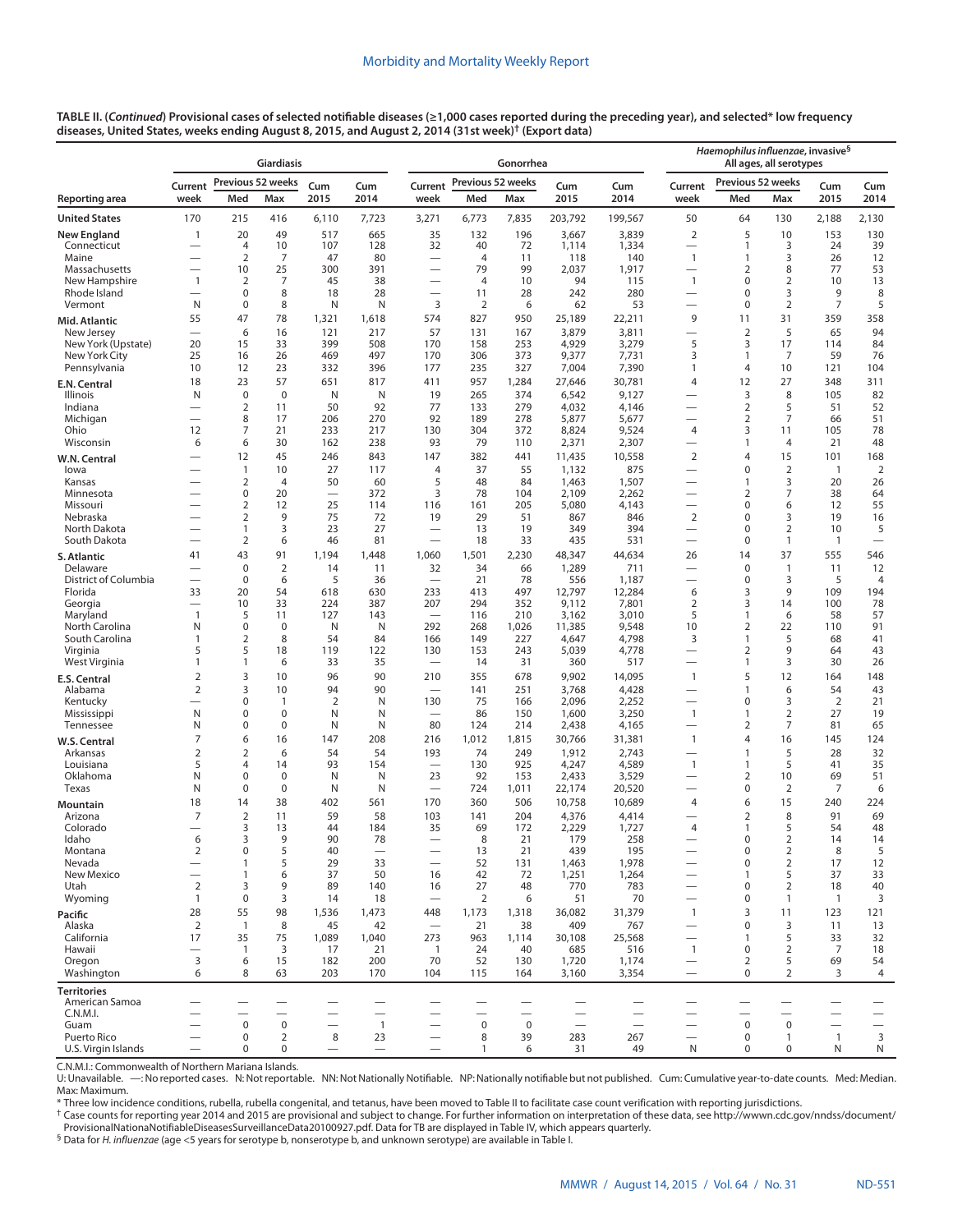|                               |                          |                                    |                                  |                                  |                                      |                                                      | Hepatitis (viral, acute), by type |                                  |                                          |                                                      |                               |                                 |                                  |                                                      |                          |  |
|-------------------------------|--------------------------|------------------------------------|----------------------------------|----------------------------------|--------------------------------------|------------------------------------------------------|-----------------------------------|----------------------------------|------------------------------------------|------------------------------------------------------|-------------------------------|---------------------------------|----------------------------------|------------------------------------------------------|--------------------------|--|
|                               |                          |                                    | А                                |                                  |                                      |                                                      |                                   | B                                |                                          |                                                      | c                             |                                 |                                  |                                                      |                          |  |
|                               | Current                  |                                    | Previous 52 weeks                | Cum                              | Cum                                  | Current                                              | Previous 52 weeks                 |                                  | Cum                                      | Cum                                                  | Current                       | Previous 52 weeks<br>Cum<br>Cum |                                  |                                                      |                          |  |
| Reporting area                | week                     | Med                                | Max                              | 2015                             | 2014                                 | week                                                 | Med                               | Max                              | 2015                                     | 2014                                                 | week                          | Med                             | Max                              | 2015                                                 | 2014                     |  |
| <b>United States</b>          | 12                       | 25                                 | 39                               | 730                              | 693                                  | 30                                                   | 51                                | 133                              | 1,644                                    | 1,697                                                | 19                            | 35                              | 76                               | 960                                                  | 1,312                    |  |
| New England<br>Connecticut    |                          | $\mathbf{1}$<br>$\mathbf 0$        | 7<br>$\overline{2}$              | 34<br>7                          | 44                                   |                                                      | 0<br>0                            | 3<br>1                           | 9<br>3                                   | 39<br>8                                              | 2<br>$\overline{\phantom{0}}$ | 4<br>0                          | 11<br>$\overline{2}$             | 93<br>9                                              | 165<br>4                 |  |
| Maine                         |                          | $\mathbf 0$                        | $\overline{2}$                   | 3                                | 15<br>$\overline{2}$                 | $\overline{\phantom{0}}$                             | 0                                 | 1                                | $\overline{\phantom{0}}$                 | 7                                                    | $\mathbf 2$                   | 0                               | $\overline{2}$                   | 18                                                   | 20                       |  |
| Massachusetts                 |                          | $\mathbf{1}$                       | 3                                | 18                               | 21                                   | $\overline{\phantom{0}}$                             | 0                                 | $\overline{2}$                   | 6                                        | 20                                                   | $\overline{\phantom{0}}$      | 3                               | 10                               | 66                                                   | 140                      |  |
| New Hampshire                 |                          | 0                                  | $\overline{2}$                   |                                  | $\overline{2}$                       |                                                      | 0                                 | 1                                | U                                        | U                                                    | N                             | 0                               | 0                                | N                                                    | N                        |  |
| Rhode Island<br>Vermont       |                          | 0<br>0                             | $\overline{2}$<br>1              | $\overline{4}$<br>$\overline{2}$ | 3<br>$\mathbf{1}$                    | U<br>$\overline{\phantom{0}}$                        | 0<br>0                            | $\mathbf 0$<br>0                 | $\overline{\phantom{0}}$                 | $\overline{4}$                                       | U<br>—                        | 0<br>0                          | 0<br>$\mathbf{1}$                | U                                                    | U<br>$\mathbf{1}$        |  |
| Mid. Atlantic                 |                          | $\overline{4}$                     | 10                               | 117                              | 98                                   | $\overline{2}$                                       | 3                                 | 9                                | 80                                       | 150                                                  | $\mathbf{1}$                  | $\overline{4}$                  | 16                               | 113                                                  | 195                      |  |
| New Jersey                    |                          | $\mathbf{1}$                       | 4                                | 26                               | 29                                   |                                                      | 0                                 | 4                                | 11                                       | 47                                                   |                               | 0                               | 5                                | 11                                                   | 76                       |  |
| New York (Upstate)            |                          | $\mathbf{1}$                       | 4                                | 22                               | 16                                   | $\mathbf 2$                                          | $\Omega$                          | 3                                | 14                                       | 24                                                   | $\overline{\phantom{0}}$      | 2                               | 11                               | 50                                                   | 62                       |  |
| New York City<br>Pennsylvania |                          | $\mathbf{1}$<br>$\mathbf{1}$       | 5<br>3                           | 43<br>26                         | 27<br>26                             | $\overline{\phantom{0}}$<br>$\overline{\phantom{0}}$ | $\mathbf{1}$<br>1                 | 4<br>4                           | 28<br>27                                 | 33<br>46                                             | $\mathbf{1}$                  | 0<br>1                          | 5<br>5                           | 8<br>44                                              | 11<br>46                 |  |
| E.N. Central                  |                          | 3                                  | 10                               | 87                               | 102                                  | $\overline{\phantom{0}}$                             | 9                                 | 79                               | 386                                      | 344                                                  | $\overline{4}$                | 6                               | 14                               | 190                                                  | 210                      |  |
| Illinois                      |                          | $\mathbf{1}$                       | 9                                | 28                               | 38                                   |                                                      | $\mathbf{1}$                      | $\overline{4}$                   | 33                                       | 35                                                   |                               | 0                               | $\overline{2}$                   | 14                                                   | 17                       |  |
| Indiana                       |                          | 0                                  | $\overline{2}$                   | 10                               | 13                                   | $\overline{\phantom{0}}$                             | 2<br>$\mathbf{1}$                 | 6                                | 64                                       | 86                                                   | —                             | 1                               | 7                                | 16                                                   | 67                       |  |
| Michigan<br>Ohio              |                          | $\mathbf{1}$<br>0                  | 3<br>5                           | 21<br>22                         | 25<br>21                             | $\overline{\phantom{a}}$                             | 4                                 | 3<br>75                          | 24<br>260                                | 30<br>130                                            | $\overline{1}$<br>3           | 2<br>2                          | 7<br>5                           | 82<br>68                                             | 36<br>62                 |  |
| Wisconsin                     |                          | 0                                  | 1                                | 6                                | 5                                    | $\overline{\phantom{0}}$                             | 0                                 | 57                               | 5                                        | 63                                                   |                               | 0                               | 4                                | 10                                                   | 28                       |  |
| W.N. Central                  |                          | $\mathbf{1}$                       | 4                                | 32                               | 49                                   |                                                      | $\mathbf{1}$                      | $\overline{4}$                   | 23                                       | 43                                                   | $\overline{1}$                | 1                               | 6                                | 29                                                   | 46                       |  |
| lowa                          |                          | $\mathbf 0$                        | 3                                | 5                                | 5                                    |                                                      | 0                                 | $\overline{2}$                   | 10                                       | 6                                                    |                               | 0                               | 0                                |                                                      | $\overline{\phantom{0}}$ |  |
| Kansas<br>Minnesota           |                          | 0<br>0                             | $\overline{2}$<br>$\overline{2}$ | 4<br>12                          | 3<br>15                              | -<br>$\overline{\phantom{0}}$                        | 0<br>0                            | $\overline{2}$<br>$\overline{2}$ | 2<br>6                                   | 6<br>8                                               | —                             | 0<br>0                          | 4<br>3                           | 12<br>12                                             | 19<br>22                 |  |
| Missouri                      |                          | 0                                  | $\overline{2}$                   | 1                                | 13                                   | $\overline{\phantom{a}}$                             | 0                                 | $\overline{2}$                   | 4                                        | 17                                                   | $\overline{\phantom{0}}$      | 0                               | 2                                | 3                                                    | 4                        |  |
| Nebraska                      |                          | 0                                  | $\overline{2}$                   | 4                                | 8                                    | $\overline{\phantom{0}}$                             | 0                                 | 1                                | $\overline{\phantom{0}}$                 | 5                                                    | $\mathbf{1}$                  | 0                               | $\mathbf{1}$                     | 2                                                    | $\mathbf{1}$             |  |
| North Dakota<br>South Dakota  |                          | 0<br>0                             | 3<br>$\mathbf{1}$                | 5<br>1                           | 5<br>$\overline{\phantom{0}}$        | $\overline{\phantom{0}}$<br>$\overline{\phantom{0}}$ | 0<br>0                            | $\mathbf 0$<br>1                 | $\overline{\phantom{0}}$<br>$\mathbf{1}$ | $\mathbf{1}$                                         |                               | 0<br>0                          | 0<br>0                           | $\overline{\phantom{0}}$<br>$\overline{\phantom{0}}$ |                          |  |
| S. Atlantic                   | 8                        | 5                                  | 11                               | 158                              | 128                                  | 15                                                   | 18                                | 35                               | 594                                      | 496                                                  | 3                             | 6                               | 32                               | 223                                                  | 268                      |  |
| Delaware                      |                          | $\mathbf 0$                        | $\mathbf{1}$                     | $\overline{2}$                   | $\overline{\phantom{0}}$             | $\overline{\phantom{0}}$                             | 0                                 | $\overline{2}$                   | 6                                        | $\overline{4}$                                       | U                             | 0                               | 0                                | U                                                    | U                        |  |
| District of Columbia          |                          | 0                                  | $\mathbf{1}$                     | 1                                | $\overline{\phantom{0}}$             |                                                      | 0                                 | $\mathbf 0$                      |                                          |                                                      |                               | 0                               | 0                                |                                                      |                          |  |
| Florida<br>Georgia            | 6                        | $\overline{2}$<br>0                | 7<br>6                           | 61<br>27                         | 55<br>14                             | 9<br>$\overline{\phantom{0}}$                        | 7<br>1                            | 12<br>6                          | 238<br>48                                | 169<br>66                                            | $\overline{2}$<br>—           | 1<br>0                          | $\overline{4}$<br>3              | 51<br>13                                             | 59<br>32                 |  |
| Maryland                      |                          | $\mathbf 0$                        | $\overline{2}$                   | 9                                | 16                                   | $\overline{2}$                                       | $\mathbf 0$                       | 3                                | 21                                       | 24                                                   | $\overline{\phantom{0}}$      | 0                               | 3                                | 20                                                   | 31                       |  |
| North Carolina                | $\mathbf{1}$             | $\mathbf 0$                        | 7                                | 29                               | 20                                   | 4                                                    | 1                                 | 19                               | 98                                       | 71                                                   |                               | 0                               | 26                               | 71                                                   | 64                       |  |
| South Carolina<br>Virginia    | $\mathbf{1}$             | 0<br>0                             | 1<br>3                           | 6<br>20                          | $\overline{4}$<br>13                 |                                                      | 1<br>1                            | $\overline{4}$<br>$\overline{4}$ | 17<br>33                                 | 18<br>32                                             | -<br>$\mathbf{1}$             | 0<br>1                          | $\mathbf{1}$<br>3                | 2<br>25                                              | 3<br>37                  |  |
| West Virginia                 |                          | $\mathbf 0$                        | 1                                | 3                                | 6                                    | $\overline{\phantom{0}}$                             | 4                                 | 9                                | 133                                      | 112                                                  |                               | 1                               | 4                                | 41                                                   | 42                       |  |
| E.S. Central                  | $\overline{1}$           | $\mathbf{1}$                       | 5                                | 30                               | 23                                   | $\mathbf{1}$                                         | 10                                | 17                               | 275                                      | 327                                                  | 3                             | 6                               | 13                               | 180                                                  | 190                      |  |
| Alabama                       | $\mathbf{1}$             | $\mathbf 0$                        | 3                                | 14                               | 5                                    | $\overline{\phantom{0}}$                             | $\overline{2}$                    | 6                                | 59                                       | 64                                                   | $\mathbf{1}$                  | $\mathbf{1}$                    | 6                                | 48                                                   | 18                       |  |
| Kentucky<br>Mississippi       |                          | $\mathbf 0$<br>0                   | $\overline{2}$<br>1              | 9<br>$\overline{\phantom{0}}$    | 8<br>$\overline{2}$                  | $\mathbf{1}$                                         | $\overline{2}$<br>1               | 5<br>$\overline{4}$              | 45<br>35                                 | 98<br>25                                             | U                             | 2<br>0                          | 6<br>0                           | 43<br>U                                              | 110<br>U                 |  |
| Tennessee                     |                          | $\mathbf 0$                        | $\overline{2}$                   | $\overline{7}$                   | 8                                    | $\overline{\phantom{0}}$                             | 5                                 | 10                               | 136                                      | 140                                                  | $\overline{2}$                | 3                               | 9                                | 89                                                   | 62                       |  |
| W.S. Central                  | $\mathbf{1}$             | 3                                  | 8                                | 85                               | 81                                   | 10                                                   | 4                                 | 39                               | 120                                      | 138                                                  | $\overline{2}$                | 1                               | 24                               | 35                                                   | 56                       |  |
| Arkansas                      |                          | $\mathbf 0$                        | $\mathbf{1}$                     | 5                                | $\mathbf{1}$                         |                                                      | $\mathbf 0$                       | $\overline{2}$                   | 10                                       | 16                                                   |                               | $\mathbf 0$                     | $\mathbf{1}$                     | $\overline{1}$                                       | 9                        |  |
| Louisiana<br>Oklahoma         |                          | $\mathbf 0$<br>$\boldsymbol{0}$    | 1<br>$\overline{2}$              | $\overline{2}$<br>5              | $\overline{4}$<br>12                 | 8                                                    | 1<br>0                            | 5<br>22                          | 23<br>17                                 | 47<br>14                                             | $\overline{\phantom{0}}$      | 0<br>0                          | $\overline{2}$<br>19             | 8<br>6                                               | 10<br>14                 |  |
| Texas                         | $\mathbf{1}$             | 2                                  | 7                                | 73                               | 64                                   | 2                                                    | 2                                 | 17                               | 70                                       | 61                                                   | $\overline{2}$                | 0                               | 6                                | 20                                                   | 23                       |  |
| Mountain                      |                          | 2                                  | 5                                | 64                               | 59                                   |                                                      | 1                                 | 5                                | 35                                       | 57                                                   |                               | 1                               | 5                                | 32                                                   | 74                       |  |
| Arizona                       |                          | $\mathbf{1}$                       | $\overline{4}$                   | 28                               | 16                                   |                                                      | 0                                 | 3                                | 10                                       | 18                                                   | U                             | 0                               | $\mathbf 0$                      | U                                                    | U                        |  |
| Colorado<br>Idaho             |                          | $\mathbf 0$<br>$\mathbf 0$         | $\overline{2}$<br>$\overline{2}$ | 10<br>7                          | 15<br>3                              |                                                      | 0<br>$\mathbf 0$                  | $\overline{2}$<br>$\mathbf{1}$   | $\overline{2}$<br>6                      | 15<br>3                                              | —                             | $\mathbf 0$<br>$\mathbf 0$      | $\overline{2}$<br>$\overline{2}$ | 4<br>$\mathbf{1}$                                    | 21<br>3                  |  |
| Montana                       |                          | $\boldsymbol{0}$                   | 1                                | 1                                | 5                                    |                                                      | 0                                 | $\mathbf 0$                      |                                          |                                                      |                               | 0                               | $\overline{2}$                   | $\overline{7}$                                       | 10                       |  |
| Nevada                        |                          | $\mathbf 0$                        | $\overline{2}$                   | 7                                | 5                                    |                                                      | 0                                 | 3                                | 10                                       | 15                                                   |                               | 0                               | $\overline{2}$                   | 8                                                    | $\overline{2}$           |  |
| New Mexico<br>Utah            |                          | $\mathbf 0$<br>$\mathbf 0$         | 1<br>$\mathbf{1}$                | 4<br>$\overline{4}$              | 7<br>7                               | $\overline{\phantom{0}}$                             | 0<br>0                            | $\mathbf{1}$<br>$\overline{2}$   | 1<br>6                                   | $\mathbf{1}$<br>5                                    | $\overline{\phantom{0}}$      | 0<br>0                          | $\overline{2}$<br>3              | $\overline{1}$<br>11                                 | 11<br>27                 |  |
| Wyoming                       |                          | 0                                  | $\mathbf{1}$                     | 3                                | $\mathbf{1}$                         |                                                      | 0                                 | $\mathbf 0$                      |                                          |                                                      |                               | 0                               | 0                                |                                                      |                          |  |
| Pacific                       | $\overline{2}$           | $\overline{4}$                     | 10                               | 123                              | 109                                  | $\overline{2}$                                       | 4                                 | 9                                | 122                                      | 103                                                  | 3                             | $\mathbf 2$                     | 14                               | 65                                                   | 108                      |  |
| Alaska                        |                          | $\boldsymbol{0}$                   | $\mathbf{1}$                     | 3                                | $\mathbf{1}$                         |                                                      | 0                                 | $\mathbf{1}$                     | $\mathbf{1}$                             | $\overline{2}$                                       | N                             | 0                               | $\mathbf 0$                      | N                                                    | N                        |  |
| California<br>Hawaii          |                          | $\overline{2}$<br>$\boldsymbol{0}$ | 10<br>2                          | 83<br>3                          | 87<br>3                              |                                                      | 2<br>0                            | 5<br>3                           | 73<br>13                                 | 63<br>3                                              | $\overline{\phantom{0}}$      | 1<br>0                          | 4<br>$\mathbf{1}$                | 26<br>$\overline{\phantom{0}}$                       | 48                       |  |
| Oregon                        | $\mathbf{1}$             | $\boldsymbol{0}$                   | $\overline{2}$                   | 17                               | 8                                    | $\mathbf{1}$                                         | 0                                 | $\overline{4}$                   | 18                                       | 22                                                   |                               | 0                               | $\mathbf{1}$                     | 8                                                    | 14                       |  |
| Washington                    | $\mathbf{1}$             | $\mathbf 0$                        | 5                                | 17                               | 10                                   | $\mathbf{1}$                                         | 1                                 | 7                                | 17                                       | 13                                                   | 3                             | 1                               | 14                               | 31                                                   | 46                       |  |
| <b>Territories</b>            |                          |                                    |                                  |                                  |                                      |                                                      |                                   |                                  |                                          |                                                      |                               |                                 |                                  |                                                      |                          |  |
| American Samoa<br>C.N.M.I.    |                          |                                    |                                  | $\overbrace{\phantom{12322111}}$ | $\overline{\phantom{0}}$<br>$\equiv$ | $\overline{\phantom{0}}$                             |                                   |                                  | $\overline{\phantom{0}}$                 | $\overline{\phantom{0}}$<br>$\overline{\phantom{0}}$ | $\overline{\phantom{0}}$      |                                 |                                  | $\overline{\phantom{0}}$                             | $\overline{\phantom{0}}$ |  |
| Guam                          | $\overline{\phantom{0}}$ | $\mathsf 0$                        | $\pmb{0}$                        | $\overline{\phantom{0}}$         | 5                                    | $\overline{\phantom{0}}$                             | $\mathbf 0$                       | $\mathbf 0$                      | $\overline{\phantom{0}}$                 | 9                                                    | $\overline{\phantom{0}}$      | $\pmb{0}$                       | $\mathsf 0$                      | $\overline{\phantom{0}}$                             | 5                        |  |
| Puerto Rico                   | $\overline{\phantom{0}}$ | $\mathbf 0$                        | $\mathbf{1}$                     | $\overline{2}$                   | 3                                    | $\overline{\phantom{0}}$                             | $\mathbf 0$                       | 4                                | 12                                       | 13                                                   | N                             | 0                               | 0                                | N                                                    | ${\sf N}$                |  |
| U.S. Virgin Islands           |                          | $\mathbf 0$                        | $\mathbf 0$                      | $\overline{\phantom{m}}$         | $\overline{\phantom{0}}$             | $\overline{\phantom{0}}$                             | 0                                 | 0                                | $\overbrace{\phantom{12322111}}$         | $\overline{\phantom{m}}$                             | $\qquad \qquad$               | 0                               | 0                                |                                                      | $\qquad \qquad -$        |  |

**TABLE II. (***Continued***) Provisional cases of selected notifiable diseases (≥1,000 cases reported during the preceding year), and selected\* low frequency diseases, United States, weeks ending August 8, 2015, and August 2, 2014 (31st week)† [\(Export data\)](https://data.cdc.gov/NNDSS/NNDSS-Table-II-Hepatitis-viral-acute-/65xe-6neq)**

C.N.M.I.: Commonwealth of Northern Mariana Islands.<br>U: Unavailable. —: No reported cases. N: Not reportable. NN: Not Nationally Notifiable. NP: Nationally notifiable but not published. Cum: Cumulative year-to-dat Max: Maximum.

\* Three low incidence conditions, rubella, rubella congenital, and tetanus, have been moved to Table II to facilitate case count verification with reporting jurisdictions.

† Case counts for reporting year 2014 and 2015 are provisional and subject to change. For further information on interpretation of these data, see [http://wwwn.cdc.gov/nndss/document/](http://wwwn.cdc.gov/nndss/document/ProvisionalNationaNotifiableDiseasesSurveillanceData20100927.pdf)<br>ProvisionalNationaNotifiableDiseasesSur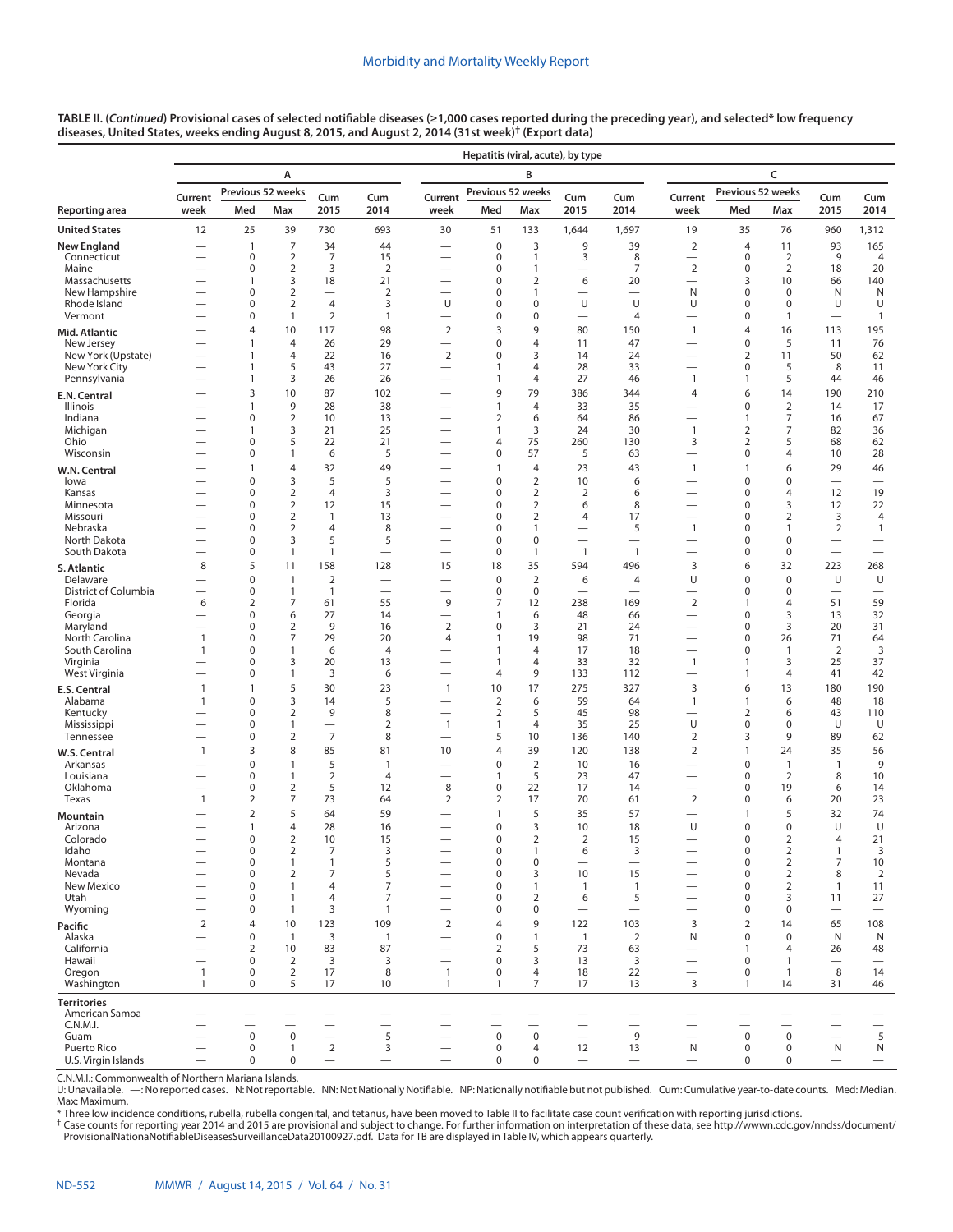| TABLE II. ( <i>Continued</i> ) Provisional cases of selected notifiable diseases (≥1,000 cases reported during the preceding year), and selected* low frequency |
|-----------------------------------------------------------------------------------------------------------------------------------------------------------------|
| diseases, United States, weeks ending August 8, 2015, and August 2, 2014 (31st week) <sup>†</sup> (Export data)                                                 |

|                                     |                                  |                                 |                               |                                      | Invasive Pneumococcal disease <sup>§</sup>           |                                                      |                   |                                  |                                                      |                                                                      |                                                      |                                  |                                |                                 |                                            |
|-------------------------------------|----------------------------------|---------------------------------|-------------------------------|--------------------------------------|------------------------------------------------------|------------------------------------------------------|-------------------|----------------------------------|------------------------------------------------------|----------------------------------------------------------------------|------------------------------------------------------|----------------------------------|--------------------------------|---------------------------------|--------------------------------------------|
|                                     |                                  |                                 | All ages                      |                                      |                                                      |                                                      |                   | Age $<$ 5                        |                                                      |                                                                      |                                                      |                                  | Legionellosis                  |                                 |                                            |
|                                     | Current                          |                                 | Previous 52 weeks             | Cum                                  | Cum                                                  | Current                                              | Previous 52 weeks |                                  | Cum                                                  | Cum                                                                  | Current                                              | Previous 52 weeks                |                                | Cum                             | Cum                                        |
| Reporting area                      | week                             | Med                             | Max                           | 2015                                 | 2014                                                 | week                                                 | Med               | Max                              | 2015                                                 | 2014                                                                 | week                                                 | Med                              | Max                            | 2015                            | 2014                                       |
| <b>United States</b>                | 66                               | 287                             | 761                           | 9,627                                | 9,904                                                | 6                                                    | 22                | 41                               | 661                                                  | 632                                                                  | 102                                                  | 96                               | 195                            | 2,854                           | 2,588                                      |
| <b>New England</b>                  | 1                                | 21                              | 55                            | 695                                  | 732                                                  |                                                      | $\mathbf{1}$      | 5                                | 31                                                   | 33                                                                   | $\overline{\phantom{0}}$                             | 5                                | 14                             | 130                             | 133                                        |
| Connecticut<br>Maine                |                                  | 4<br>3                          | 11<br>7                       | 153<br>90                            | 156<br>95                                            |                                                      | 0<br>0            | 1<br>1                           | $\overline{4}$<br>3                                  | 6<br>5                                                               | $\overline{\phantom{0}}$<br>—                        | $\overline{1}$<br>0              | 4<br>2                         | 25<br>7                         | 35<br>10                                   |
| Massachusetts                       |                                  | 9                               | 29                            | 318                                  | 347                                                  |                                                      | 0                 | 3                                | 15                                                   | 18                                                                   |                                                      | 2                                | 8                              | 62                              | 69                                         |
| New Hampshire                       | $\mathbf{1}$                     | 2                               | 7<br>8                        | 55<br>41                             | 56                                                   |                                                      | 0<br>0            | $\overline{2}$                   | 5<br>1                                               | 3<br>$\mathbf{1}$                                                    |                                                      | $\mathbf 0$<br>$\mathbf 0$       | 5<br>4                         | 15                              | 6                                          |
| Rhode Island<br>Vermont             |                                  | 1<br>$\mathbf{1}$               | 4                             | 38                                   | 43<br>35                                             |                                                      | 0                 | 2<br>1                           | 3                                                    | $\overline{\phantom{0}}$                                             | —<br>—                                               | 0                                | 2                              | 8<br>13                         | 11<br>$\overline{2}$                       |
| Mid. Atlantic                       | 16                               | 41                              | 118                           | 1,546                                | 1,259                                                |                                                      | $\overline{2}$    | 11                               | 70                                                   | 64                                                                   | 58                                                   | 19                               | 49                             | 622                             | 591                                        |
| New Jersey                          | $\overline{\phantom{0}}$         | 9                               | 27                            | 300                                  | 332                                                  |                                                      | 0                 | $\overline{2}$                   | 8                                                    | 26                                                                   | $\overline{\phantom{0}}$                             | $\overline{2}$                   | 9                              | 49                              | 108                                        |
| New York (Upstate)<br>New York City | $\overline{4}$<br>11             | 16<br>12                        | 63<br>28                      | 511<br>436                           | 496<br>431                                           | $\overline{\phantom{0}}$                             | 1<br>1            | 9<br>3                           | 24<br>21                                             | 20<br>18                                                             | 17<br>37                                             | $\overline{7}$<br>5              | 23<br>19                       | 237<br>175                      | 200<br>109                                 |
| Pennsylvania                        | $\mathbf{1}$                     | 10                              | 23                            | 299                                  | N                                                    | $\overline{\phantom{0}}$                             | 0                 | 2                                | 17                                                   | N                                                                    | 4                                                    | 5                                | 17                             | 161                             | 174                                        |
| E.N. Central                        | 10                               | 52                              | 123                           | 1,702                                | 1,629                                                | $\mathbf{1}$                                         | 3                 | 11                               | 114                                                  | 76                                                                   | 16                                                   | 19                               | 90                             | 653                             | 536                                        |
| Illinois                            | N                                | $\mathbf 0$                     | $\mathbf 0$                   | N                                    | N                                                    |                                                      | 0                 | 3                                | 17                                                   | $\overline{\phantom{0}}$                                             | —                                                    | 3                                | 16                             | 93                              | 128                                        |
| Indiana<br>Michigan                 | $\mathbf{1}$                     | 12<br>13                        | 33<br>37                      | 355<br>464                           | 382<br>373                                           |                                                      | 1<br>1            | 3<br>3                           | 22<br>28                                             | 20<br>21                                                             | $\overline{1}$<br>3                                  | $\overline{2}$<br>$\overline{4}$ | 14<br>19                       | 68<br>98                        | 45<br>108                                  |
| Ohio                                | 7                                | 18                              | 54                            | 644                                  | 620                                                  | $\overline{\phantom{0}}$                             | 1                 | 4                                | 30                                                   | 27                                                                   | 12                                                   | 7                                | 74                             | 365                             | 210                                        |
| Wisconsin                           | $\overline{2}$                   | 8                               | 19                            | 239                                  | 254                                                  | $\mathbf{1}$                                         | 0                 | $\overline{2}$                   | 17                                                   | 8                                                                    | $\overline{\phantom{0}}$                             | $\mathbf{1}$                     | 8                              | 29                              | 45                                         |
| W.N. Central                        | $\overline{2}$                   | 20                              | 34                            | 598                                  | 579                                                  |                                                      | $\overline{2}$    | 6                                | 40                                                   | 37                                                                   | $\overline{2}$                                       | 4                                | 21                             | 170                             | 130                                        |
| lowa<br>Kansas                      | N<br>1                           | $\mathbf 0$<br>3                | $\mathbf 0$<br>$\overline{7}$ | N<br>109                             | N<br>94                                              | N                                                    | 0<br>0            | $\mathbf 0$<br>2                 | N<br>11                                              | N<br>N                                                               | $\overline{\phantom{0}}$                             | $\overline{1}$<br>0              | 3<br>$\overline{2}$            | 20<br>13                        | 17<br>12                                   |
| Minnesota                           |                                  | 9                               | 19                            | 278                                  | 290                                                  |                                                      | 1                 | 4                                | 18                                                   | 15                                                                   | —                                                    | $\mathbf{1}$                     | 7                              | 25                              | 26                                         |
| Missouri                            | N                                | 0                               | 0                             | Ν                                    | N                                                    |                                                      | 0                 | 3                                | $\overline{2}$                                       | 13                                                                   | $\overline{2}$                                       | $\overline{2}$                   | 19                             | 96                              | 59                                         |
| Nebraska<br>North Dakota            | $\mathbf{1}$                     | 2<br>$\overline{2}$             | 8<br>6                        | 86<br>57                             | 88<br>49                                             |                                                      | 0<br>0            | 4<br>1                           | $\overline{4}$<br>5                                  | 7<br>$\overline{2}$                                                  | $\overline{\phantom{0}}$<br>$\overline{\phantom{0}}$ | $\mathbf 0$<br>0                 | 3<br>$\mathbf{1}$              | 10<br>$\mathbf{1}$              | 8<br>3                                     |
| South Dakota                        |                                  | $\overline{2}$                  | 11                            | 68                                   | 58                                                   | N                                                    | 0                 | $\mathbf 0$                      | N                                                    | N                                                                    | $\overline{\phantom{0}}$                             | 0                                | $\overline{2}$                 | 5                               | 5                                          |
| S. Atlantic                         | 8                                | 45                              | 129                           | 1,665                                | 2,049                                                | $\overline{1}$                                       | 4                 | 10                               | 127                                                  | 149                                                                  | 17                                                   | 18                               | 37                             | 506                             | 462                                        |
| Delaware                            | 1                                | $\overline{1}$                  | 5                             | 46                                   | 25                                                   |                                                      | 0                 | 1                                | $\overline{2}$                                       | $\mathbf{1}$                                                         | $\overline{\phantom{0}}$                             | $\mathbf 0$                      | $\overline{2}$                 | 13                              | 12                                         |
| District of Columbia                | 3                                | $\mathbf{1}$<br>8               | 5<br>17                       | 47                                   | 45<br>639                                            | $\overline{\phantom{0}}$                             | 0<br>$\mathbf{1}$ | $\overline{2}$                   | 4<br>37                                              | $\mathbf{1}$<br>54                                                   | $\overline{4}$                                       | 0                                | $\overline{2}$                 | 159                             | 4                                          |
| Florida<br>Georgia                  | 1                                | 15                              | 47                            | 268<br>561                           | 556                                                  | $\mathbf{1}$                                         | $\mathbf{1}$      | 6<br>4                           | 36                                                   | 30                                                                   | $\overline{2}$                                       | 6<br>$\overline{1}$              | 11<br>5                        | 46                              | 146<br>59                                  |
| Maryland                            | 3                                | 7                               | 24                            | 296                                  | 300                                                  |                                                      | 0                 | 3                                | 16                                                   | 20                                                                   | 4                                                    | $\overline{2}$                   | 9                              | 82                              | 71                                         |
| North Carolina                      | N                                | 0                               | 0                             | Ν                                    | N                                                    | N                                                    | 0                 | 0                                | N                                                    | N                                                                    | 3                                                    | 3                                | 21                             | 94                              | 81                                         |
| South Carolina<br>Virginia          |                                  | 7<br>0                          | 32<br>$\overline{2}$          | 297<br>11                            | 296<br>14                                            |                                                      | 0<br>0            | 3<br>2                           | 13<br>11                                             | 19<br>14                                                             | 2<br>2                                               | $\overline{1}$<br>$\overline{2}$ | 3<br>9                         | 32<br>65                        | 27<br>46                                   |
| West Virginia                       |                                  | 4                               | 14                            | 139                                  | 174                                                  |                                                      | 0                 | $\overline{2}$                   | 8                                                    | 10                                                                   |                                                      | $\mathbf{1}$                     | $\overline{4}$                 | 15                              | 16                                         |
| E.S. Central                        | 3                                | 29                              | 75                            | 1,004                                | 895                                                  | $\mathbf{1}$                                         | $\overline{2}$    | 4                                | 67                                                   | 63                                                                   | 3                                                    | 6                                | 14                             | 180                             | 201                                        |
| Alabama                             |                                  | $\overline{4}$                  | 16                            | 170                                  | 135                                                  |                                                      | 0                 | $\overline{2}$                   | 19                                                   | 10                                                                   | $\overline{\phantom{0}}$                             | $\overline{1}$                   | 6                              | 40                              | 39                                         |
| Kentucky<br>Mississippi             | $\overline{2}$                   | 4<br>5                          | 10<br>16                      | 140<br>131                           | 123<br>147                                           | $\overline{\phantom{0}}$<br>$\mathbf{1}$             | 0<br>0            | 1<br>3                           | 3<br>14                                              | 9<br>14                                                              | $\mathbf{1}$<br>$\overline{\phantom{0}}$             | 2<br>$\overline{1}$              | 7<br>4                         | 47<br>24                        | 45<br>19                                   |
| Tennessee                           | $\mathbf{1}$                     | 14                              | 51                            | 563                                  | 490                                                  | $\overline{\phantom{0}}$                             | $\mathbf{1}$      | 4                                | 31                                                   | 30                                                                   | $\overline{2}$                                       | $\overline{2}$                   | 10                             | 69                              | 98                                         |
| W.S. Central                        | 20                               | 39                              | 229                           | 1,330                                | 1,358                                                | 3                                                    | 4                 | 15                               | 128                                                  | 119                                                                  | $\overline{4}$                                       | 8                                | 35                             | 218                             | 185                                        |
| Arkansas                            |                                  | 5                               | 37                            | 191                                  | 154                                                  | $\overline{\phantom{0}}$                             | 0                 | 3                                | 14                                                   | 9                                                                    |                                                      | $\pmb{0}$                        | 3                              | 20                              | 23                                         |
| Louisiana<br>Oklahoma               | 8<br>N                           | 5<br>0                          | 16<br>0                       | 204<br>N                             | 270<br>N                                             | $\overline{\phantom{0}}$<br>$\overline{\phantom{0}}$ | 0<br>0            | $\overline{4}$<br>$\overline{2}$ | 13<br>11                                             | 15<br>17                                                             | $\overline{\phantom{0}}$                             | $\overline{1}$<br>0              | 4<br>10                        | 25<br>25                        | 29<br>10                                   |
| Texas                               | 12                               | 26                              | 183                           | 935                                  | 934                                                  | 3                                                    | $\overline{2}$    | 12                               | 90                                                   | 78                                                                   | 4                                                    | 5                                | 26                             | 148                             | 123                                        |
| Mountain                            | 4                                | 30                              | 66                            | 985                                  | 1,283                                                |                                                      | $\overline{2}$    | 9                                | 76                                                   | 77                                                                   | $\mathbf{1}$                                         | 4                                | 13                             | 113                             | 110                                        |
| Arizona<br>Colorado                 | $\overline{2}$                   | 10<br>3                         | 40<br>24                      | 456<br>82                            | 543<br>284                                           |                                                      | $\mathbf{1}$<br>0 | 5<br>3                           | 31<br>8                                              | 28<br>14                                                             | 1<br>$\overline{\phantom{0}}$                        | $\overline{1}$<br>0              | 4<br>7                         | 55<br>9                         | 34<br>34                                   |
| idaho                               | N                                | 0                               | 0                             | N                                    | N                                                    |                                                      | O                 |                                  | 6                                                    | 3                                                                    |                                                      | 0                                | 2                              | $\prime$                        | 7                                          |
| Montana                             | $\overline{\phantom{0}}$         | $\mathbf{1}$                    | 6                             | 41                                   | 24                                                   | $\overline{\phantom{0}}$                             | 0                 | 1                                |                                                      | $\qquad \qquad$                                                      | $\qquad \qquad$                                      | 0                                | $\mathbf{1}$                   | 4                               | $\overline{2}$                             |
| Nevada<br>New Mexico                | $\mathbf{1}$<br>$\mathbf{1}$     | 3<br>$\overline{4}$             | 10<br>15                      | 103<br>188                           | 87<br>221                                            |                                                      | 0<br>0            | $\overline{2}$<br>$\overline{4}$ | 8                                                    | 6                                                                    |                                                      | $\mathbf{1}$<br>$\mathbf 0$      | $\overline{2}$                 | 16<br>5                         | 12<br>$\overline{2}$                       |
| Utah                                |                                  | 4                               | 13                            | 100                                  | 109                                                  | $\overline{\phantom{0}}$                             | 0                 | 3                                | 12<br>10                                             | 11<br>13                                                             | $\overline{\phantom{0}}$                             | $\mathbf 0$                      | $\mathbf{1}$<br>$\overline{2}$ | 17                              | 18                                         |
| Wyoming                             |                                  | 0                               | $\overline{4}$                | 15                                   | 15                                                   |                                                      | 0                 | 1                                | 1                                                    | $\overline{2}$                                                       |                                                      | 0                                | $\mathbf{1}$                   | $\qquad \qquad -$               | $\mathbf{1}$                               |
| Pacific                             | $\overline{2}$                   | 3                               | 8                             | 102                                  | 120                                                  |                                                      | $\mathbf 0$       | $\overline{2}$                   | 8                                                    | 14                                                                   | $\mathbf{1}$                                         | 9                                | 22                             | 262                             | 240                                        |
| Alaska<br>California                | $\overline{2}$<br>N              | $\overline{2}$<br>0             | 7<br>0                        | 66<br>N                              | 55<br>N                                              | N                                                    | 0<br>0            | $\mathbf{1}$<br>$\mathbf 0$      | 6<br>N                                               | 7<br>N                                                               | $\overline{\phantom{0}}$                             | $\mathbf 0$<br>7                 | $\mathbf 0$<br>16              | $\overline{\phantom{0}}$<br>207 | 2<br>193                                   |
| Hawaii                              |                                  | $\mathbf{1}$                    | $\overline{4}$                | 36                                   | 65                                                   | $\overline{\phantom{0}}$                             | 0                 | 1                                | $\overline{2}$                                       | $\overline{7}$                                                       |                                                      | $\mathbf 0$                      | $\mathbf{1}$                   | 5                               | $\overline{4}$                             |
| Oregon                              | N                                | $\boldsymbol{0}$                | 0                             | N                                    | N                                                    | N                                                    | 0                 | $\mathbf 0$                      | N                                                    | N                                                                    | $\overline{1}$                                       | $\mathbf{1}$                     | 3                              | 25                              | 16                                         |
| Washington                          | N                                | $\mathbf 0$                     | 0                             | N                                    | N                                                    | N                                                    | 0                 | $\mathbf 0$                      | N                                                    | N                                                                    | $\qquad \qquad -$                                    | $\mathbf 0$                      | 11                             | 25                              | 25                                         |
| <b>Territories</b>                  |                                  |                                 |                               |                                      |                                                      |                                                      |                   |                                  |                                                      |                                                                      |                                                      |                                  |                                |                                 |                                            |
| American Samoa<br>C.N.M.I.          | N                                |                                 |                               | N<br>$\overline{\phantom{0}}$        | N<br>$\overline{\phantom{0}}$                        |                                                      |                   |                                  |                                                      | $\overline{\phantom{0}}$                                             | N<br>$\overline{\phantom{0}}$                        | -                                | $\overline{\phantom{0}}$       | N<br>$\overline{\phantom{0}}$   | N                                          |
| Guam                                |                                  | $\mathbf 0$                     | $\mathbf 0$                   |                                      |                                                      |                                                      | $\pmb{0}$         | $\mathbf 0$                      | —                                                    |                                                                      |                                                      | $\mathbf 0$                      | $\mathbf 0$                    | —                               | $\overbrace{\phantom{1232211}}$            |
| Puerto Rico<br>U.S. Virgin Islands  | $\overbrace{\phantom{12322111}}$ | $\boldsymbol{0}$<br>$\mathbf 0$ | 0<br>0                        | $\overline{\phantom{0}}$<br>$\equiv$ | $\overline{\phantom{0}}$<br>$\overline{\phantom{0}}$ | $\overline{\phantom{0}}$<br>$\overline{\phantom{0}}$ | 0<br>0            | 0<br>0                           | $\overline{\phantom{0}}$<br>$\overline{\phantom{0}}$ | $\overbrace{\phantom{12322111}}$<br>$\overbrace{\phantom{12322111}}$ | $\overline{\phantom{0}}$<br>$\overline{\phantom{0}}$ | $\mathbf 0$<br>$\mathbf 0$       | $\overline{2}$<br>$\mathbf 0$  | 8<br>$\overline{\phantom{m}}$   | $\overline{4}$<br>$\overline{\phantom{m}}$ |
|                                     |                                  |                                 |                               |                                      |                                                      |                                                      |                   |                                  |                                                      |                                                                      |                                                      |                                  |                                |                                 |                                            |

C.N.M.I.: Commonwealth of Northern Mariana Islands.<br>U: Unavailable. —: No reported cases. N: Not reportable. NN: Not Nationally Notifiable. NP: Nationally notifiable but not published. Cum: Cumulative year-to-date

† Case counts for reporting year 2014 and 2015 are provisional and subject to change. For further information on interpretation of these data, see [http://wwwn.cdc.gov/nndss/document/](http://wwwn.cdc.gov/nndss/document/ProvisionalNationaNotifiableDiseasesSurveillanceData20100927.pdf)

[ProvisionalNationaNotifiableDiseasesSurveillanceData20100927.pdf](http://wwwn.cdc.gov/nndss/document/ProvisionalNationaNotifiableDiseasesSurveillanceData20100927.pdf). Data for TB are displayed in Table IV, which appears quarterly.<br>to CDC using resistant and susceptible cases of Invasive Pneumococcal Disease. This conditi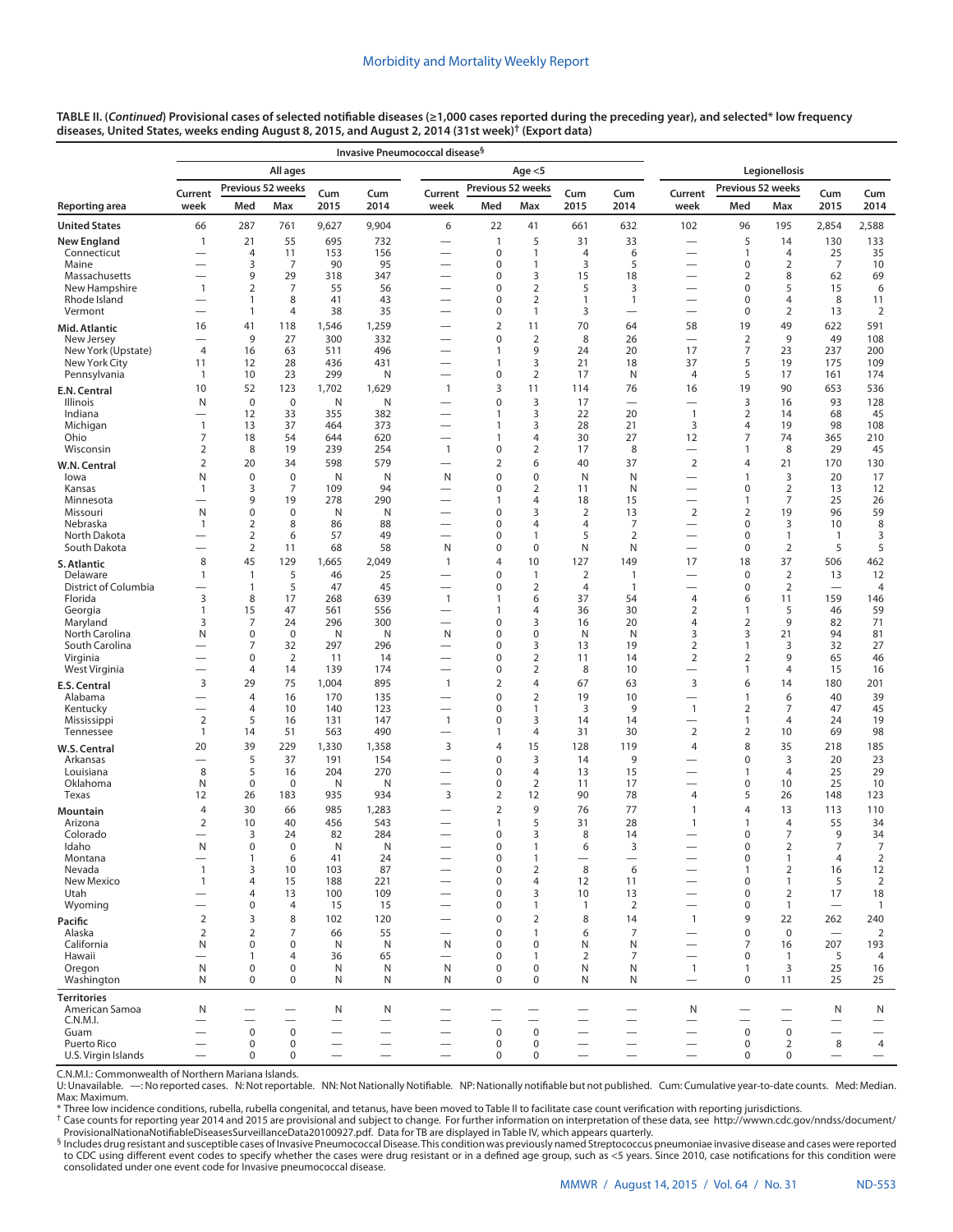|                                      |                                                 |                                  | Lyme disease                   |                                            |                               |                                                      |                              | <b>Malaria</b>                        |                                |                          | Meningococcal disease, invasive <sup>§</sup><br>All serogroups<br>Previous 52 weeks |                             |                                |                                |                                    |
|--------------------------------------|-------------------------------------------------|----------------------------------|--------------------------------|--------------------------------------------|-------------------------------|------------------------------------------------------|------------------------------|---------------------------------------|--------------------------------|--------------------------|-------------------------------------------------------------------------------------|-----------------------------|--------------------------------|--------------------------------|------------------------------------|
|                                      | Current                                         |                                  | Previous 52 weeks              | Cum                                        | Cum                           | Current                                              | Previous 52 weeks            |                                       | Cum                            | Cum                      | Current                                                                             |                             |                                | Cum                            | Cum                                |
| Reporting area                       | week                                            | Med                              | Max                            | 2015                                       | 2014                          | week                                                 | Med                          | Max                                   | 2015                           | 2014                     | week                                                                                | Med                         | Max                            | 2015                           | 2014                               |
| <b>United States</b>                 | 509                                             | 428                              | 1,367                          | 15,930                                     | 19,985                        | 20                                                   | 23                           | 56                                    | 533                            | 968                      | $\overline{2}$                                                                      | 6                           | 14                             | 221                            | 277                                |
| <b>New England</b>                   | 20                                              | 118                              | 442                            | 3,309                                      | 7,355                         |                                                      | $\mathbf{1}$                 | 6                                     | 33                             | 76                       | —                                                                                   | $\mathbf 0$                 | 3                              | 15                             | 10                                 |
| Connecticut<br>Maine                 | $\overline{2}$<br>$\overline{2}$                | 29<br>16                         | 87<br>94                       | 888<br>434                                 | 1,579<br>661                  |                                                      | $\mathbf 0$<br>$\mathbf 0$   | $\mathbf{1}$<br>3                     | 5                              | 13<br>$\overline{4}$     |                                                                                     | $\pmb{0}$<br>$\pmb{0}$      | $\mathbf{1}$<br>1              | $\mathbf{1}$<br>$\overline{2}$ | $\overline{2}$<br>$\qquad \qquad$  |
| Massachusetts                        |                                                 | 36                               | 191                            | 1,210                                      | 3,773                         | -                                                    | 1                            | $\overline{2}$                        | 22                             | 47                       |                                                                                     | $\pmb{0}$                   | 3                              | 7                              | $\overline{7}$                     |
| New Hampshire<br>Rhode Island        | $\mathbf{1}$<br>14                              | 6<br>10                          | 44<br>84                       | 409<br>216                                 | 626<br>380                    |                                                      | 0<br>0                       | $\mathbf{1}$<br>3                     | $\mathbf{1}$<br>5              | 3<br>7                   |                                                                                     | $\pmb{0}$<br>$\mathbf 0$    | $\mathbf 0$<br>$\overline{2}$  | 3                              | $\mathbf{1}$                       |
| Vermont                              | $\mathbf{1}$                                    | 6                                | 38                             | 152                                        | 336                           |                                                      | 0                            | $\mathbf{1}$                          |                                | $\overline{2}$           |                                                                                     | $\pmb{0}$                   | 1                              | 2                              |                                    |
| Mid. Atlantic                        | 382                                             | 196                              | 882                            | 9,382                                      | 8,286                         | 3                                                    | 4                            | 22                                    | 140                            | 249                      |                                                                                     | $\mathbf{1}$                | 5                              | 22                             | 28                                 |
| New Jersey<br>New York (Upstate)     | $\mathbf{1}$                                    | 42<br>37                         | 131<br>232                     | 1,372<br>1,645                             | 2,175<br>1,305                |                                                      | $\mathbf{1}$<br>$\mathbf{1}$ | 5<br>$\overline{4}$                   | 31<br>27                       | 48<br>32                 |                                                                                     | $\mathbf 0$<br>$\pmb{0}$    | $\mathbf{1}$<br>$\mathbf{1}$   | $\overline{4}$<br>5            | 5<br>5                             |
| New York City                        | 211<br>40                                       | 7                                | 560                            | 700                                        | 466                           | 3                                                    | $\mathbf{1}$                 | 17                                    | 69                             | 114                      | -                                                                                   | $\pmb{0}$                   | 3                              | 6                              | 9                                  |
| Pennsylvania                         | 130                                             | 87                               | 800                            | 5,665                                      | 4,340                         | $\overline{\phantom{0}}$                             | 0                            | 6                                     | 13                             | 55                       |                                                                                     | $\pmb{0}$                   | $\overline{2}$                 | 7                              | 9                                  |
| E.N. Central                         | 4                                               | 13                               | 107                            | 827                                        | 1,360                         | $\overline{2}$                                       | $\overline{2}$               | 6                                     | 57                             | 84                       |                                                                                     | $\mathbf{1}$                | 5                              | 29                             | 32                                 |
| Illinois<br>Indiana                  |                                                 | $\mathbf{1}$<br>$\boldsymbol{0}$ | 18<br>7                        | 124<br>7                                   | 183<br>72                     | $\overline{\phantom{0}}$<br>$\overline{\phantom{0}}$ | 1<br>0                       | $\overline{4}$<br>3                   | 22<br>3                        | 33<br>11                 | —                                                                                   | $\pmb{0}$<br>$\pmb{0}$      | $\mathbf{1}$<br>$\mathbf{1}$   | 5<br>3                         | 10<br>3                            |
| Michigan                             |                                                 | $\mathbf{1}$                     | 9                              | 62                                         | 62                            |                                                      | 0                            | $\overline{2}$                        | $\overline{7}$                 | 11                       |                                                                                     | $\pmb{0}$                   | $\mathbf{1}$                   | 5                              | $\overline{7}$                     |
| Ohio<br>Wisconsin                    | 4                                               | $\overline{2}$<br>9              | 13<br>75                       | 87<br>547                                  | 47<br>996                     | $\overline{2}$<br>$\overline{\phantom{0}}$           | $\mathbf{1}$<br>0            | 3<br>$\overline{2}$                   | 23<br>$\overline{2}$           | 24<br>5                  |                                                                                     | $\pmb{0}$<br>$\mathbf 0$    | $\overline{4}$<br>$\mathbf{1}$ | 12<br>$\overline{4}$           | 6                                  |
| W.N. Central                         |                                                 | 9                                | 60                             | 172                                        | 1,119                         | $\overline{\phantom{0}}$                             | 1                            | $\overline{4}$                        | 17                             | 83                       | -                                                                                   | $\mathbf 0$                 | $\overline{2}$                 | 16                             | 6<br>16                            |
| lowa                                 |                                                 | $\mathbf{1}$                     | 23                             | 145                                        | 155                           | $\overline{\phantom{0}}$                             | 0                            | 3                                     | 7                              | 8                        |                                                                                     | $\pmb{0}$                   | $\mathbf{1}$                   | 5                              | $\mathbf{1}$                       |
| Kansas                               |                                                 | 0                                | $\overline{2}$                 | 9                                          | 13                            |                                                      | 0                            | $\mathbf{1}$                          | 3                              | 8                        |                                                                                     | $\pmb{0}$                   | 1                              | 3                              | $\mathbf{1}$                       |
| Minnesota<br>Missouri                |                                                 | $\boldsymbol{0}$<br>$\mathbf 0$  | 58<br>$\overline{2}$           | $\mathbf{1}$                               | 933<br>$\overline{4}$         | -                                                    | 0<br>0                       | 3<br>$\mathbf{1}$                     | $\overline{2}$                 | 42<br>10                 | -                                                                                   | $\pmb{0}$<br>$\mathbf 0$    | $\overline{2}$<br>$\mathbf{1}$ | 5<br>2                         | $\overline{4}$<br>$\boldsymbol{7}$ |
| Nebraska                             |                                                 | $\mathbf 0$                      | $\mathbf{1}$                   | 3                                          | 4                             | -                                                    | 0                            | $\mathbf{1}$                          | $\overline{2}$                 | 7                        | -                                                                                   | $\mathbf 0$                 | $\mathbf{1}$                   | $\mathbf{1}$                   | $\qquad \qquad$                    |
| North Dakota<br>South Dakota         | $\overline{\phantom{0}}$                        | $\mathbf 0$<br>$\mathbf 0$       | $\overline{2}$<br>$\mathbf{1}$ | 11<br>3                                    | 8<br>$\overline{2}$           | -                                                    | 0<br>0                       | $\mathbf{1}$<br>$\overline{1}$        | $\mathbf{1}$<br>$\overline{2}$ | 6<br>$\overline{2}$      | $\overline{\phantom{0}}$<br>$\overline{\phantom{0}}$                                | $\mathbf 0$<br>$\pmb{0}$    | $\mathbf{1}$<br>$\mathbf 0$    | $\overline{\phantom{0}}$       | $\mathbf{1}$<br>$\overline{2}$     |
| S. Atlantic                          | 98                                              | 61                               | 195                            | 2,101                                      | 1,652                         | 8                                                    | 6                            | 14                                    | 164                            | 259                      | $\overline{1}$                                                                      | $\mathbf{1}$                | 6                              | 41                             | 63                                 |
| Delaware                             | 8                                               | 5                                | 30                             | 249                                        | 271                           | -                                                    | 0                            | $\overline{1}$                        | $\mathbf{1}$                   | $\overline{2}$           |                                                                                     | $\pmb{0}$                   | $\mathbf 0$                    |                                | $\mathbf{1}$                       |
| District of Columbia                 | $\qquad \qquad$                                 | $\mathbf{1}$                     | $\overline{4}$                 | 32                                         | 19                            |                                                      | 0                            | $\overline{2}$                        | $\overline{7}$                 | 5                        |                                                                                     | $\mathbf 0$                 | $\mathbf{1}$                   | 3                              | $\overbrace{\phantom{1232211}}$    |
| Florida<br>Georgia                   | 15<br>$\overline{\phantom{0}}$                  | $\overline{2}$<br>$\mathbf 0$    | 12<br>$\mathbf{1}$             | 96                                         | 56<br>$\overline{2}$          | $\mathbf{1}$<br>-                                    | $\mathbf{1}$<br>$\mathbf{1}$ | $\overline{4}$<br>5                   | 25<br>18                       | 30<br>52                 | $\mathbf{1}$                                                                        | $\mathbf 0$<br>$\mathbf 0$  | 3<br>3                         | 16<br>7                        | 29<br>10                           |
| Maryland                             | 20                                              | 23                               | 88                             | 893                                        | 675                           | 4                                                    | 1                            | 8                                     | 63                             | 93                       |                                                                                     | $\mathbf 0$                 | $\mathbf{1}$                   | $\mathbf{1}$                   | $\overline{4}$                     |
| North Carolina<br>South Carolina     | 8<br>$\overline{\phantom{0}}$                   | $\mathbf 0$<br>$\mathbf{1}$      | 78<br>3                        | 91<br>27                                   | 64<br>19                      | $\overline{\phantom{0}}$<br>$\overline{\phantom{0}}$ | 0<br>0                       | 8<br>$\mathbf{1}$                     | 14<br>$\overline{1}$           | 25<br>$\overline{2}$     | —                                                                                   | $\mathbf 0$<br>$\mathbf 0$  | $\mathbf{1}$<br>3              | $\overline{4}$<br>2            | 11<br>$\overline{2}$               |
| Virginia                             | 45                                              | 21                               | 149                            | 594                                        | 469                           | 3                                                    | 1                            | 5                                     | 35                             | 48                       | -                                                                                   | $\mathbf 0$                 | $\overline{2}$                 | 8                              | 6                                  |
| West Virginia                        | $\overline{2}$                                  | 2                                | 19                             | 119                                        | 77                            |                                                      | 0                            | $\pmb{0}$                             |                                | $\sqrt{2}$               | —                                                                                   | 0                           | $\mathbf{1}$                   | $\overline{\phantom{0}}$       | $\overbrace{\phantom{12322111}}$   |
| E.S. Central<br>Alabama              | 3<br>$\overline{\phantom{0}}$                   | $\mathbf{1}$<br>$\mathbf{1}$     | 10<br>7                        | 53<br>18                                   | 80<br>39                      | —                                                    | 0<br>0                       | 5<br>3                                | 9<br>$\overline{4}$            | 28<br>$\overline{7}$     | -                                                                                   | $\mathbf 0$<br>$\mathbf 0$  | $\overline{2}$<br>$\mathbf{1}$ | 6<br>$\overline{4}$            | 11<br>$\overline{4}$               |
| Kentucky                             | $\overline{2}$                                  | $\mathbf 0$                      | 5                              | 27                                         | 31                            | $\overline{\phantom{0}}$                             | 0                            | $\mathbf{1}$                          | $\overline{\phantom{0}}$       | 8                        | $\overline{\phantom{0}}$                                                            | $\mathbf 0$                 | $\mathbf{1}$                   |                                | $\sqrt{2}$                         |
| Mississippi                          | $\overline{\phantom{0}}$                        | $\mathbf 0$                      | $\mathbf{1}$                   |                                            | $\overline{1}$                | $\overline{\phantom{0}}$                             | 0                            | $\mathbf{1}$                          | $\mathbf{1}$                   | $\overline{\phantom{0}}$ | $\overline{\phantom{0}}$                                                            | $\mathbf 0$                 | $\mathbf 0$                    |                                | $\mathbf{1}$                       |
| Tennessee                            | 1<br>$\mathbf{1}$                               | 0<br>$\mathbf 0$                 | 3<br>$\overline{7}$            | 8<br>15                                    | 9<br>16                       | -<br>$\overline{4}$                                  | 0<br>$\overline{2}$          | $\mathbf 2$<br>10                     | $\overline{4}$<br>41           | 13<br>57                 | —<br>$\mathbf{1}$                                                                   | $\mathbf 0$<br>$\mathbf{1}$ | $\overline{2}$<br>3            | $\mathbf 2$<br>27              | $\overline{4}$<br>27               |
| W.S. Central<br>Arkansas             |                                                 | $\mathbf 0$                      | $\mathbf 0$                    | -                                          |                               |                                                      | 0                            | $\mathbf{1}$                          | $\overline{2}$                 | $\overline{2}$           |                                                                                     | $\mathbf 0$                 | $\mathbf{1}$                   | $\overline{2}$                 | $\overline{1}$                     |
| Louisiana                            | $\overline{\phantom{0}}$                        | 0                                | 0                              |                                            | $\overline{2}$                | $\overline{\phantom{0}}$                             | 0                            | $\mathbf 2$                           | 4                              | 13                       |                                                                                     | $\mathbf 0$                 | $\overline{2}$                 | $\overline{4}$                 | 6                                  |
| Oklahoma<br>Texas                    | 1                                               | $\mathbf 0$<br>$\mathbf 0$       | 0<br>$\overline{7}$            | $\equiv$<br>15                             | 14                            | $\mathbf{1}$<br>3                                    | 0<br>1                       | 3<br>8                                | 3<br>32                        | 2<br>40                  | $\overline{\phantom{0}}$<br>$\mathbf{1}$                                            | $\mathbf 0$<br>$\mathbf 0$  | $\mathbf{1}$<br>3              | 3<br>18                        | 6<br>14                            |
| <b>Mountain</b>                      |                                                 | $\mathbf{1}$                     | 8                              | 20                                         | 31                            |                                                      | 1                            | $\overline{4}$                        | 16                             | 47                       |                                                                                     | $\mathbf 0$                 | $\overline{2}$                 | 8                              | 22                                 |
| Arizona                              |                                                 | $\mathbf 0$                      | 6                              | $\overline{7}$                             | 8                             | -                                                    | 0                            | 3                                     | 8                              | 15                       |                                                                                     | $\mathbf 0$                 | 1                              | 3                              | 9                                  |
| Colorado                             |                                                 | $\mathbf 0$<br>0                 | 0                              | $\overline{\phantom{0}}$                   | $\overline{\phantom{0}}$      |                                                      | 0<br>0                       | $\overline{2}$<br>1                   | $\overline{\phantom{0}}$<br>1  | 19                       |                                                                                     | $\mathbf 0$<br>0            | $\overline{2}$                 | 2<br>$\qquad \qquad$           | 3                                  |
| ldaho<br>Montana                     | $\qquad \qquad$                                 | 0                                | 2<br>1                         | 6<br>$\mathbf{1}$                          | 6<br>5                        | $\qquad \qquad -$                                    | 0                            | $\mathbf{1}$                          | $\mathbf{1}$                   | $\mathbf{1}$             | $\qquad \qquad -$                                                                   | $\pmb{0}$                   | 1                              |                                | 2<br>$\mathsf 3$                   |
| Nevada                               |                                                 | 0                                | $\mathbf{1}$                   | 3                                          | 6                             |                                                      | 0                            | $\overline{2}$                        | 3                              | $\overline{7}$           | $\overline{\phantom{0}}$                                                            | $\mathbf 0$                 | 1                              | $\mathbf{1}$                   | $\sqrt{2}$                         |
| New Mexico<br>Utah                   | $\overline{\phantom{0}}$                        | 0<br>0                           | 0<br>$\overline{2}$            | $\overline{\phantom{0}}$<br>$\overline{2}$ | $\overline{\phantom{0}}$<br>5 | —<br>$\overbrace{\phantom{13333}}$                   | 0<br>0                       | $\mathbf{1}$<br>$\mathbf{1}$          | $\mathbf{1}$<br>2              | $\mathbf{1}$<br>3        | $\overline{\phantom{0}}$<br>$\qquad \qquad$                                         | $\mathbf 0$<br>0            | 1<br>1                         | $\mathbf{1}$<br>$\mathbf{1}$   | $\overline{2}$<br>$\mathbf{1}$     |
| Wyoming                              |                                                 | 0                                | 1                              | $\mathbf{1}$                               | $\mathbf{1}$                  | $\overline{\phantom{0}}$                             | 0                            | $\mathbf 0$                           | $\overline{\phantom{0}}$       | $\overline{\phantom{0}}$ | $\overline{\phantom{0}}$                                                            | $\mathbf 0$                 | 0                              | $\overline{\phantom{0}}$       | $\overline{\phantom{0}}$           |
| Pacific                              | $\mathbf{1}$                                    | $\overline{2}$                   | 8                              | 51                                         | 86                            | 3                                                    | 2                            | 6                                     | 56                             | 85                       | $\overline{\phantom{0}}$                                                            | $\mathbf{1}$                | 8                              | 57                             | 68                                 |
| Alaska<br>California                 |                                                 | $\mathbf 0$<br>$\mathbf 0$       | $\mathbf{1}$<br>5              | $\overline{4}$<br>16                       | 6<br>51                       | $\overline{\phantom{0}}$<br>$\overline{\phantom{0}}$ | 0<br>$\mathbf{1}$            | $\overline{2}$<br>$\overline{4}$      | 3<br>34                        | $\mathbf{1}$<br>57       | $\overline{\phantom{0}}$                                                            | $\mathbf 0$<br>$\pmb{0}$    | 1<br>4                         | $\overline{2}$<br>28           | $\overline{\phantom{0}}$<br>45     |
| Hawaii                               | N                                               | $\mathbf 0$                      | $\mathbf 0$                    | N                                          | N                             | —                                                    | 0                            | $\mathbf{1}$                          | $\overline{\phantom{0}}$       | $\mathbf{1}$             | —                                                                                   | $\mathbf 0$                 | $\mathbf{1}$                   | 3                              | $\mathbf{1}$                       |
| Oregon                               | $\overbrace{\phantom{1232211}}$<br>$\mathbf{1}$ | $\mathbf{1}$<br>$\mathbf 0$      | 3<br>3                         | 25<br>6                                    | 27                            | $\overline{\phantom{0}}$<br>3                        | $\mathbf 0$<br>$\Omega$      | $\overline{2}$<br>3                   | 11                             | 8                        | $\qquad \qquad -$                                                                   | $\pmb{0}$<br>$\mathbf 0$    | 3                              | 16<br>8                        | 14                                 |
| Washington                           |                                                 |                                  |                                |                                            | 2                             |                                                      |                              |                                       | 8                              | 18                       | $\overbrace{\qquad \qquad }$                                                        |                             | 6                              |                                | 8                                  |
| <b>Territories</b><br>American Samoa | N                                               |                                  |                                | N                                          | N                             |                                                      |                              |                                       |                                |                          |                                                                                     |                             |                                | $\overline{\phantom{0}}$       |                                    |
| C.N.M.I.                             |                                                 |                                  |                                |                                            |                               |                                                      |                              |                                       |                                |                          |                                                                                     |                             |                                |                                |                                    |
| Guam<br>Puerto Rico                  | $\mathsf{N}$                                    | $\mathbf 0$<br>$\mathbf 0$       | $\pmb{0}$<br>$\pmb{0}$         | $\mathsf{N}$                               | $\overline{\phantom{0}}$<br>N | $\overline{\phantom{0}}$                             | $\mathbf 0$<br>$\mathbf 0$   | $\mathsf{O}\xspace$<br>$\overline{4}$ | 8                              |                          |                                                                                     | $\mathsf 0$<br>$\mathbf 0$  | $\mathbf 0$<br>0               |                                | $\qquad \qquad -$                  |
| U.S. Virgin Islands                  | N                                               | $\mathbf 0$                      | 0                              | N                                          | N                             |                                                      | $\mathbf 0$                  | 0                                     | $\qquad \qquad$                | $\qquad \qquad -$        |                                                                                     | 0                           | 0                              | $\overline{\phantom{0}}$       | $\qquad \qquad -$                  |

C.N.M.I.: Commonwealth of Northern Mariana Islands.<br>U: Unavailable. —: No reported cases. N: Not reportable. NN: Not Nationally Notifiable. NP: Nationally notifiable but not published. Cum: Cumulative year-to-dat Max: Maximum.

\* Three low incidence conditions, rubella, rubella congenital, and tetanus, have been moved to Table II to facilitate case count verification with reporting jurisdictions.

† Case counts for reporting year 2014 and 2015 are provisional and subject to change. For further information on interpretation of these data, see [http://wwwn.cdc.gov/nndss/document/](http://wwwn.cdc.gov/nndss/document/ProvisionalNationaNotifiableDiseasesSurveillanceData20100927.pdf)

<sup>§</sup> Data for meningococcal disease, invasive caused by serogroups ACWY; serogroup B; other serogroup; and unknown serogroup are available in Table I.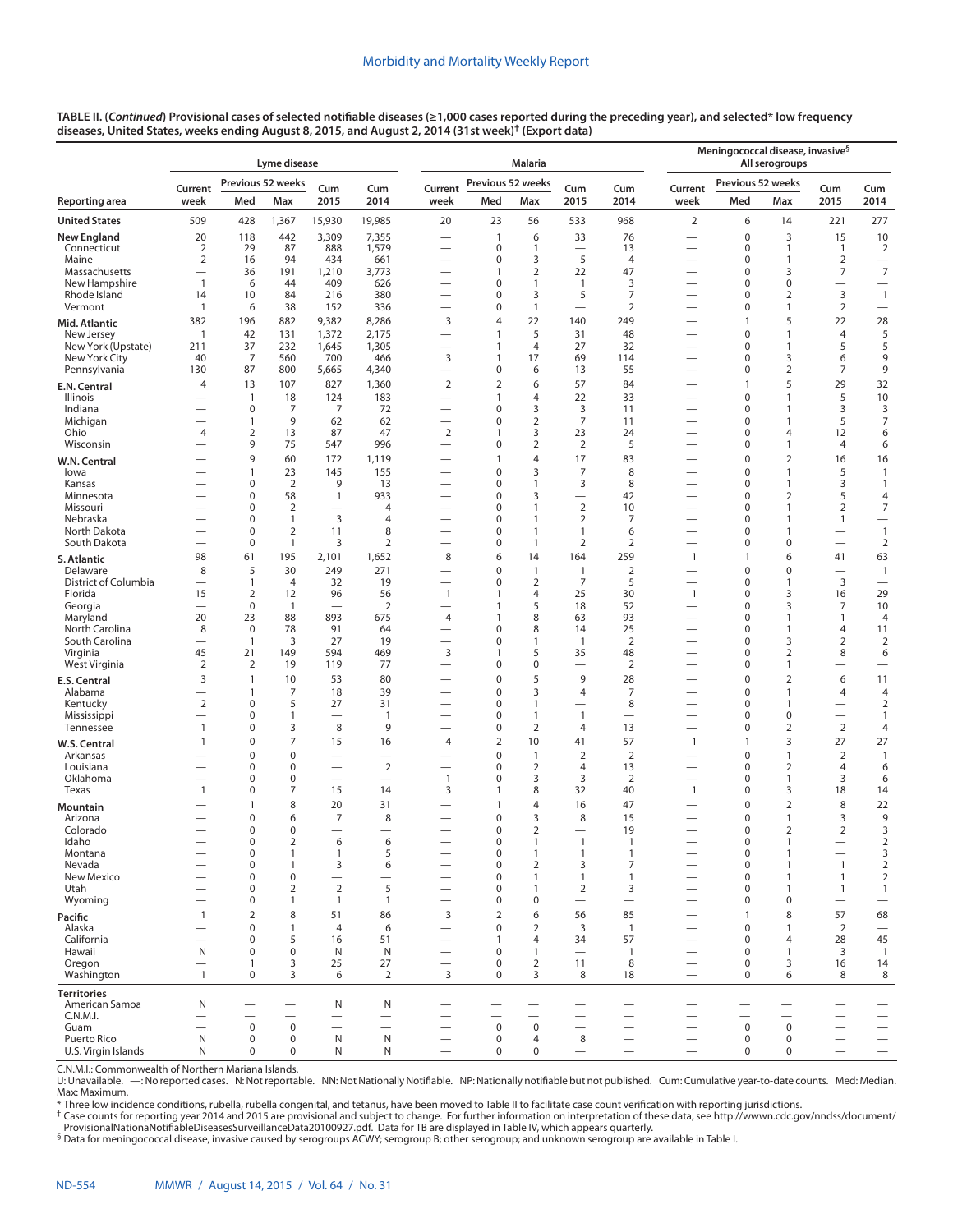|                                      |                               | <b>Mumps</b>      |                                  |                                |                                            |                                                      | Pertussis                        |                               |                          |                          |                                                      |                          | Rabies, animal                |                                                      |                                            |  |  |
|--------------------------------------|-------------------------------|-------------------|----------------------------------|--------------------------------|--------------------------------------------|------------------------------------------------------|----------------------------------|-------------------------------|--------------------------|--------------------------|------------------------------------------------------|--------------------------|-------------------------------|------------------------------------------------------|--------------------------------------------|--|--|
|                                      | Current                       | Previous 52 weeks |                                  | Cum                            | Cum                                        | Current                                              | Previous 52 weeks                |                               | Cum                      | Cum                      | Current                                              | Previous 52 weeks        |                               | Cum                                                  | Cum                                        |  |  |
| Reporting area                       | week                          | Med               | Max                              | 2015                           | 2014                                       | week                                                 | Med                              | Max                           | 2015                     | 2014                     | week                                                 | Med                      | Max                           | 2015                                                 | 2014                                       |  |  |
| <b>United States</b>                 | 3                             | 9                 | 29                               | 284                            | 981                                        | 174                                                  | 446                              | 853                           | 11,049                   | 19,402                   | 44                                                   | 68                       | 151                           | 1,841                                                | 2,264                                      |  |  |
| <b>New England</b>                   |                               | $\pmb{0}$         | $\overline{2}$                   | 7                              | 7                                          | $\mathbf{1}$                                         | 15                               | 55                            | 336                      | 581                      | $\mathbf{1}$                                         | 6                        | 16                            | 130                                                  | 156                                        |  |  |
| Connecticut                          |                               | 0                 | $\overline{2}$                   |                                |                                            | $\overline{\phantom{0}}$                             | $\overline{2}$                   | 7                             | 36                       | 27                       | $\overline{\phantom{0}}$                             | 3                        | 13                            | 84                                                   | 79                                         |  |  |
| Maine                                |                               | 0                 | 0                                | $\overline{\phantom{0}}$       |                                            | $\mathbf{1}$                                         | 7                                | 35                            | 194                      | 259                      | $\mathbf{1}$                                         | 0                        | 3                             | 15                                                   | 23                                         |  |  |
| Massachusetts<br>New Hampshire       | $\overline{\phantom{0}}$      | 0<br>0            | $\overline{2}$<br>1              | $\overline{4}$<br>$\mathbf{1}$ | 5<br>$\overline{2}$                        | $\overline{\phantom{0}}$<br>$\overline{\phantom{0}}$ | 4<br>1                           | 16<br>5                       | 80<br>13                 | 132<br>44                | $\overline{\phantom{0}}$                             | 0<br>0                   | $\mathbf 0$<br>$\overline{2}$ | 13                                                   | $\overline{\phantom{0}}$<br>11             |  |  |
| Rhode Island                         | $\overline{\phantom{0}}$      | 0                 | 1                                | $\mathbf{1}$                   |                                            | $\overline{\phantom{0}}$                             | 0                                | 5                             | 10                       | 83                       | $\overline{\phantom{0}}$                             | 0                        | 3                             | 7                                                    | 12                                         |  |  |
| Vermont                              |                               | 0                 | $\mathbf{1}$                     | $\mathbf{1}$                   |                                            | $\overline{\phantom{0}}$                             | 0                                | $\overline{2}$                | 3                        | 36                       | $\overline{\phantom{0}}$                             | 0                        | 4                             | 11                                                   | 31                                         |  |  |
| Mid. Atlantic                        |                               | $\overline{2}$    | 10                               | 64                             | 145                                        | 24                                                   | 37                               | 98                            | 1,106                    | 1,095                    | 11                                                   | 8                        | 31                            | 194                                                  | 410                                        |  |  |
| New Jersey                           |                               | $\mathbf 0$       | 3                                | 15                             | 33                                         |                                                      | 6                                | 15                            | 162                      | 222                      | $\overline{\phantom{0}}$                             | 0                        | $\mathbf 0$                   |                                                      | $\overbrace{\phantom{12322111}}$           |  |  |
| New York (Upstate)<br>New York City  |                               | 0<br>$\mathbf{1}$ | 3<br>$\overline{4}$              | 16<br>29                       | 6<br>99                                    | 14                                                   | 13<br>$\overline{4}$             | 57<br>8                       | 325<br>107               | 398<br>50                | 11                                                   | 7<br>0                   | 15                            | 194                                                  | 187<br>8                                   |  |  |
| Pennsylvania                         |                               | 0                 | 5                                | $\overline{4}$                 | 7                                          | $\overline{\phantom{0}}$<br>10                       | 16                               | 38                            | 512                      | 425                      | $\overline{\phantom{0}}$<br>$\overline{\phantom{0}}$ | 0                        | $\overline{1}$<br>17          | $\overline{\phantom{0}}$<br>$\overline{\phantom{m}}$ | 215                                        |  |  |
| E.N. Central                         | $\mathbf{1}$                  | $\overline{2}$    | 14                               | 108                            | 732                                        | 18                                                   | 69                               | 193                           | 1,368                    | 2,889                    | 6                                                    | $\mathbf{1}$             | 14                            | 69                                                   | 42                                         |  |  |
| Illinois                             | $\mathbf{1}$                  | 1                 | 11                               | 85                             | 113                                        | $\overline{\phantom{0}}$                             | 12                               | 45                            | 281                      | 319                      | 5                                                    | 0                        | 6                             | 31                                                   | 10                                         |  |  |
| Indiana                              |                               | 0                 | $\mathbf{1}$                     | $\overline{2}$                 | 23                                         | $\overline{\phantom{0}}$                             | 5                                | 21                            | 96                       | 283                      | $\overline{\phantom{0}}$                             | 0                        | 4                             | $\overline{\phantom{0}}$                             |                                            |  |  |
| Michigan                             |                               | 0                 | 3                                | $\mathbf{1}$                   | 9                                          | 5                                                    | 15                               | 73                            | 265                      | 641                      | $\overline{\phantom{0}}$                             | 0                        | 5                             | 15                                                   | 23                                         |  |  |
| Ohio                                 |                               | 0                 | 6<br>1                           | 17                             | 522                                        | 13                                                   | 18                               | 53<br>82                      | 458                      | 937<br>709               | $\mathbf{1}$                                         | 0                        | 5<br>0                        | 23<br>N                                              | 9                                          |  |  |
| Wisconsin                            |                               | 0<br>$\mathbf 0$  | $\overline{4}$                   | 3<br>8                         | 65                                         |                                                      | 14                               |                               | 268                      |                          | N                                                    | 0                        | 9                             |                                                      | N                                          |  |  |
| W.N. Central<br>lowa                 |                               | $\mathbf 0$       | 3                                | 3                              | 21<br>3                                    | 3<br>$\overline{\phantom{0}}$                        | 47<br>$\overline{2}$             | 103<br>10                     | 1,086<br>71              | 1,355<br>128             | 4<br>$\overline{\phantom{0}}$                        | 3<br>0                   | 0                             | 124                                                  | 79                                         |  |  |
| Kansas                               |                               | 0                 | 1                                |                                | $\overline{1}$                             | $\overline{\phantom{0}}$                             | 9                                | 23                            | 259                      | 241                      | $\mathbf{1}$                                         | 2                        | 6                             | 78                                                   | 41                                         |  |  |
| Minnesota                            |                               | 0                 | $\overline{2}$                   | $\overline{4}$                 | 12                                         |                                                      | 11                               | 40                            | 219                      | 481                      |                                                      | 0                        | 0                             | $\overline{\phantom{0}}$                             |                                            |  |  |
| Missouri                             |                               | 0                 | 1                                | $\mathbf{1}$                   | 5                                          |                                                      | 5                                | 26                            | 50                       | 269                      |                                                      | 0                        | $\overline{2}$                |                                                      | 17                                         |  |  |
| Nebraska                             |                               | 0                 | 0                                | $\overline{\phantom{0}}$       | $\overline{\phantom{0}}$                   | 3                                                    | 6                                | 73                            | 470                      | 124                      | $\overline{2}$                                       | 0                        | 5                             | 23                                                   | 9                                          |  |  |
| North Dakota<br>South Dakota         |                               | $\mathbf 0$<br>0  | $\mathbf{1}$<br>$\mathbf 0$      | $\overline{\phantom{0}}$       | $\overline{\phantom{0}}$                   |                                                      | 0<br>0                           | 5<br>5                        | 13<br>$\overline{4}$     | 31<br>81                 | $\mathbf{1}$                                         | $\mathbf 0$<br>0         | 0<br>$\overline{2}$           | 23                                                   | $\overline{\phantom{0}}$<br>12             |  |  |
|                                      | $\overline{2}$                | $\mathbf{1}$      | 5                                | 50                             | 34                                         | 18                                                   | 36                               | 96                            | 906                      | 1,887                    |                                                      | 16                       | 44                            | 453                                                  | 653                                        |  |  |
| S. Atlantic<br>Delaware              |                               | $\mathbf 0$       | $\mathbf{1}$                     | 2                              |                                            |                                                      | $\mathbf 0$                      | $\overline{2}$                | 6                        | 199                      |                                                      | $\mathbf 0$              | $\mathbf 0$                   | $\overline{\phantom{0}}$                             | $\overline{\phantom{0}}$                   |  |  |
| District of Columbia                 |                               | 0                 | 0                                | $\overline{\phantom{0}}$       | 16                                         | $\overline{\phantom{0}}$                             | 0                                | 3                             | 6                        | 10                       | $\overline{\phantom{0}}$                             | 0                        | $\mathbf 0$                   | $\overline{\phantom{0}}$                             | $\overline{\phantom{0}}$                   |  |  |
| Florida                              | $\mathbf{1}$                  | $\mathbf 0$       | $\mathbf{1}$                     | $\overline{7}$                 | $\overline{\phantom{0}}$                   | 7                                                    | 7                                | 18                            | 202                      | 525                      |                                                      | 0                        | 39                            | 44                                                   | 94                                         |  |  |
| Georgia                              | $\overline{\phantom{0}}$      | $\mathbf 0$       | $\mathbf{1}$                     |                                | $\mathbf{1}$                               |                                                      | 5                                | 13                            | 113                      | 274                      | $\overline{\phantom{0}}$                             | 0                        | 10                            | $\overline{\phantom{0}}$                             | 156                                        |  |  |
| Maryland<br>North Carolina           | $\mathbf{1}$                  | $\mathbf 0$<br>0  | $\overline{2}$<br>$\overline{2}$ | 8<br>3                         | $\overline{2}$<br>$\overline{\phantom{0}}$ | 10                                                   | 3<br>8                           | 16<br>76                      | 72<br>236                | 65<br>424                |                                                      | 7<br>7                   | 19<br>15                      | 189<br>197                                           | 176<br>201                                 |  |  |
| South Carolina                       |                               | $\mathbf 0$       | 1                                | $\overline{\phantom{0}}$       | $\overbrace{\phantom{12322111}}$           | $\mathbf{1}$                                         | 3                                | 9                             | 88                       | 85                       | N                                                    | 0                        | $\mathbf 0$                   | N                                                    | N                                          |  |  |
| Virginia                             |                               | $\mathbf 0$       | 5                                | 29                             | 15                                         |                                                      | 5                                | 39                            | 155                      | 294                      |                                                      | 0                        | 0                             | $\overline{\phantom{0}}$                             | $\overline{\phantom{0}}$                   |  |  |
| West Virginia                        |                               | 0                 | $\mathbf{1}$                     | $\mathbf{1}$                   |                                            |                                                      | 0                                | $\overline{4}$                | 28                       | 11                       |                                                      | 1                        | 4                             | 23                                                   | 26                                         |  |  |
| E.S. Central                         |                               | $\mathbf 0$       | $\overline{2}$                   | 8                              | $\overline{7}$                             | $\overline{2}$                                       | 11                               | 31                            | 282                      | 587                      | $\mathbf{1}$                                         | $\overline{2}$           | 6                             | 59                                                   | 43                                         |  |  |
| Alabama                              |                               | $\mathbf 0$       | $\mathbf{1}$                     | $\mathbf{1}$                   | $\overline{2}$                             |                                                      | 3                                | 13                            | 96                       | 157                      | $\overline{\phantom{0}}$                             | $\overline{2}$           | 6                             | 51                                                   | 38                                         |  |  |
| Kentucky<br>Mississippi              |                               | 0<br>$\mathbf 0$  | $\overline{2}$<br>1              | 3<br>$\mathbf{1}$              | 1                                          |                                                      | 2<br>0                           | 8<br>$\overline{2}$           | 51<br>10                 | 201<br>54                | $\mathbf{1}$<br>$\overline{\phantom{0}}$             | 0<br>0                   | $\overline{2}$<br>0           | 8                                                    | $\overline{4}$<br>$\mathbf{1}$             |  |  |
| Tennessee                            |                               | $\mathbf 0$       | $\overline{2}$                   | 3                              | $\overline{4}$                             | 2                                                    | 4                                | 16                            | 125                      | 175                      | $\overline{\phantom{0}}$                             | $\pmb{0}$                | 0                             | $\overline{\phantom{0}}$                             | $\overline{\phantom{0}}$                   |  |  |
| W.S. Central                         |                               | $\mathbf 0$       | 6                                | 17                             | 10                                         | 17                                                   | 39                               | 186                           | 901                      | 1,753                    | 20                                                   | 23                       | 108                           | 654                                                  | 634                                        |  |  |
| Arkansas                             |                               | $\mathbf 0$       | $\mathbf{1}$                     | 3                              | 1                                          | $\mathbf{1}$                                         | $\mathbf{1}$                     | 7                             | 30                       | 203                      | $\overline{\phantom{0}}$                             | $\mathbf{1}$             | $\overline{7}$                | 47                                                   | 104                                        |  |  |
| Louisiana                            |                               | $\mathbf 0$       | $\mathbf{1}$                     | $\mathbf{1}$                   | $\overline{\phantom{0}}$                   |                                                      | $\mathbf{1}$                     | 4                             | 34                       | 61                       | $\overline{\phantom{0}}$                             | $\mathbf 0$              | $\mathbf{1}$                  | $\overline{\phantom{0}}$                             | $\overline{2}$                             |  |  |
| Oklahoma                             |                               | 0                 | $\overline{2}$                   | $\mathbf{1}$                   | $\overline{2}$                             | $\overline{\phantom{0}}$                             | $\mathbf 0$                      | 20                            | 24                       | 70                       |                                                      | $\mathbf{1}$             | 23                            | 68                                                   | 70                                         |  |  |
| Texas                                |                               | 0<br>$\mathbf 0$  | 5                                | 12                             | 7                                          | 16<br>59                                             | 33                               | 159                           | 813                      | 1,419                    | 20                                                   | 19<br>$\mathbf 0$        | 108<br>9                      | 539                                                  | 458                                        |  |  |
| Mountain<br>Arizona                  |                               | $\mathbf 0$       | 6<br>$\overline{2}$              | 11                             | 13<br>9                                    | 23                                                   | 63<br>11                         | 88<br>29                      | 1,792<br>426             | 2,724<br>330             | $\mathbf{1}$<br>N                                    | 0                        | 0                             | 17<br>N                                              | 78<br>N                                    |  |  |
| Colorado                             |                               | $\mathbf 0$       | $\mathbf{1}$                     | $\overline{2}$                 | $\overline{2}$                             | 16                                                   | 20                               | 33                            | 571                      | 841                      |                                                      | 0                        | 0                             |                                                      | $\overline{\phantom{0}}$                   |  |  |
| Idaho                                |                               | $\mathbf 0$       | 6                                | 8                              |                                            | 5                                                    | 5                                | 20                            | 168                      | 245                      |                                                      | 0                        | $\overline{2}$                |                                                      | 5                                          |  |  |
| Montana                              |                               | $\mathbf 0$       | 1                                | $\overline{\phantom{0}}$       |                                            | 15                                                   | 7                                | 27                            | 201                      | 244                      |                                                      | $\Omega$                 | 0                             | $\overline{\phantom{0}}$                             | $\overline{\phantom{0}}$                   |  |  |
| Nevada                               |                               | 0<br>$\mathbf 0$  | $\mathbf 0$                      |                                | $\overline{2}$                             |                                                      | $\overline{2}$<br>$\overline{4}$ | 8                             | 77                       | 92                       |                                                      | $\pmb{0}$<br>0           | 5                             | 4<br>5                                               | 6                                          |  |  |
| New Mexico<br>Utah                   |                               | 0                 | 1<br>$\mathbf{1}$                | $\mathbf{1}$                   | $\overline{\phantom{0}}$                   | $\overline{\phantom{0}}$                             | 10                               | 17<br>20                      | 98<br>250                | 228<br>690               | $\overline{\phantom{0}}$<br>$\mathbf{1}$             | 0                        | $\overline{2}$<br>4           | 8                                                    | 6<br>10                                    |  |  |
| Wyoming                              | $\overbrace{\phantom{13333}}$ | 0                 | 0                                | $\overline{\phantom{0}}$       | $\overline{\phantom{0}}$                   | $\qquad \qquad -$                                    | $\mathbf 0$                      | 2                             | $\overline{1}$           | 54                       |                                                      | 0                        | $\overline{2}$                | $\overline{\phantom{m}}$                             | 51                                         |  |  |
| Pacific                              |                               | $\mathbf 0$       | $\overline{4}$                   | 11                             | 12                                         | 32                                                   | 127                              | 275                           | 3,272                    | 6,531                    |                                                      | $\overline{2}$           | 24                            | 141                                                  | 169                                        |  |  |
| Alaska                               | $\overline{\phantom{0}}$      | $\mathbf 0$       | 0                                | $\overline{\phantom{0}}$       | $\mathbf{1}$                               | $\overbrace{\phantom{1232211}}$                      | 3                                | 18                            | 71                       | 49                       | $\overline{\phantom{0}}$                             | 0                        | $\overline{1}$                | 3                                                    | $\overline{3}$                             |  |  |
| California                           | $\overline{\phantom{0}}$      | $\mathbf 0$       | $\overline{4}$                   | 6                              | 9                                          | $\mathbf{1}$                                         | 85                               | 162                           | 1,799                    | 5,966                    |                                                      | $\overline{2}$           | 24                            | 136                                                  | 164                                        |  |  |
| Hawaii                               | $\overline{\phantom{0}}$      | $\mathbf 0$       | 1                                |                                | $\overline{\phantom{0}}$                   | $\overbrace{\phantom{123221111}}$                    | $\mathbf 0$                      | $\overline{4}$                | 22                       | 26                       |                                                      | 0                        | $\mathbf 0$                   |                                                      |                                            |  |  |
| Oregon<br>Washington                 | $\overline{\phantom{0}}$      | $\mathbf 0$<br>0  | 1<br>$\overline{4}$              | $\overline{2}$<br>3            | $\overline{1}$<br>$\mathbf{1}$             | 31                                                   | 10<br>18                         | 27<br>123                     | 416<br>964               | 276<br>214               | $\overline{\phantom{0}}$                             | 0<br>0                   | 3<br>15                       | $\overline{2}$<br>$\qquad \qquad -$                  | $\overline{2}$<br>$\overline{\phantom{m}}$ |  |  |
|                                      |                               |                   |                                  |                                |                                            |                                                      |                                  |                               |                          |                          |                                                      |                          |                               |                                                      |                                            |  |  |
| <b>Territories</b><br>American Samoa |                               |                   |                                  |                                | $\overline{\phantom{0}}$                   |                                                      |                                  |                               |                          | $\overline{\phantom{0}}$ | U                                                    | $\overline{\phantom{0}}$ |                               | U                                                    | U                                          |  |  |
| C.N.M.I.                             |                               |                   |                                  |                                |                                            |                                                      |                                  | $\overline{\phantom{0}}$      | $\overline{\phantom{0}}$ |                          |                                                      | $\overline{\phantom{0}}$ | $\overline{\phantom{0}}$      | $\qquad \qquad -$                                    | $\overline{\phantom{m}}$                   |  |  |
| Guam                                 |                               | 0                 | $\mathbf 0$                      | $\equiv$                       |                                            | $\overline{\phantom{0}}$                             | $\mathbf 0$                      | $\bf 0$                       | $\overline{\phantom{0}}$ |                          | $\equiv$                                             | $\mathbf 0$              | $\mathbf 0$                   | $\overline{\phantom{0}}$                             | $\overline{\phantom{0}}$                   |  |  |
| Puerto Rico<br>U.S. Virgin Islands   |                               | 0<br>0            | $\mathbf{1}$<br>0                | 3                              | $\overline{\phantom{0}}$                   |                                                      | $\mathbf 0$<br>0                 | $\overline{2}$<br>$\mathbf 0$ | 8                        | 11                       | $\mathbf{1}$<br>$\overline{\phantom{0}}$             | 0<br>0                   | 4<br>0                        | 10<br>$\overline{\phantom{0}}$                       | 21<br>$\qquad \qquad -$                    |  |  |
|                                      |                               |                   |                                  |                                |                                            |                                                      |                                  |                               |                          |                          |                                                      |                          |                               |                                                      |                                            |  |  |

C.N.M.I.: Commonwealth of Northern Mariana Islands.

U: Unavailable. —: No reported cases. N: Not reportable. NN: Not Nationally Notifiable. NP: Nationally notifiable but not published. Cum: Cumulative year-to-date counts. Med: Median.

Max: Maximum.<br>\* Three low incidence conditions, rubella, rubella congenital, and tetanus, have been moved to Table II to facilitate case count verification with reporting jurisdictions.<br>† Case counts for reporting year 201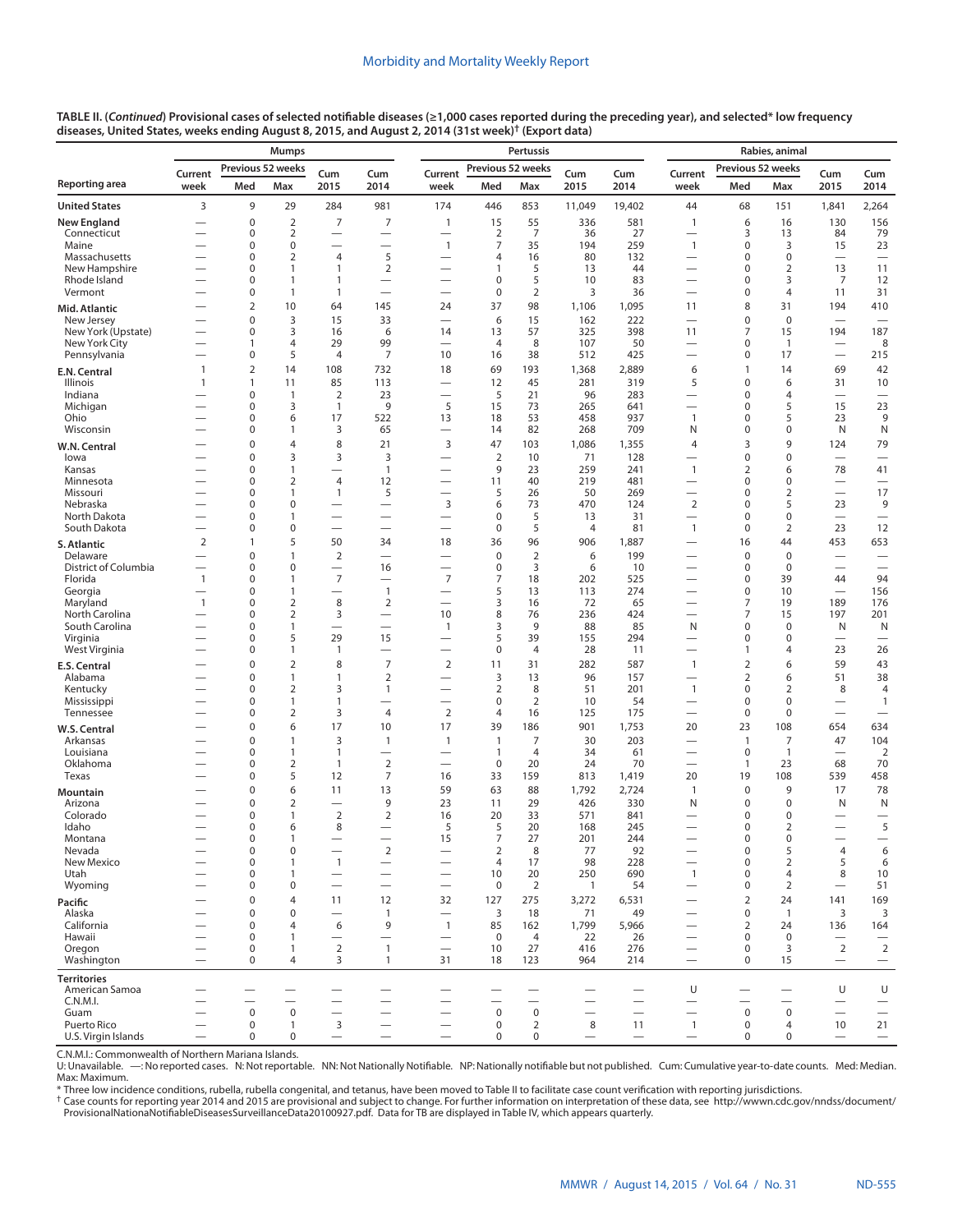|                                      | Rubella                  |                          |                             |                                                      |                                                      | Rubella, congenital syndrome                         |                                 |                          |                                                      |                                                      |                                                     | Salmonellosis                 |                          |                                 |                                 |  |
|--------------------------------------|--------------------------|--------------------------|-----------------------------|------------------------------------------------------|------------------------------------------------------|------------------------------------------------------|---------------------------------|--------------------------|------------------------------------------------------|------------------------------------------------------|-----------------------------------------------------|-------------------------------|--------------------------|---------------------------------|---------------------------------|--|
| Reporting area                       | Current<br>week          | Previous 52 weeks<br>Med | Max                         | Cum<br>2015                                          | Cum<br>2014                                          | Current<br>week                                      | Previous 52 weeks<br>Med        | Max                      | Cum<br>2015                                          | Cum<br>2014                                          | Current<br>week                                     | Med                           | Previous 52 weeks<br>Max | Cum<br>2015                     | Cum<br>2014                     |  |
| <b>United States</b>                 |                          | $\pmb{0}$                | $\mathbf{1}$                | $\overline{2}$                                       | $\overline{4}$                                       | $\overline{\phantom{0}}$                             | 0                               | 1                        | $\overline{1}$                                       | $\mathbf{1}$                                         | 771                                                 | 898                           | 1,648                    | 23,416                          |                                 |  |
| <b>New England</b>                   |                          | 0                        | 0                           | $\overline{\phantom{0}}$                             |                                                      |                                                      | 0                               | $\mathbf 0$              | $\overline{\phantom{0}}$                             |                                                      | 7                                                   | 42                            | 87                       | 1,090                           | 25,394<br>1,181                 |  |
| Connecticut                          |                          | 0                        | $\mathbf 0$                 |                                                      | $\overline{\phantom{0}}$                             |                                                      | $\mathbf 0$                     | $\mathbf{0}$             |                                                      |                                                      | $\overline{2}$                                      | 8                             | 23                       | 240                             | 264                             |  |
| Maine                                |                          | 0                        | $\mathbf 0$                 | $\overline{\phantom{0}}$                             | $\overline{\phantom{0}}$                             |                                                      | $\mathbf 0$                     | $\mathbf 0$              | $\overline{\phantom{0}}$                             |                                                      | 3                                                   | $\overline{2}$                | 8                        | 76                              | 72                              |  |
| Massachusetts                        |                          | 0                        | $\mathbf 0$                 |                                                      | $\overline{\phantom{0}}$                             |                                                      | $\mathbf 0$                     | $\Omega$                 | $\overline{\phantom{0}}$                             |                                                      | $\overline{\phantom{0}}$                            | 22                            | 53                       | 597                             | 608                             |  |
| New Hampshire<br>Rhode Island        | $\overline{\phantom{0}}$ | 0<br>0                   | $\mathbf 0$<br>$\mathbf 0$  | $\overline{\phantom{0}}$<br>$\overline{\phantom{0}}$ | $\overline{\phantom{0}}$                             | $\overline{\phantom{0}}$<br>$\overline{\phantom{0}}$ | 0<br>0                          | $\Omega$<br>$\Omega$     | $\overline{\phantom{0}}$<br>-                        |                                                      | $\overline{\phantom{0}}$<br>$\overline{2}$          | 3<br>$\mathbf{1}$             | 8<br>14                  | 80<br>51                        | 112<br>70                       |  |
| Vermont                              |                          | 0                        | $\mathbf 0$                 |                                                      |                                                      |                                                      | $\overline{0}$                  | 0                        | $\overline{\phantom{0}}$                             |                                                      | $\overline{\phantom{0}}$                            | $\mathbf{1}$                  | 7                        | 46                              | 55                              |  |
| Mid. Atlantic                        |                          | 0                        | $\mathbf 0$                 | $\overline{\phantom{0}}$                             | $\mathbf{1}$                                         |                                                      | 0                               | $\mathbf{1}$             | $\mathbf{1}$                                         |                                                      | 71                                                  | 72                            | 166                      | 1,991                           | 2,695                           |  |
| New Jersey                           |                          | 0                        | $\mathbf 0$                 | $\overline{\phantom{0}}$                             | $\overline{\phantom{0}}$                             |                                                      | $\mathbf 0$                     | $\mathbf 0$              | $\overline{\phantom{0}}$                             |                                                      | $\overline{\phantom{0}}$                            | 9                             | 38                       | 107                             | 666                             |  |
| New York (Upstate)<br>New York City  | $\overline{\phantom{0}}$ | 0<br>0                   | $\mathbf 0$<br>$\mathbf 0$  | $\overline{\phantom{0}}$<br>$\overline{\phantom{0}}$ | $\overline{\phantom{0}}$                             | $\overline{\phantom{0}}$                             | $\mathbf 0$<br>0                | $\Omega$<br>$\mathbf{1}$ | $\overline{\phantom{0}}$<br>$\mathbf{1}$             | $\overline{\phantom{0}}$                             | 32<br>24                                            | 24<br>16                      | 58<br>37                 | 687<br>460                      | 681<br>545                      |  |
| Pennsylvania                         |                          | 0                        | $\mathbf 0$                 | $\overline{\phantom{0}}$                             | $\mathbf{1}$                                         |                                                      | 0                               | $\mathbf 0$              | $\overline{\phantom{0}}$                             |                                                      | 15                                                  | 27                            | 61                       | 737                             | 803                             |  |
| E.N. Central                         |                          | 0                        | $\mathbf{1}$                | $\mathbf{1}$                                         | $\overline{\phantom{0}}$                             |                                                      | $\pmb{0}$                       | $\mathbf 0$              |                                                      | 1                                                    | 39                                                  | 94                            | 181                      | 2,773                           | 3,246                           |  |
| Illinois                             |                          | 0                        | $\mathbf{1}$                |                                                      |                                                      |                                                      | $\mathbf 0$                     | $\Omega$                 | $\overline{\phantom{0}}$                             | $\mathbf{1}$                                         | $\overline{\phantom{0}}$                            | 31                            | 65                       | 823                             | 996                             |  |
| Indiana                              |                          | 0                        | $\pmb{0}$                   | $\overline{\phantom{0}}$                             |                                                      |                                                      | $\mathbf 0$                     | $\mathbf 0$              | $\overline{\phantom{0}}$                             |                                                      | $\overline{\phantom{0}}$                            | 10                            | 25                       | 297                             | 450                             |  |
| Michigan<br>Ohio                     |                          | 0<br>0                   | $\mathbf 0$<br>$\mathbf 0$  | $\overline{\phantom{0}}$<br>$\overline{\phantom{0}}$ | $\overline{\phantom{0}}$<br>$\overline{\phantom{0}}$ | $\overline{\phantom{0}}$                             | $\mathbf 0$<br>0                | $\Omega$<br>0            | $\overline{\phantom{0}}$<br>$\overline{\phantom{0}}$ | $\overbrace{\phantom{123221111}}$                    | 5<br>34                                             | 17<br>23                      | 56<br>48                 | 454<br>803                      | 590<br>693                      |  |
| Wisconsin                            |                          | 0                        | $\mathbf{1}$                | $\overline{1}$                                       | $\overline{\phantom{0}}$                             |                                                      | 0                               | $\Omega$                 | -                                                    |                                                      |                                                     | 12                            | 82                       | 396                             | 517                             |  |
| W.N. Central                         |                          | 0                        | $\mathbf{1}$                | $\mathbf{1}$                                         | $\overline{\phantom{0}}$                             |                                                      | $\mathbf 0$                     | $\mathbf 0$              |                                                      |                                                      | 15                                                  | 40                            | 109                      | 1,027                           | 1,638                           |  |
| lowa                                 |                          | 0                        | $\mathbf 0$                 |                                                      |                                                      |                                                      | $\mathbf 0$                     | $\Omega$                 |                                                      |                                                      | $\overline{2}$                                      | 11                            | 25                       | 379                             | 279                             |  |
| Kansas                               |                          | 0                        | $\mathbf 0$                 | $\overline{\phantom{0}}$                             |                                                      |                                                      | $\mathbf 0$                     | 0                        | $\overline{\phantom{0}}$                             |                                                      | $\mathbf{1}$                                        | 8                             | 21                       | 252                             | 216                             |  |
| Minnesota<br>Missouri                |                          | 0<br>0                   | $\mathbf 0$<br>$\mathbf{1}$ | $\overline{\phantom{0}}$<br>$\mathbf{1}$             | $\overline{\phantom{0}}$<br>$\overline{\phantom{0}}$ |                                                      | $\mathbf 0$<br>0                | $\Omega$<br>0            | $\overline{\phantom{0}}$<br>$\overline{\phantom{0}}$ |                                                      | $\overline{\phantom{0}}$                            | $\mathbf 0$<br>9              | 31<br>30                 | $\overline{\phantom{0}}$<br>86  | 438<br>440                      |  |
| Nebraska                             |                          | 0                        | $\mathbf{1}$                | $\overline{\phantom{0}}$                             | $\overline{\phantom{0}}$                             | $\overline{\phantom{0}}$                             | 0                               | $\Omega$                 | -                                                    |                                                      | 12                                                  | 5                             | 13                       | 165                             | 127                             |  |
| North Dakota                         |                          | 0                        | 0                           |                                                      |                                                      |                                                      | 0                               | 0                        | $\overline{\phantom{0}}$                             |                                                      | $\overline{\phantom{0}}$                            | $\overline{2}$                | 8                        | 57                              | 49                              |  |
| South Dakota                         |                          | 0                        | $\mathbf 0$                 |                                                      |                                                      | $\overline{\phantom{0}}$                             | 0                               | 0                        | $\overline{\phantom{0}}$                             |                                                      | $\overline{\phantom{0}}$                            | $\overline{2}$                | 12                       | 88                              | 89                              |  |
| S. Atlantic                          |                          | 0                        | $\mathbf 0$                 | $\overline{\phantom{0}}$                             | $\overline{\phantom{0}}$                             | $\overline{\phantom{0}}$                             | $\mathbf 0$                     | $\mathbf 0$<br>$\Omega$  | $\overline{\phantom{0}}$                             |                                                      | 358                                                 | 244                           | 563                      | 6,596                           | 6,188                           |  |
| Delaware<br>District of Columbia     | $\overline{\phantom{0}}$ | 0<br>0                   | $\mathbf 0$<br>$\mathbf 0$  | $\overline{\phantom{0}}$                             | $\overline{\phantom{0}}$                             |                                                      | $\mathbf 0$<br>0                | 0                        | -<br>$\overline{\phantom{0}}$                        |                                                      | 6                                                   | $\overline{2}$<br>$\mathbf 0$ | 12<br>5                  | 76<br>4                         | 85<br>37                        |  |
| Florida                              |                          | 0                        | $\mathbf 0$                 |                                                      |                                                      |                                                      | $\mathbf 0$                     | $\mathbf{0}$             |                                                      |                                                      | 166                                                 | 114                           | 225                      | 2,908                           | 2,741                           |  |
| Georgia                              |                          | 0                        | $\pmb{0}$                   |                                                      | $\overline{\phantom{0}}$                             |                                                      | 0                               | 0                        | $\overline{\phantom{0}}$                             |                                                      | 25                                                  | 36                            | 94                       | 942                             | 1,073                           |  |
| Maryland<br>North Carolina           |                          | 0<br>0                   | $\mathbf 0$<br>$\mathbf 0$  | $\overline{\phantom{0}}$<br>$\overline{\phantom{0}}$ | $\overline{\phantom{0}}$<br>$\overline{\phantom{0}}$ |                                                      | 0<br>0                          | $\Omega$<br>0            | $\overline{\phantom{0}}$<br>$\overline{\phantom{0}}$ |                                                      | 25<br>53                                            | 16<br>29                      | 50<br>190                | 509<br>817                      | 442<br>597                      |  |
| South Carolina                       |                          | 0                        | $\mathbf 0$                 | $\overline{\phantom{0}}$                             |                                                      |                                                      | 0                               | $\Omega$                 | $\overline{\phantom{0}}$                             |                                                      | 59                                                  | 25                            | 77                       | 707                             | 583                             |  |
| Virginia                             |                          | 0                        | 0                           |                                                      |                                                      |                                                      | 0                               | 0                        | $\overline{\phantom{0}}$                             |                                                      | 24                                                  | 20                            | 58                       | 537                             | 519                             |  |
| West Virginia                        | $\overline{\phantom{0}}$ | 0                        | $\mathbf 0$                 |                                                      |                                                      | $\overline{\phantom{0}}$                             | 0                               | 0                        | $\overline{\phantom{0}}$                             |                                                      |                                                     | 2                             | 9                        | 96                              | 111                             |  |
| E.S. Central                         |                          | 0                        | $\mathbf 0$                 |                                                      | $\overline{\phantom{0}}$                             |                                                      | $\mathbf 0$                     | $\mathbf 0$              | -                                                    |                                                      | 18                                                  | 62                            | 154                      | 1,643                           | 1,883                           |  |
| Alabama<br>Kentucky                  |                          | 0<br>0                   | $\mathbf 0$<br>$\pmb{0}$    | $\overline{\phantom{0}}$<br>$\overline{\phantom{0}}$ | $\overline{\phantom{0}}$<br>$\overline{\phantom{0}}$ | $\overline{\phantom{0}}$                             | 0<br>0                          | $\mathbf{0}$<br>0        | $\overline{\phantom{0}}$<br>$\overline{\phantom{0}}$ |                                                      | 5<br>$\overline{\phantom{0}}$                       | 17<br>8                       | 41<br>25                 | 476<br>239                      | 622<br>333                      |  |
| Mississippi                          |                          | 0                        | $\mathbf 0$                 |                                                      |                                                      |                                                      | $\mathbf 0$                     | $\Omega$                 |                                                      |                                                      | $\overline{2}$                                      | 16                            | 58                       | 466                             | 422                             |  |
| Tennessee                            |                          | 0                        | $\pmb{0}$                   |                                                      | $\overline{\phantom{0}}$                             |                                                      | 0                               | 0                        | $\overline{\phantom{0}}$                             |                                                      | 11                                                  | 16                            | 54                       | 462                             | 506                             |  |
| W.S. Central                         |                          | 0                        | $\mathbf 0$                 | $\overline{\phantom{0}}$                             |                                                      |                                                      | $\mathbf 0$                     | $\mathbf 0$              |                                                      |                                                      | 135                                                 | 148                           | 275                      | 3,341                           | 3,276                           |  |
| Arkansas                             |                          | 0                        | $\pmb{0}$                   |                                                      |                                                      |                                                      | $\pmb{0}$                       | $\mathbf 0$              | $\overline{\phantom{0}}$                             |                                                      | 28                                                  | 13                            | 30                       | 367                             | 280                             |  |
| Louisiana<br>Oklahoma                |                          | 0<br>0                   | $\mathbf 0$<br>0            | $\overline{\phantom{0}}$                             | $\overline{\phantom{0}}$                             | $\overline{\phantom{0}}$                             | 0<br>0                          | $\mathbf 0$<br>0         | $\overline{\phantom{0}}$<br>$\overline{\phantom{0}}$ |                                                      | 5<br>20                                             | 22<br>10                      | 51<br>53                 | 603<br>302                      | 601<br>399                      |  |
| Texas                                |                          | 0                        | $\mathbf 0$                 |                                                      |                                                      |                                                      | $\mathbf 0$                     | $\Omega$                 |                                                      |                                                      | 82                                                  | 93                            | 218                      | 2,069                           | 1,996                           |  |
| Mountain                             |                          | 0                        | $\mathbf 0$                 | $\overline{\phantom{0}}$                             | $\mathbf{1}$                                         |                                                      | $\pmb{0}$                       | $\mathbf 0$              | $\overline{\phantom{0}}$                             |                                                      | 13                                                  | 52                            | 161                      | 1,606                           | 1,533                           |  |
| Arizona                              |                          | 0                        | $\mathbf 0$                 | $\overline{\phantom{0}}$                             |                                                      |                                                      | $\mathbf 0$                     | $\mathbf{0}$             |                                                      |                                                      | 7                                                   | 19                            | 41                       | 503                             | 504                             |  |
| Colorado                             |                          | 0                        | $\mathbf 0$<br>$\mathbf 0$  |                                                      |                                                      |                                                      | 0                               | 0<br>$\Omega$            | $\overline{\phantom{0}}$                             |                                                      |                                                     | 5                             | 26                       | 48                              | 336                             |  |
| Idaho<br>Montana                     |                          | 0<br>0                   | $\Omega$                    | $\overline{\phantom{0}}$                             | $\overline{\phantom{0}}$                             | $\overline{\phantom{0}}$                             | 0<br>$\Omega$                   | $\Omega$                 | $\overline{\phantom{0}}$                             |                                                      | 4                                                   | 4<br>3                        | 108<br>35                | 423<br>113                      | 92<br>73                        |  |
| Nevada                               |                          | $\bf 0$                  | $\mathbf 0$                 |                                                      |                                                      |                                                      | 0                               | $\pmb{0}$                | $\overline{\phantom{0}}$                             |                                                      |                                                     | 4                             | 10                       | 117                             | 88                              |  |
| New Mexico                           |                          | $\pmb{0}$                | $\mathbf 0$                 |                                                      |                                                      |                                                      | 0                               | $\pmb{0}$                |                                                      | $\overbrace{\phantom{123221111}}$                    | $\overline{2}$                                      | 6                             | 16                       | 159                             | 167                             |  |
| Utah<br>Wyoming                      |                          | 0<br>0                   | $\pmb{0}$<br>$\mathbf 0$    | $\overline{\phantom{0}}$                             | $\mathbf{1}$                                         | $\overline{\phantom{0}}$<br>$\overline{\phantom{0}}$ | 0<br>0                          | 0<br>0                   | $\overline{\phantom{0}}$                             | $\overline{\phantom{0}}$<br>$\overline{\phantom{0}}$ | $\qquad \qquad$<br>$\overbrace{\phantom{12322111}}$ | 6<br>$\mathbf{1}$             | 14<br>5                  | 206<br>37                       | 225<br>48                       |  |
|                                      |                          | 0                        | $\mathbf 0$                 |                                                      | $\overline{2}$                                       |                                                      | $\mathbf 0$                     | $\mathbf 0$              |                                                      |                                                      | 115                                                 | 115                           | 220                      | 3,349                           | 3,754                           |  |
| Pacific<br>Alaska                    |                          | 0                        | $\pmb{0}$                   | $\overline{\phantom{0}}$                             | $\overline{\phantom{0}}$                             | $\overline{\phantom{0}}$                             | 0                               | $\mathbf 0$              |                                                      |                                                      | 5                                                   | $\overline{1}$                | 4                        | 37                              | 45                              |  |
| California                           | $\overline{\phantom{0}}$ | $\mathbf 0$              | $\mathbf 0$                 |                                                      | 2                                                    | $\overline{\phantom{0}}$                             | $\mathbf 0$                     | 0                        | $\overline{\phantom{0}}$                             | $\overbrace{\phantom{123221111}}$                    | 52                                                  | 82                            | 169                      | 2,469                           | 3,000                           |  |
| Hawaii                               |                          | $\pmb{0}$                | $\mathbf 0$                 |                                                      |                                                      |                                                      | $\mathbf 0$                     | 0                        |                                                      |                                                      | 2                                                   | 5                             | 15                       | 136                             | 161                             |  |
| Oregon                               | $\overline{\phantom{0}}$ | $\pmb{0}$<br>$\mathbf 0$ | 0<br>$\mathbf 0$            | $\overline{\phantom{0}}$                             |                                                      | $\overline{\phantom{0}}$                             | 0<br>$\mathbf 0$                | 0<br>0                   | $\overline{\phantom{0}}$                             | $\overbrace{\phantom{123221111}}$                    | 8<br>48                                             | 9                             | 18<br>44                 | 276<br>431                      | 214<br>334                      |  |
| Washington                           |                          |                          |                             |                                                      |                                                      |                                                      |                                 |                          |                                                      | $\overbrace{\phantom{123221111}}$                    |                                                     | 14                            |                          |                                 |                                 |  |
| <b>Territories</b><br>American Samoa |                          | —                        |                             |                                                      |                                                      |                                                      |                                 |                          |                                                      |                                                      |                                                     |                               |                          |                                 |                                 |  |
| C.N.M.I.                             |                          |                          | $\overline{\phantom{0}}$    | $\overline{\phantom{0}}$                             | $\overline{\phantom{0}}$                             | $\overline{\phantom{0}}$                             |                                 | $\overline{\phantom{0}}$ | $\overline{\phantom{0}}$                             |                                                      | $\overline{\phantom{0}}$                            | $\overline{\phantom{0}}$      | $\overline{\phantom{0}}$ |                                 | $\overline{\phantom{0}}$        |  |
| Guam                                 |                          | $\pmb{0}$                | $\mathbf 0$                 | $\overline{\phantom{0}}$                             | $\overline{\phantom{0}}$                             | $\overline{\phantom{0}}$                             | $\mathsf 0$                     | $\mathbf 0$              | $\overline{\phantom{0}}$                             |                                                      | $\overline{\phantom{0}}$                            | $\mathsf 0$                   | 3                        | $\equiv$                        | $\,8\,$                         |  |
| Puerto Rico<br>U.S. Virgin Islands   | $\overline{\phantom{0}}$ | $\mathbf 0$<br>$\pmb{0}$ | 0<br>0                      | $\equiv$<br>$\overline{\phantom{0}}$                 | $\equiv$                                             | $\overbrace{\phantom{1232211}}$                      | $\boldsymbol{0}$<br>$\mathbf 0$ | 0<br>0                   | $\equiv$<br>$\overline{\phantom{0}}$                 | N<br>$\overline{\phantom{m}}$                        | $\overline{2}$<br>$\qquad \qquad -$                 | 11<br>0                       | 34<br>$\mathbf 0$        | 274<br>$\overline{\phantom{m}}$ | 445<br>$\overline{\phantom{0}}$ |  |
|                                      |                          |                          |                             |                                                      |                                                      |                                                      |                                 |                          |                                                      |                                                      |                                                     |                               |                          |                                 |                                 |  |

C.N.M.I.: Commonwealth of Northern Mariana Islands.

U: Unavailable. —: No reported cases. N: Not reportable. NN: Not Nationally Notifiable. NP: Nationally notifiable but not published. Cum: Cumulative year-to-date counts. Med: Median. Max: Maximum.

\* Three low incidence conditions, rubella, rubella congenital, and tetanus, have been moved to Table II to facilitate case count verification with reporting jurisdictions.<br><sup>†</sup> Case counts for reporting year 2014 and 2015 a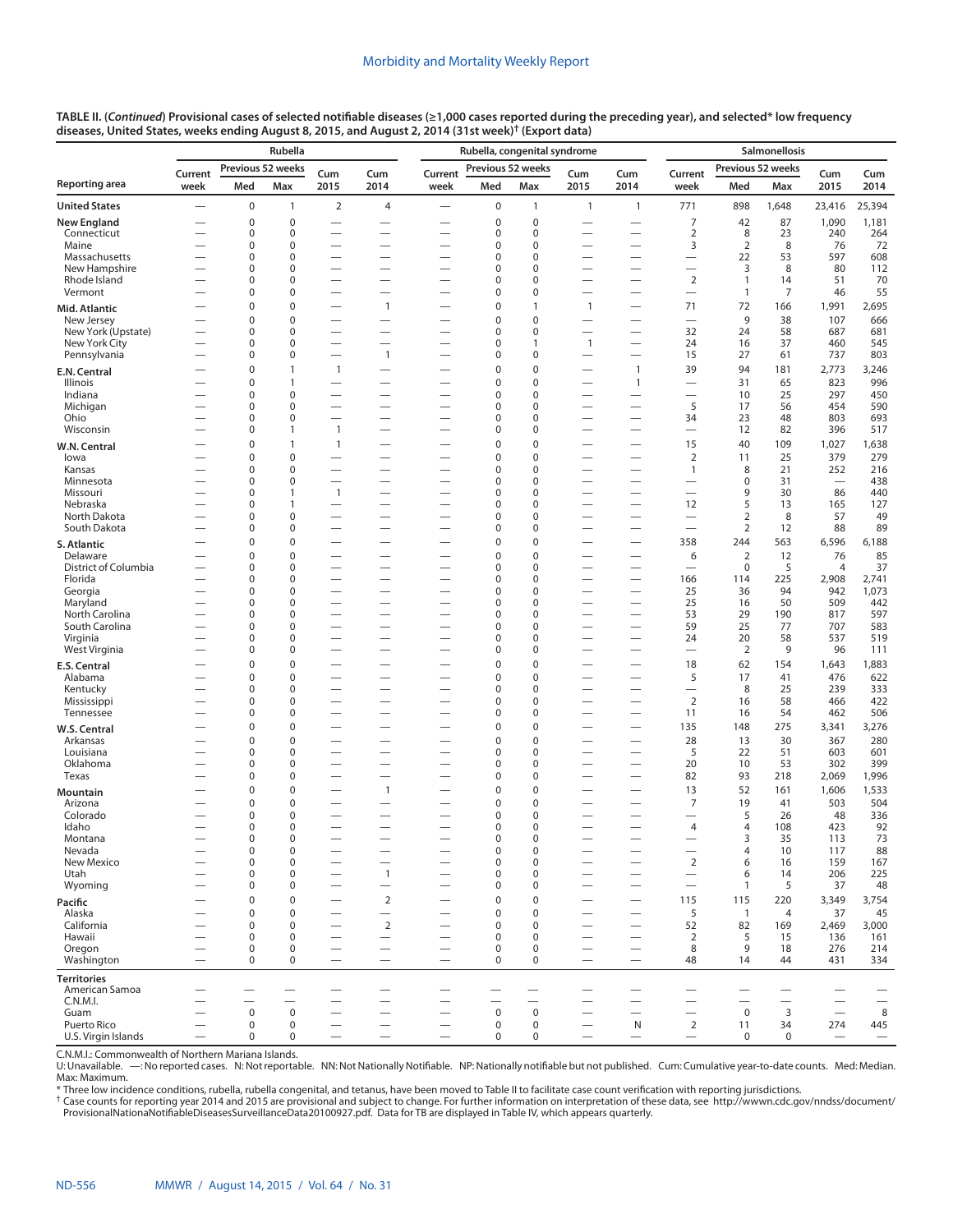|                                  |                                            |                            | Shiga toxin-producing E. coli (STEC) <sup>§</sup> |                                   |                          | Shigellosis                                          |                             |                                |                                         |                       |  |  |  |
|----------------------------------|--------------------------------------------|----------------------------|---------------------------------------------------|-----------------------------------|--------------------------|------------------------------------------------------|-----------------------------|--------------------------------|-----------------------------------------|-----------------------|--|--|--|
|                                  | Current                                    | Previous 52 weeks          |                                                   |                                   |                          | Current                                              | Previous 52 weeks           |                                |                                         |                       |  |  |  |
| Reporting area                   | week                                       | Med                        | Max                                               | <b>Cum 2015</b>                   | <b>Cum 2014</b>          | week                                                 | Med                         | Max                            | <b>Cum 2015</b>                         | <b>Cum 2014</b>       |  |  |  |
| United States                    | 43                                         | 107                        | 205                                               | 2,790                             | 3,353                    | 183                                                  | 410                         | 586                            | 10,898                                  | 10,382                |  |  |  |
| New England<br>Connecticut       | $\mathbf{1}$<br>$\overline{\phantom{0}}$   | 4<br>1                     | 11<br>8                                           | 111<br>48                         | 117<br>30                |                                                      | 6<br>1                      | 17<br>5                        | 143<br>35                               | 159<br>26             |  |  |  |
| Maine                            | $\mathbf{1}$                               | $\mathbf 0$                | 3                                                 | 15                                | 16                       |                                                      | 0                           | 3                              | $\overline{2}$                          | 9                     |  |  |  |
| Massachusetts<br>New Hampshire   | $\overline{\phantom{0}}$                   | 1<br>$\mathbf 0$           | 5<br>$\overline{2}$                               | 24<br>12                          | 54<br>6                  | $\overline{\phantom{0}}$                             | 3<br>0                      | 8<br>$\overline{2}$            | 80<br>$\overbrace{\phantom{123221111}}$ | 91<br>10              |  |  |  |
| Rhode Island                     | $\overline{\phantom{0}}$                   | $\mathbf 0$                | 3                                                 | 3                                 | $\overline{2}$           |                                                      | 0                           | 6                              | 21                                      | 22                    |  |  |  |
| Vermont                          | $\overline{\phantom{0}}$                   | $\mathbf 0$                | $\overline{2}$                                    | 9                                 | 9                        |                                                      | $\mathbf 0$                 | 2                              | 5                                       | $\mathbf{1}$          |  |  |  |
| Mid. Atlantic                    | 14                                         | 11<br>$\mathbf{1}$         | 22<br>8                                           | 332<br>21                         | 311<br>75                | 36                                                   | 28<br>6                     | 83<br>17                       | 1,071<br>151                            | 481<br>120            |  |  |  |
| New Jersey<br>New York (Upstate) | -<br>8                                     | $\overline{4}$             | 15                                                | 112                               | 95                       | —<br>$\overline{7}$                                  | 5                           | 26                             | 241                                     | 107                   |  |  |  |
| New York City                    | 4                                          | $\mathbf 2$                | 6                                                 | 66                                | 39                       | 19                                                   | 12                          | 51                             | 516                                     | 166                   |  |  |  |
| Pennsylvania                     | $\overline{2}$<br>3                        | $\overline{4}$<br>12       | 11<br>36                                          | 133<br>332                        | 102<br>493               | 10<br>$\overline{4}$                                 | 5<br>43                     | 14                             | 163                                     | 88                    |  |  |  |
| E.N. Central<br>Illinois         | $\overline{\phantom{0}}$                   | 3                          | 9                                                 | 77                                | 112                      | $\overline{\phantom{0}}$                             | 14                          | 165<br>89                      | 1,136<br>365                            | 1,673<br>346          |  |  |  |
| Indiana                          |                                            | $\mathbf{1}$               | 6                                                 | 41                                | 75                       | $\overline{\phantom{0}}$                             | 9                           | 75                             | 149                                     | 602                   |  |  |  |
| Michigan<br>Ohio                 | $\overline{\phantom{0}}$<br>3              | $\overline{2}$<br>3        | 8<br>16                                           | 74<br>119                         | 74<br>104                | $\mathsf 3$                                          | $\overline{7}$<br>9         | 22<br>32                       | 265<br>266                              | 160<br>366            |  |  |  |
| Wisconsin                        | $\overline{\phantom{0}}$                   | $\mathbf{1}$               | 13                                                | 21                                | 128                      | $\mathbf{1}$                                         | 4                           | 16                             | 91                                      | 199                   |  |  |  |
| W.N. Central                     | $\overline{2}$                             | 9                          | 43                                                | 258                               | 627                      | 3                                                    | 41                          | 100                            | 845                                     | 1,290                 |  |  |  |
| lowa                             | $\overline{\phantom{0}}$                   | $\overline{2}$             | 14                                                | 72                                | 134                      | —                                                    | 4                           | 40                             | 378                                     | 122                   |  |  |  |
| Kansas<br>Minnesota              | -                                          | 1<br>$\pmb{0}$             | 5<br>20                                           | 57<br>$\overline{\phantom{0}}$    | 63<br>197                | $\overline{\phantom{0}}$                             | $\mathbf{1}$<br>$\mathbf 0$ | 12<br>$\overline{7}$           | 59<br>$\overline{\phantom{0}}$          | 35<br>41              |  |  |  |
| Missouri                         | —<br>—                                     | $\mathbf 0$                | 8                                                 | 19                                | 121                      | $\overline{\phantom{0}}$                             | 18                          | 58                             | 172                                     | 552                   |  |  |  |
| Nebraska<br>North Dakota         | $\overline{2}$<br>$\overline{\phantom{0}}$ | $\mathbf 2$<br>$\mathbf 0$ | 6<br>$\overline{4}$                               | 70<br>22                          | 67<br>25                 | $\mathsf 3$<br>$\overline{\phantom{0}}$              | $\overline{2}$<br>$\pmb{0}$ | 6<br>2                         | 42<br>15                                | 145<br>14             |  |  |  |
| South Dakota                     | $\overline{\phantom{0}}$                   | 1                          | 4                                                 | 18                                | 20                       | $\equiv$                                             | 7                           | 29                             | 179                                     | 381                   |  |  |  |
| S. Atlantic                      | $\mathsf 3$                                | 9                          | 21                                                | 272                               | 292                      | 53                                                   | 83                          | 162                            | 2,555                                   | 2,737                 |  |  |  |
| Delaware                         | $\overline{\phantom{0}}$                   | $\mathbf 0$                | $\mathbf{1}$                                      | $\overline{2}$                    | 9                        |                                                      | $\mathbf{1}$                | 4                              | 16                                      | 39                    |  |  |  |
| District of Columbia<br>Florida  | -<br>$\mathbf{1}$                          | $\mathbf 0$<br>1           | $\mathbf{1}$<br>6                                 | $\overline{\phantom{0}}$<br>40    | $\overline{4}$<br>74     | $\overline{1}$<br>33                                 | $\mathbf 0$<br>38           | 5<br>86                        | 10<br>1,222                             | 73<br>1,558           |  |  |  |
| Georgia                          | -                                          | 1                          | 7                                                 | 59                                | 63                       | 8                                                    | 22                          | 45                             | 719                                     | 500                   |  |  |  |
| Maryland<br>North Carolina       | $\mathbf{1}$                               | 1<br>1                     | 7<br>5                                            | 56<br>33                          | 43<br>22                 | 6<br>$\mathbf{1}$                                    | 5<br>$\overline{4}$         | 12<br>85                       | 135<br>145                              | 131<br>265            |  |  |  |
| South Carolina                   | $\overline{\phantom{0}}$                   | $\pmb{0}$                  | 7                                                 | 24                                | 7                        | $\mathbf{1}$                                         | $\overline{2}$              | 35                             | 117                                     | 74                    |  |  |  |
| Virginia                         | $\mathbf{1}$                               | $\mathbf 2$                | 6                                                 | 51                                | 60                       | 3                                                    | 5                           | 18                             | 185                                     | 92                    |  |  |  |
| West Virginia                    | 6                                          | $\mathbf 0$<br>5           | 3<br>16                                           | $\overline{7}$<br>161             | 10<br>186                | $\overline{\phantom{0}}$<br>8                        | $\pmb{0}$<br>35             | $\overline{2}$<br>63           | 6<br>858                                | 5<br>936              |  |  |  |
| E.S. Central<br>Alabama          | $\mathbf{1}$                               | $\pmb{0}$                  | 5                                                 | 23                                | 28                       | $\overline{2}$                                       | 11                          | 30                             | 330                                     | 175                   |  |  |  |
| Kentucky                         |                                            | 1                          | $\overline{7}$                                    | 35                                | 52                       | 3                                                    | 9                           | 30                             | 301                                     | 111                   |  |  |  |
| Mississippi<br>Tennessee         | $\overline{\phantom{0}}$<br>5              | $\mathbf 0$<br>3           | $\overline{2}$<br>8                               | 13<br>90                          | 22<br>84                 | $\overline{\phantom{0}}$<br>3                        | $\overline{2}$<br>7         | 6<br>24                        | 64<br>163                               | 142<br>508            |  |  |  |
| W.S. Central                     | 3                                          | 14                         | 81                                                | 415                               | 463                      | 57                                                   | 85                          | 215                            | 2,886                                   | 1,996                 |  |  |  |
| Arkansas                         | ۰                                          | 1                          | 5                                                 | 43                                | 62                       | $\overline{4}$                                       | $\overline{2}$              | 8                              | 30                                      | 678                   |  |  |  |
| Louisiana<br>Oklahoma            | $\overline{\phantom{0}}$<br>$\overline{3}$ | $\mathbf 0$<br>1           | 12                                                | 30<br>82                          | 10<br>65                 | $\mathbf{1}$<br>$\overline{7}$                       | $\overline{2}$<br>6         | 9                              | 84<br>360                               | 103                   |  |  |  |
| Texas                            | $\overline{\phantom{0}}$                   | 10                         | 32<br>70                                          | 260                               | 326                      | 45                                                   | 77                          | 46<br>171                      | 2,412                                   | 28<br>1,187           |  |  |  |
| Mountain                         | 4                                          | 9                          | 24                                                | 276                               | 328                      | $\overline{7}$                                       | 13                          | 27                             | 318                                     | 368                   |  |  |  |
| Arizona                          | $\overline{2}$                             | 1                          | $\overline{7}$                                    | 64                                | 56                       | $\overline{7}$                                       | 8                           | 19                             | 219                                     | 154                   |  |  |  |
| Colorado<br>Idaho                | $\overline{2}$                             | 1<br>2                     | 10<br>9                                           | 15<br>66                          | 99<br>42                 | $\overline{\phantom{0}}$<br>$\overline{\phantom{0}}$ | 0<br>0                      | 5<br>5                         | 6<br>10                                 | 44<br>8               |  |  |  |
| Montana                          |                                            |                            | 5                                                 | 44                                | 20                       |                                                      | 0                           |                                | 11                                      | 8                     |  |  |  |
| Nevada<br>New Mexico             |                                            | $\pmb{0}$<br>$\mathbf 0$   | 4<br>3                                            | 15<br>20                          | 20<br>31                 | $\overline{\phantom{0}}$                             | 0<br>$\mathbf{1}$           | 6<br>5                         | 20<br>30                                | 21<br>26              |  |  |  |
| Utah                             |                                            | 1                          | $\overline{7}$                                    | 48                                | 51                       | $\overline{\phantom{0}}$                             | $\pmb{0}$                   | 8                              | 21                                      | 18                    |  |  |  |
| Wyoming                          | $\overline{\phantom{0}}$                   | $\pmb{0}$                  | $\overline{4}$                                    | $\overline{4}$                    | 9                        |                                                      | $\mathbf 0$                 | $\overline{2}$                 | $\mathbf{1}$                            | 89                    |  |  |  |
| Pacific                          | $\overline{7}$                             | 21                         | 68                                                | 633                               | 536                      | 15                                                   | 40                          | 91                             | 1,086                                   | 742                   |  |  |  |
| Alaska<br>California             | $\overline{\phantom{0}}$                   | $\mathsf 0$<br>12          | 5<br>29                                           | 11<br>334                         | $\overline{2}$<br>352    | $\overbrace{\phantom{12322111}}$<br>13               | $\mathbf 0$<br>36           | $\overline{\phantom{a}}$<br>90 | $\overline{2}$<br>945                   | $\overline{2}$<br>614 |  |  |  |
| Hawaii                           | -                                          | $\mathbf{1}$               | 5                                                 | 30                                | 6                        | $\overbrace{\phantom{123221111}}$                    | $\mathbf{1}$                | 5                              | 43                                      | 13                    |  |  |  |
| Oregon<br>Washington             | $\overline{7}$<br>$\overline{\phantom{0}}$ | 4<br>1                     | 11<br>45                                          | 125<br>133                        | 82<br>94                 | $\mathbf{1}$<br>$\mathbf{1}$                         | $\mathbf 0$<br>2            | 6<br>18                        | 27<br>69                                | 23<br>90              |  |  |  |
| <b>Territories</b>               |                                            |                            |                                                   |                                   |                          |                                                      |                             |                                |                                         |                       |  |  |  |
| American Samoa                   |                                            | $\overline{\phantom{0}}$   |                                                   |                                   |                          |                                                      |                             |                                |                                         |                       |  |  |  |
| C.N.M.I.<br>Guam                 |                                            | —<br>$\mathsf 0$           | $\mathbf 0$                                       |                                   | $\overline{\phantom{0}}$ |                                                      | $\mathbf 0$                 | —<br>$\sqrt{2}$                | $\overline{\phantom{0}}$                | $\overline{1}$        |  |  |  |
| Puerto Rico                      | $\overline{\phantom{0}}$                   | 0                          | $\mathbf{1}$                                      | $\overbrace{\phantom{123221111}}$ | 4                        | $\qquad \qquad -$                                    | $\mathbf 0$                 | 6                              | $\overline{9}$                          | 17                    |  |  |  |
| U.S. Virgin Islands              | $\overline{\phantom{0}}$                   | $\pmb{0}$                  | $\mathsf 0$                                       | $\overline{\phantom{0}}$          | $\overline{\phantom{0}}$ | —                                                    | $\mathbf 0$                 | $\mathbf 0$                    | $\overline{\phantom{0}}$                | $\qquad \qquad -$     |  |  |  |

C.N.M.I.: Commonwealth of Northern Mariana Islands.

U: Unavailable. —: No reported cases. N: Not reportable. NN: Not Nationally Notifiable. NP: Nationally notifiable but not published. Cum: Cumulative year-to-date counts. Med: Median. Max: Maximum.

\* Three low incidence conditions, rubella, rubella congenital, and tetanus, have been moved to Table II to facilitate case count verification with reporting jurisdictions.

† Case counts for reporting year 2014 and 2015 are provisional and subject to change. For further information on interpretation of these data, see [http://wwwn.cdc.gov/nndss/document/](http://wwwn.cdc.gov/nndss/document/ProvisionalNationaNotifiableDiseasesSurveillanceData20100927.pdf) [ProvisionalNationaNotifiableDiseasesSurveillanceData20100927.pdf](http://wwwn.cdc.gov/nndss/document/ProvisionalNationaNotifiableDiseasesSurveillanceData20100927.pdf). Data for TB are displayed in Table IV, which appears quarterly.

§ Includes *E. coli* O157:H7; Shiga toxin-positive, serogroup non-O157; and Shiga toxin-positive, not serogrouped.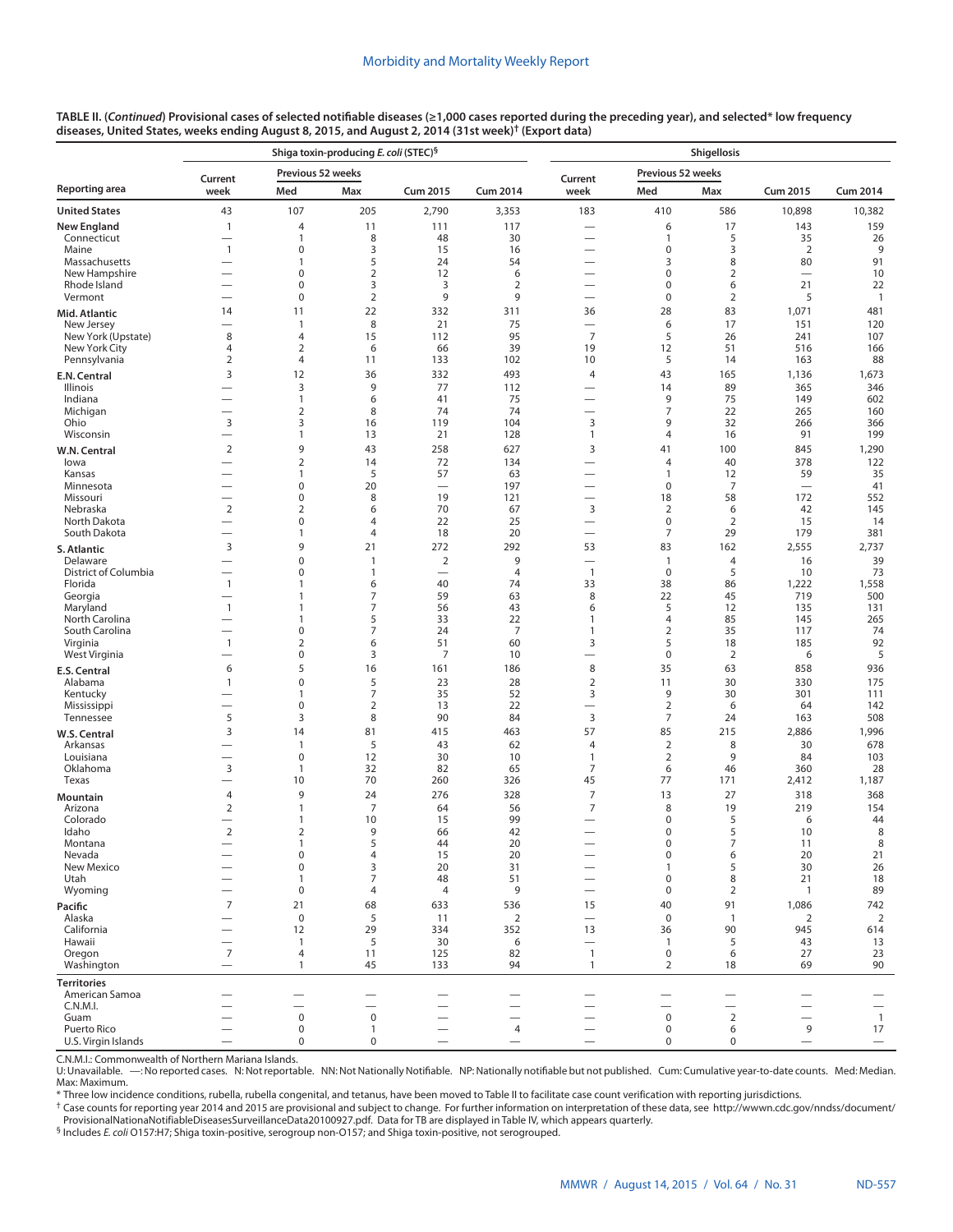|                              |                          |                            |                             |                                                      | Spotted Fever Rickettsiosis (including RMSF) <sup>§</sup> |                                                      |                            |                            |                          |                                                               |                                            |                              |                      |              |                          |
|------------------------------|--------------------------|----------------------------|-----------------------------|------------------------------------------------------|-----------------------------------------------------------|------------------------------------------------------|----------------------------|----------------------------|--------------------------|---------------------------------------------------------------|--------------------------------------------|------------------------------|----------------------|--------------|--------------------------|
|                              |                          |                            | Confirmed                   |                                                      |                                                           | Syphilis, primary and secondary                      |                            |                            |                          |                                                               |                                            |                              |                      |              |                          |
|                              | Current                  |                            | Previous 52 weeks           | Cum                                                  | Cum                                                       | Current                                              | Previous 52 weeks          |                            | Cum                      | Cum                                                           | Current                                    | Previous 52 weeks            |                      | Cum          | Cum                      |
| Reporting area               | week                     | Med                        | Max                         | 2015                                                 | 2014                                                      | week                                                 | Med                        | Max                        | 2015                     | 2014                                                          | week                                       | Med                          | Max                  | 2015         | 2014                     |
| <b>United States</b>         |                          | $\bf 0$                    | 1                           | $\mathbf{1}$                                         |                                                           | $\overline{\phantom{0}}$                             | 1                          | 9                          | 77                       | 89                                                            | 128                                        | 392                          | 457                  | 11,222       | 11,502                   |
| New England                  |                          | $\mathbf 0$                | $\mathbf 0$                 |                                                      |                                                           |                                                      | $\mathbf 0$                | $\mathbf 0$                |                          |                                                               |                                            | 9                            | 19                   | 273          | 305                      |
| Connecticut<br>Maine         |                          | $\mathbf 0$<br>$\mathbf 0$ | $\mathbf 0$<br>$\mathbf 0$  | $\overline{\phantom{0}}$                             |                                                           | —                                                    | 0<br>$\mathbf 0$           | $\mathbf 0$<br>$\mathbf 0$ |                          | $\overline{\phantom{0}}$                                      | -                                          | $\mathbf{1}$<br>0            | $\overline{4}$<br>6  | 25<br>11     | 59<br>9                  |
| Massachusetts                |                          | $\mathbf 0$                | $\Omega$                    |                                                      |                                                           | -                                                    | O                          | $\mathbf 0$                | -                        | $\overline{\phantom{0}}$                                      |                                            | 5                            | 12                   | 181          | 181                      |
| New Hampshire                |                          | $\mathbf 0$                | $\mathbf 0$                 |                                                      |                                                           |                                                      | 0                          | $\mathbf 0$                |                          |                                                               |                                            | 0                            | 6                    | 21           | 15                       |
| Rhode Island                 |                          | $\mathbf 0$                | $\Omega$                    | -                                                    |                                                           | —                                                    | $\Omega$                   | $\mathbf 0$                | -                        | $\overline{\phantom{0}}$                                      | -                                          | 1                            | 5                    | 30           | 39                       |
| Vermont                      |                          | 0                          | $\mathbf 0$                 |                                                      |                                                           | —                                                    | 0                          | $\mathbf 0$                | -                        | $\overline{\phantom{0}}$                                      | —                                          | 0                            | $\overline{2}$       | 5            | $\overline{2}$           |
| Mid. Atlantic<br>New Jersey  |                          | $\mathbf 0$<br>$\mathbf 0$ | $\mathbf 0$<br>$\mathbf 0$  |                                                      |                                                           | $\overline{\phantom{0}}$                             | $\Omega$<br>0              | $\mathbf 0$<br>$\mathbf 0$ |                          |                                                               | 15<br>—                                    | 48<br>5                      | 68<br>13             | 1,354<br>133 | 1,476<br>173             |
| New York (Upstate)           |                          | $\mathbf 0$                | $\mathbf 0$                 | $\overline{\phantom{0}}$                             | —                                                         | $\overline{\phantom{0}}$                             | $\Omega$                   | $\mathbf 0$                |                          |                                                               | $\overline{7}$                             | $\overline{7}$               | 24                   | 212          | 213                      |
| New York City                |                          | $\mathbf 0$                | $\mathbf 0$                 |                                                      |                                                           | —                                                    | 0                          | $\mathbf 0$                | —                        |                                                               | 5                                          | 24                           | 35                   | 679          | 786                      |
| Pennsylvania                 |                          | $\mathbf 0$                | $\mathbf 0$                 |                                                      | —                                                         | $\overline{\phantom{0}}$                             | 0                          | $\mathbf 0$                |                          | $\overline{\phantom{0}}$                                      | 3                                          | 10                           | 22                   | 330          | 304                      |
| E.N. Central                 |                          | $\mathbf 0$<br>0           | $\mathbf 0$<br>$\mathbf 0$  | -                                                    | —                                                         | $\overline{\phantom{0}}$<br>$\overline{\phantom{0}}$ | $\mathbf 0$<br>$\mathbf 0$ | $\mathbf 0$<br>$\mathbf 0$ |                          | -<br>$\overline{\phantom{0}}$                                 | $\overline{1}$<br>$\mathbf{1}$             | 32<br>12                     | 60                   | 846<br>296   | 1,192                    |
| Illinois<br>Indiana          |                          | $\mathbf 0$                | $\mathbf 0$                 | -                                                    |                                                           |                                                      | $\Omega$                   | $\mathbf 0$                |                          |                                                               |                                            | 4                            | 26<br>10             | 155          | 493<br>95                |
| Michigan                     |                          | 0                          | $\mathbf 0$                 |                                                      |                                                           |                                                      | $\mathbf 0$                | $\mathbf 0$                |                          |                                                               |                                            | $\overline{2}$               | 16                   | 48           | 261                      |
| Ohio                         |                          | 0                          | $\mathbf 0$                 |                                                      |                                                           |                                                      | $\Omega$                   | $\mathbf 0$                |                          |                                                               |                                            | 11                           | 21                   | 306          | 301                      |
| Wisconsin                    |                          | $\mathbf 0$                | $\mathbf 0$                 | -                                                    |                                                           | —                                                    | $\Omega$                   | $\mathbf 0$                | $\overline{\phantom{0}}$ |                                                               | -                                          | $\overline{2}$               | 5                    | 41           | 42                       |
| W.N. Central                 |                          | $\mathbf 0$<br>0           | $\mathbf{1}$<br>$\mathbf 0$ | $\mathbf{1}$<br>$\overline{\phantom{0}}$             |                                                           | $\overline{\phantom{0}}$                             | 1<br>$\mathbf 0$           | 9<br>$\mathbf 0$           | 77                       | 89                                                            | $\overline{1}$                             | 14                           | 23<br>$\overline{4}$ | 403          | 534                      |
| lowa<br>Kansas               |                          | 0                          | 0                           | $\overline{\phantom{0}}$                             | $\overline{\phantom{0}}$                                  | —                                                    | 1                          | 9                          | 77                       | 89                                                            | $\overline{1}$                             | $\mathbf{1}$<br>$\mathbf{1}$ | 5                    | 14<br>46     | 42<br>37                 |
| Minnesota                    |                          | $\mathbf 0$                | $\mathbf 0$                 |                                                      |                                                           |                                                      | $\Omega$                   | $\mathbf 0$                |                          |                                                               |                                            | 4                            | 11                   | 128          | 156                      |
| Missouri                     |                          | 0                          | $\mathbf{1}$                | $\mathbf{1}$                                         |                                                           |                                                      | $\mathbf 0$                | $\mathbf 0$                |                          |                                                               |                                            | 6                            | 13                   | 168          | 210                      |
| Nebraska                     |                          | $\mathbf 0$                | $\mathbf 0$                 |                                                      |                                                           |                                                      | $\mathbf 0$                | $\mathbf 0$                |                          |                                                               |                                            | 0                            | 3                    | 26           | 41                       |
| North Dakota<br>South Dakota |                          | $\mathbf 0$<br>0           | $\mathbf 0$<br>$\mathbf 0$  | -                                                    |                                                           | $\overline{\phantom{0}}$                             | $\Omega$<br>$\Omega$       | $\mathbf 0$<br>$\mathbf 0$ |                          |                                                               |                                            | $\pmb{0}$<br>$\mathbf 0$     | 3<br>3               | 5<br>16      | 7<br>41                  |
| S. Atlantic                  |                          | $\mathbf 0$                | $\mathbf 0$                 |                                                      |                                                           | -                                                    | $\mathbf 0$                | $\mathbf 0$                |                          |                                                               | 84                                         | 103                          | 138                  | 3,241        | 2,843                    |
| Delaware                     |                          | 0                          | 0                           | $\overline{\phantom{0}}$                             | $\overline{\phantom{0}}$                                  | $\overline{\phantom{0}}$                             | $\mathbf 0$                | 0                          | $\overline{\phantom{0}}$ | $\overline{\phantom{0}}$                                      |                                            | 0                            | 10                   | 47           | 22                       |
| District of Columbia         |                          | 0                          | $\mathbf 0$                 | -                                                    |                                                           | $\overline{\phantom{0}}$                             | $\mathbf 0$                | $\mathbf 0$                | $\overline{\phantom{0}}$ |                                                               | —                                          | $\mathbf{1}$                 | 6                    | 21           | 71                       |
| Florida                      |                          | 0                          | $\mathbf 0$                 |                                                      |                                                           | $\overline{\phantom{0}}$                             | $\mathbf 0$                | $\mathbf 0$                | $\overline{\phantom{0}}$ |                                                               | $\overline{2}$                             | 34                           | 50                   | 1,026        | 1,020                    |
| Georgia<br>Maryland          | $\overline{\phantom{0}}$ | 0<br>0                     | $\mathbf 0$<br>0            | $\overline{\phantom{0}}$<br>$\overline{\phantom{0}}$ | $\overline{\phantom{0}}$                                  | $\overline{\phantom{0}}$<br>—                        | $\mathbf 0$<br>$\mathbf 0$ | $\mathbf 0$<br>0           | —                        | $\overline{\phantom{0}}$                                      | 24<br>$\overline{\phantom{0}}$             | 27<br>$\overline{7}$         | 45<br>17             | 910<br>208   | 782<br>248               |
| North Carolina               |                          | $\mathbf 0$                | $\mathbf 0$                 |                                                      |                                                           |                                                      | $\Omega$                   | $\mathbf 0$                |                          | $\overline{\phantom{0}}$                                      | 43                                         | 18                           | 41                   | 651          | 355                      |
| South Carolina               |                          | 0                          | $\mathbf 0$                 |                                                      |                                                           |                                                      | $\mathbf 0$                | $\mathbf 0$                |                          |                                                               | 4                                          | 5                            | 11                   | 161          | 139                      |
| Virginia                     |                          | 0                          | $\mathbf 0$                 |                                                      |                                                           |                                                      | 0                          | $\mathbf 0$                |                          |                                                               | 11                                         | 5                            | 31                   | 196          | 189                      |
| West Virginia                |                          | 0                          | $\mathbf 0$                 |                                                      |                                                           |                                                      | $\Omega$                   | $\mathbf 0$                |                          |                                                               |                                            | $\pmb{0}$                    | $\overline{4}$       | 21           | 17                       |
| E.S. Central<br>Alabama      |                          | $\mathbf 0$<br>0           | $\mathbf 0$<br>$\mathbf 0$  | $\overline{\phantom{0}}$                             |                                                           | $\overline{\phantom{0}}$                             | $\mathbf 0$<br>$\mathbf 0$ | $\mathbf 0$<br>$\mathbf 0$ |                          |                                                               | $\overline{2}$<br>$\overline{\phantom{0}}$ | 15<br>4                      | 25<br>9              | 409<br>145   | 397<br>84                |
| Kentucky                     |                          | 0                          | 0                           | $\overline{\phantom{0}}$                             |                                                           | $\overline{\phantom{0}}$                             | $\mathbf 0$                | 0                          | $\overline{\phantom{0}}$ |                                                               |                                            | 3                            | 8                    | 78           | 81                       |
| Mississippi                  |                          | 0                          | $\mathbf 0$                 | -                                                    |                                                           | $\overline{\phantom{0}}$                             | 0                          | $\mathbf 0$                | $\overline{\phantom{0}}$ | $\overline{\phantom{0}}$                                      | —                                          | 3                            | 8                    | 82           | 103                      |
| Tennessee                    |                          | 0                          | $\mathbf 0$                 |                                                      |                                                           |                                                      | $\mathbf 0$                | $\mathbf 0$                |                          |                                                               | $\overline{2}$                             | 4                            | 13                   | 104          | 129                      |
| W.S. Central                 |                          | $\pmb{0}$<br>0             | $\mathbf 0$<br>$\Omega$     | $\overline{\phantom{0}}$                             |                                                           | —                                                    | $\Omega$<br>O              | $\mathbf 0$<br>$\mathbf 0$ | -                        | $\overline{\phantom{0}}$<br>$\overline{\phantom{0}}$          | 9                                          | 47                           | 70                   | 1,375        | 1,398                    |
| Arkansas<br>Louisiana        |                          | $\mathbf 0$                | $\mathbf 0$                 |                                                      |                                                           | -                                                    | 0                          | $\mathbf 0$                |                          |                                                               | 9                                          | $\mathbf{1}$<br>10           | 11<br>30             | 54<br>252    | 70<br>294                |
| Oklahoma                     |                          | $\mathbf 0$                | $\Omega$                    |                                                      |                                                           | —                                                    | $\Omega$                   | $\mathbf 0$                |                          | $\overline{\phantom{0}}$                                      | -                                          | 2                            | 11                   | 71           | 76                       |
| Texas                        |                          | 0                          | $\mathbf 0$                 | $\overline{\phantom{0}}$                             |                                                           | —                                                    | 0                          | $\mathbf 0$                |                          | $\overline{\phantom{0}}$                                      | —                                          | 33                           | 44                   | 998          | 958                      |
| Mountain                     |                          | $\mathbf 0$                | $\Omega$                    |                                                      |                                                           |                                                      | $\Omega$                   | $\mathbf 0$                |                          |                                                               |                                            | 24                           | 36                   | 669          | 746                      |
| Arizona<br>Colorado          |                          | $\mathbf 0$<br>0           | $\mathbf 0$<br>$\mathbf 0$  |                                                      |                                                           |                                                      | 0<br>$\mathbf 0$           | 0<br>$\mathbf 0$           |                          |                                                               |                                            | 11<br>4                      | 22<br>9              | 298<br>124   | 294<br>83                |
| Idaho                        |                          | $\mathbf 0$                | 0                           | $\overline{\phantom{0}}$                             |                                                           | —                                                    | 0                          | 0                          | $\overline{\phantom{0}}$ |                                                               | —                                          | $\mathbf 0$                  | $\overline{2}$       | 9            | $\overline{7}$           |
| Montana                      |                          | $\Omega$                   | $\Omega$                    |                                                      |                                                           |                                                      | $\Omega$                   | $\Omega$                   |                          |                                                               |                                            | $\Omega$                     | $\mathbf{1}$         | $\mathbf{1}$ | 5                        |
| Nevada                       |                          | $\bf 0$                    | $\mathbf 0$                 |                                                      |                                                           |                                                      | $\mathbf 0$                | $\pmb{0}$                  |                          |                                                               |                                            | 5                            | 14                   | 148          | 243                      |
| New Mexico                   |                          | 0<br>0                     | $\pmb{0}$<br>0              | $\overline{\phantom{0}}$                             | $\overline{\phantom{0}}$                                  | $\overline{\phantom{0}}$<br>—                        | 0<br>0                     | $\pmb{0}$<br>$\mathbf 0$   |                          | $\qquad \qquad -$                                             |                                            | $\overline{2}$               | 7<br>4               | 58<br>29     | 83<br>$30\,$             |
| Utah<br>Wyoming              |                          | 0                          | 0                           | $\overline{\phantom{0}}$                             | $\overline{\phantom{0}}$                                  | $\overline{\phantom{0}}$                             | 0                          | 0                          |                          | $\overbrace{\phantom{123221111}}$<br>$\equiv$                 | —<br>$\overline{\phantom{0}}$              | $\mathbf{1}$<br>0            | 2                    | 2            | $\overline{1}$           |
| Pacific                      |                          | $\mathbf 0$                | $\mathbf 0$                 | $\overline{\phantom{0}}$                             | $\overline{\phantom{0}}$                                  |                                                      | $\Omega$                   | $\mathbf 0$                |                          | $\overbrace{\phantom{12322111}}$                              | 16                                         | 91                           | 118                  | 2,652        | 2,611                    |
| Alaska                       | N                        | 0                          | $\mathbf 0$                 | N                                                    | N                                                         | N                                                    | 0                          | $\mathbf 0$                | N                        | N                                                             | $\qquad \qquad -$                          | $\mathbf 0$                  | $\mathbf{1}$         |              | 11                       |
| California                   | $\qquad \qquad$          | $\mathbf 0$                | $\mathbf 0$                 | $\overline{\phantom{0}}$                             |                                                           | $\overline{\phantom{0}}$                             | 0                          | 0                          | $\overline{\phantom{0}}$ | $\overbrace{\phantom{123221111}}$                             | 11                                         | 78                           | 103                  | 2,317        | 2,203                    |
| Hawaii                       | N                        | $\mathbf 0$<br>$\bf 0$     | $\mathbf 0$<br>0            | N                                                    | N                                                         | N                                                    | 0<br>0                     | $\mathbf 0$<br>0           | N                        | N                                                             | $\mathbf{1}$                               | $\mathbf{1}$                 | $\overline{4}$<br>11 | 35<br>190    | 40<br>159                |
| Oregon<br>Washington         |                          | $\mathbf 0$                | 0                           | $\overline{\phantom{0}}$                             | $\qquad \qquad -$                                         | $\overline{\phantom{0}}$                             | 0                          | $\mathbf 0$                | $\overline{\phantom{0}}$ | $\overbrace{\phantom{123221111}}$<br>$\overline{\phantom{m}}$ | $\overline{4}$                             | 6<br>5                       | 16                   | 110          | 198                      |
| <b>Territories</b>           |                          |                            |                             |                                                      |                                                           |                                                      |                            |                            |                          |                                                               |                                            |                              |                      |              |                          |
| American Samoa               | N                        | —                          | —                           | N                                                    | N                                                         | N                                                    | —                          | $\overline{\phantom{m}}$   | N                        | N                                                             | —                                          |                              | —                    |              |                          |
| C.N.M.I.                     | -                        |                            |                             |                                                      |                                                           |                                                      |                            |                            |                          |                                                               |                                            |                              |                      |              | $\overline{\phantom{0}}$ |
| Guam<br>Puerto Rico          | $\mathsf{N}$<br>N        | $\mathbf 0$<br>$\mathbf 0$ | $\boldsymbol{0}$<br>0       | N<br>N                                               | N<br>N                                                    | $\mathsf{N}$<br>N                                    | $\mathbf 0$<br>0           | $\pmb{0}$<br>$\pmb{0}$     | $\mathsf{N}$<br>N        | N<br>N                                                        | $\overline{\phantom{0}}$                   | $\boldsymbol{0}$<br>6        | $\mathsf 0$<br>37    | 245          | 277                      |
| U.S. Virgin Islands          | N                        | $\mathbf 0$                | 0                           | N                                                    | N                                                         | N                                                    | $\mathbf 0$                | 0                          | N                        | N                                                             |                                            | 0                            | $\mathbf 0$          |              | $\mathbf{1}$             |

C.N.M.I.: Commonwealth of Northern Mariana Islands.

U: Unavailable. —: No reported cases. N: Not reportable. NN: Not Nationally Notifiable. NP: Nationally notifiable but not published. Cum: Cumulative year-to-date counts. Med: Median. Max: Maximum.

\* Three low incidence conditions, rubella, rubella congenital, and tetanus, have been moved to Table II to facilitate case count verification with reporting jurisdictions.

† Case counts for reporting year 2014 and 2015 are provisional and subject to change. For further information on interpretation of these data, see [http://wwwn.cdc.gov/nndss/document/](http://wwwn.cdc.gov/nndss/document/ProvisionalNationaNotifiableDiseasesSurveillanceData20100927.pdf)

[ProvisionalNationaNotifiableDiseasesSurveillanceData20100927.pdf](http://wwwn.cdc.gov/nndss/document/ProvisionalNationaNotifiableDiseasesSurveillanceData20100927.pdf). Data for TB are displayed in Table IV, which appears quarterly.<br><sup>§</sup> Illnesses with similar clinical presentation that result from Spotted fever group ricket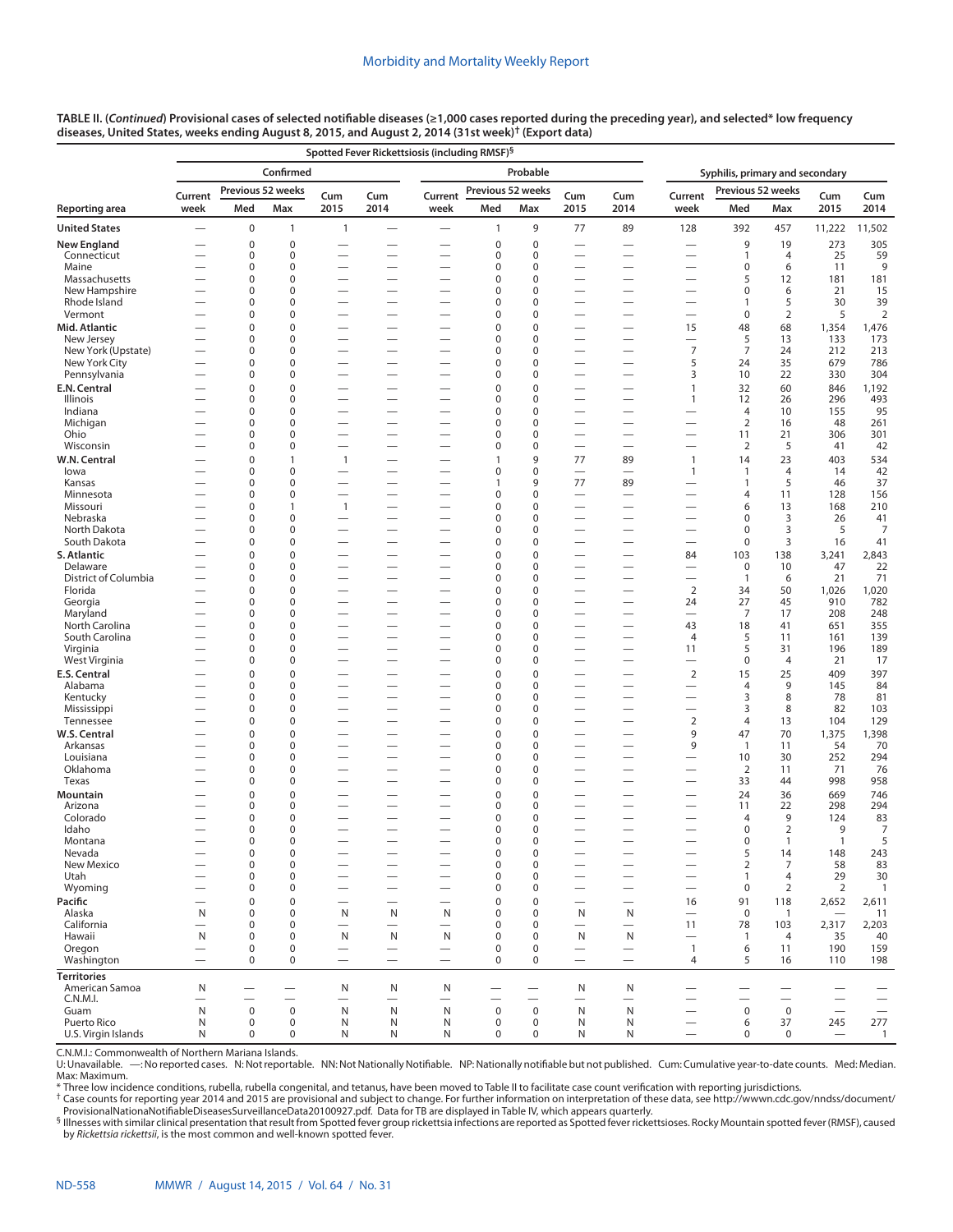|                                        |                                                      | <b>Tetanus</b>             |                     |                                                      |                                                      |                                                      | Varicella (chickenpox)      |                               |                                                      |                                |                                                      | Vibriosis <sup>§</sup>     |                                         |                          |                          |  |
|----------------------------------------|------------------------------------------------------|----------------------------|---------------------|------------------------------------------------------|------------------------------------------------------|------------------------------------------------------|-----------------------------|-------------------------------|------------------------------------------------------|--------------------------------|------------------------------------------------------|----------------------------|-----------------------------------------|--------------------------|--------------------------|--|
| Reporting area<br><b>United States</b> | Current<br>week                                      | Previous 52 weeks<br>Med   | Max                 | Cum<br>2015                                          | Cum<br>2014                                          | Current<br>week                                      | Previous 52 weeks<br>Med    | Max                           | Cum<br>2015                                          | Cum<br>2014                    | Current<br>week                                      | Previous 52 weeks<br>Med   | Max                                     | Cum<br>2015              | Cum<br>2014              |  |
|                                        |                                                      | 0                          | $\overline{2}$      | 14                                                   | 17                                                   | 52                                                   | 177                         | 269                           | 4,688                                                | 5,956                          | 12                                                   | 15                         | 81                                      | 479                      | 519                      |  |
| New England                            |                                                      | $\mathbf 0$                | 1                   | $\overline{2}$                                       |                                                      | 5                                                    | 19                          | 32                            | 464                                                  | 688                            |                                                      | $\mathbf{1}$               | $\overline{7}$                          | 30                       | 38                       |  |
| Connecticut                            |                                                      | $\mathbf 0$                | 0                   |                                                      |                                                      |                                                      | 3                           | 9                             | 91                                                   | 108                            |                                                      | $\mathbf 0$                | 3                                       | 11                       | 6                        |  |
| Maine                                  |                                                      | $\mathbf 0$                | 0                   | $\overline{\phantom{0}}$                             |                                                      | 5                                                    | $\overline{4}$              | 12                            | 125                                                  | 101                            |                                                      | 0                          | $\overline{2}$                          | $\overline{1}$           | 3                        |  |
| Massachusetts<br>New Hampshire         |                                                      | $\mathbf 0$<br>$\mathbf 0$ | 0<br>1              | $\overline{\phantom{0}}$<br>$\overline{2}$           | $\overline{\phantom{0}}$<br>$\overline{\phantom{0}}$ | $\overline{\phantom{0}}$<br>-                        | 7<br>0                      | 21<br>5                       | 200                                                  | 291<br>67                      | $\overline{\phantom{0}}$                             | 0<br>0                     | 5<br>$\mathbf{1}$                       | 17<br>$\mathbf{1}$       | 26<br>3                  |  |
| Rhode Island                           |                                                      | $\mathbf 0$                | 0                   |                                                      | $\overline{\phantom{0}}$                             | -                                                    | 1                           | 8                             | 29                                                   | 31                             | $\overline{\phantom{0}}$                             | 0                          | 2                                       |                          |                          |  |
| Vermont                                |                                                      | $\mathbf 0$                | 0                   | $\overline{\phantom{0}}$                             |                                                      |                                                      | $\mathbf{1}$                | 4                             | 19                                                   | 90                             |                                                      | 0                          | 0                                       | $\overline{\phantom{0}}$ | $\overline{\phantom{0}}$ |  |
| Mid. Atlantic                          |                                                      | $\mathbf 0$                | 0                   | -                                                    | $\overline{2}$                                       | 3                                                    | 20                          | 32                            | 510                                                  | 717                            | $\mathbf{1}$                                         | 0                          | 8                                       | 21                       | 35                       |  |
| New Jersey<br>New York (Upstate)       |                                                      | $\mathbf 0$<br>$\mathbf 0$ | 0<br>0              | $\overline{\phantom{0}}$                             | $\overline{\phantom{0}}$<br>$\overline{\phantom{0}}$ | $\overline{\phantom{0}}$<br>N                        | 5<br>$\pmb{0}$              | 11<br>$\mathbf 0$             | 145<br>N                                             | 204<br>N                       | $\overline{\phantom{0}}$<br>N                        | 0<br>0                     | 4<br>0                                  | $\overline{7}$<br>N      | 19<br>N                  |  |
| New York City                          |                                                      | $\mathbf 0$                | 0                   | $\overline{\phantom{0}}$                             | $\overline{\phantom{0}}$                             | -                                                    | $\mathbf 0$                 | $\mathbf 0$                   |                                                      |                                | $\mathbf{1}$                                         | 0                          | 3                                       | 11                       | 8                        |  |
| Pennsylvania                           |                                                      | $\mathbf 0$                | 0                   | $\overline{\phantom{0}}$                             | $\overline{2}$                                       | 3                                                    | 14                          | 27                            | 365                                                  | 513                            | $\overline{\phantom{0}}$                             | 0                          | 3                                       | 3                        | 8                        |  |
| E.N. Central                           |                                                      | $\mathbf 0$<br>$\mathbf 0$ | 1<br>1              | $\overline{2}$                                       | $\overline{2}$                                       | $\overline{7}$                                       | 36                          | 68                            | 929                                                  | 1,500                          | $\overline{\phantom{0}}$                             | $\mathbf{1}$<br>0          | 7                                       | 22<br>$\overline{7}$     | 19                       |  |
| Illinois<br>Indiana                    |                                                      | $\mathbf 0$                | 0                   | $\mathbf{1}$<br>$\overline{\phantom{0}}$             | $\mathbf{1}$                                         | $\mathbf{1}$                                         | 8<br>3                      | 19<br>11                      | 221<br>91                                            | 372<br>114                     |                                                      | 0                          | 3<br>$\mathbf{1}$                       | $\overline{2}$           | 6<br>3                   |  |
| Michigan                               |                                                      | $\mathbf 0$                | 0                   |                                                      | $\overline{\phantom{0}}$                             | -                                                    | 9                           | 33                            | 224                                                  | 433                            | $\overline{\phantom{0}}$                             | 0                          | 3                                       | 6                        | 3                        |  |
| Ohio<br>Wisconsin                      |                                                      | $\mathbf 0$<br>$\mathbf 0$ | 1<br>0              | $\mathbf{1}$                                         | $\overline{\phantom{0}}$<br>$\mathbf{1}$             | 3<br>3                                               | 9<br>6                      | 18<br>17                      | 225<br>168                                           | 319<br>262                     | —                                                    | 0<br>0                     | 4<br>$\overline{2}$                     | 7                        | $\overline{2}$<br>5      |  |
|                                        |                                                      | $\mathbf 0$                | 1                   | $\mathbf{1}$                                         | $\mathbf 2$                                          | $\overline{\phantom{0}}$                             | 15                          | 33                            | 308                                                  | 439                            |                                                      | 0                          | 5                                       | $\mathbf{1}$             | 14                       |  |
| W.N. Central<br>lowa                   |                                                      | $\mathbf 0$                | 0                   |                                                      |                                                      | N                                                    | $\pmb{0}$                   | $\mathbf 0$                   | N                                                    | N                              | N                                                    | 0                          | $\mathbf 0$                             | N                        | ${\sf N}$                |  |
| Kansas                                 |                                                      | $\mathbf 0$                | 0                   |                                                      |                                                      |                                                      | $\pmb{0}$                   | 13                            | $\overline{\phantom{0}}$                             | 145                            |                                                      | 0                          | 1                                       |                          |                          |  |
| Minnesota<br>Missouri                  |                                                      | $\mathbf 0$<br>$\mathbf 0$ | 0<br>0              | $\overline{\phantom{0}}$<br>$\overline{\phantom{0}}$ | $\overline{2}$                                       | $\overline{\phantom{0}}$                             | 7<br>2                      | 14<br>12                      | 198<br>67                                            | 149<br>108                     | $\overline{\phantom{0}}$                             | 0<br>0                     | 3<br>2                                  | $\overline{\phantom{0}}$ | 10<br>$\overline{2}$     |  |
| Nebraska                               |                                                      | $\mathbf 0$                | 0                   |                                                      |                                                      |                                                      | 0                           | $\overline{2}$                | 10                                                   | 11                             | —                                                    | 0                          | $\mathbf 0$                             |                          | $\overline{2}$           |  |
| North Dakota                           |                                                      | $\mathbf 0$                | 0                   | $\overline{\phantom{0}}$                             | $\overline{\phantom{0}}$                             |                                                      | 0                           | $\overline{4}$                | 17                                                   | 11                             | $\overline{\phantom{0}}$                             | 0                          | 1                                       | $\overline{1}$           |                          |  |
| South Dakota                           |                                                      | 0                          | 1                   | $\mathbf{1}$                                         | $\overline{\phantom{0}}$                             |                                                      | $\pmb{0}$                   | 3                             | 16                                                   | 15                             | N                                                    | 0                          | $\mathbf 0$                             | N                        | N                        |  |
| S. Atlantic<br>Delaware                |                                                      | $\mathbf 0$<br>$\mathbf 0$ | $\overline{2}$<br>0 | 5<br>$\overline{\phantom{0}}$                        | $\overline{2}$<br>$\overline{\phantom{0}}$           | 8                                                    | 26<br>$\mathbf 0$           | 55<br>3                       | 856<br>15                                            | 737<br>11                      | $\overline{7}$<br>$\overline{\phantom{0}}$           | 6<br>0                     | 15<br>$\mathbf{1}$                      | 172<br>3                 | 159<br>$\mathbf{1}$      |  |
| District of Columbia                   |                                                      | $\mathbf 0$                | 0                   |                                                      | $\overline{\phantom{0}}$                             | $\overline{\phantom{0}}$                             | $\mathbf 0$                 | $\mathbf 0$                   | $\overline{\phantom{0}}$                             |                                |                                                      | 0                          | $\mathbf 0$                             |                          | $\mathbf{1}$             |  |
| Florida                                |                                                      | $\mathbf 0$                | 1                   | $\overline{2}$                                       | $\overline{2}$                                       | 6                                                    | 12                          | 36                            | 450                                                  | 346                            | 6                                                    | 3                          | 10                                      | 115                      | 78                       |  |
| Georgia<br>Maryland                    |                                                      | $\mathbf 0$<br>$\mathbf 0$ | 0<br>1              | -<br>$\overline{\phantom{0}}$                        | $\overline{\phantom{0}}$                             | —<br>N                                               | $\mathbf{1}$<br>$\mathbf 0$ | $\overline{7}$<br>$\mathbf 0$ | 35<br>N                                              | 34<br>N                        | $\overline{\phantom{0}}$<br>$\mathbf{1}$             | 0<br>0                     | $\overline{2}$<br>4                     | 10<br>15                 | 6<br>20                  |  |
| North Carolina                         |                                                      | $\mathbf 0$                | 1                   | 2                                                    |                                                      | N                                                    | 0                           | $\mathbf 0$                   | N                                                    | N                              | $\overline{\phantom{0}}$                             | 0                          | 5                                       | 8                        | 8                        |  |
| South Carolina                         | -                                                    | $\mathbf 0$                | 1                   | $\mathbf{1}$                                         |                                                      | $\mathbf{1}$                                         | 3                           | 11                            | 102                                                  | 90                             | $\overline{\phantom{0}}$                             | 0                          | 1                                       | $\overline{4}$           | 13                       |  |
| Virginia<br>West Virginia              | $\overline{\phantom{0}}$                             | 0<br>0                     | 0<br>0              | $\overline{\phantom{0}}$<br>$\overline{\phantom{0}}$ | $\overline{\phantom{0}}$                             | -<br>$\mathbf{1}$                                    | 6<br>$\overline{2}$         | 21<br>9                       | 185<br>69                                            | 172<br>84                      | $\overline{\phantom{0}}$<br>$\overline{\phantom{0}}$ | 0<br>0                     | 4<br>1                                  | 16<br>$\mathbf{1}$       | 30<br>$\overline{2}$     |  |
| E.S. Central                           |                                                      | $\mathbf 0$                | 1                   | $\mathbf{1}$                                         | $\overline{\phantom{0}}$                             |                                                      | $\overline{2}$              | 11                            | 115                                                  | 65                             |                                                      | 0                          | 5                                       | 19                       | 27                       |  |
| Alabama                                |                                                      | $\mathbf 0$                | 1                   | $\mathbf{1}$                                         |                                                      |                                                      | $\overline{2}$              | 11                            | 105                                                  | 64                             | $\overline{\phantom{0}}$                             | 0                          | 3                                       | 6                        | $\overline{7}$           |  |
| Kentucky                               |                                                      | 0                          | 0                   |                                                      |                                                      | —                                                    | 0                           | $\mathbf 0$                   | $\overline{\phantom{0}}$                             | N                              |                                                      | 0                          | 1                                       |                          | $\overline{4}$           |  |
| Mississippi<br>Tennessee               |                                                      | $\mathbf 0$<br>0           | 1<br>0              | $\overline{\phantom{0}}$                             | $\overline{\phantom{0}}$                             | -<br>N                                               | 0<br>$\pmb{0}$              | 3<br>$\mathbf 0$              | 10<br>N                                              | $\mathbf{1}$<br>N              | $\overline{\phantom{0}}$                             | 0<br>0                     | $\overline{2}$<br>$\overline{2}$        | 10<br>3                  | 11<br>5                  |  |
| W.S. Central                           |                                                      | $\Omega$                   | $\overline{2}$      | $\mathbf 2$                                          | 5                                                    | 24                                                   | 33                          | 81                            | 991                                                  | 1,058                          | $\mathbf{1}$                                         | 2                          | 8                                       | 72                       | 70                       |  |
| Arkansas                               |                                                      | $\mathbf 0$                | 0                   | -                                                    | $\overline{\phantom{0}}$                             | —                                                    | 3                           | 29                            | 75                                                   | 68                             |                                                      | $\mathbf 0$                | $\mathbf{1}$                            | $\overline{2}$           | $\mathsf{N}$             |  |
| Louisiana                              |                                                      | $\mathbf 0$                | 1                   | $\mathbf{1}$                                         | $\mathbf{1}$                                         | $\overline{2}$                                       | $\mathbf{1}$                | 8                             | 47                                                   | 23                             |                                                      | 0                          | 6                                       | 34                       | 34                       |  |
| Oklahoma<br>Texas                      |                                                      | 0<br>$\mathbf 0$           | 0<br>1              | $\mathbf{1}$                                         | 1<br>3                                               | N<br>22                                              | $\mathbf 0$<br>29           | $\mathbf 0$<br>78             | N<br>869                                             | N<br>967                       | $\overline{1}$                                       | 0<br>$\mathbf{1}$          | 1<br>8                                  | $\overline{1}$<br>35     | $\overline{1}$<br>35     |  |
| Mountain                               |                                                      | $\mathbf 0$                | 1                   | $\mathbf{1}$                                         |                                                      | 4                                                    | 15                          | 33                            | 426                                                  | 668                            |                                                      | $\mathbf{1}$               | 5                                       | 25                       | 18                       |  |
| Arizona                                |                                                      | $\mathbf 0$                | 1                   | $\mathbf{1}$                                         | $\overline{\phantom{0}}$                             | 4                                                    | 4                           | 10                            | 133                                                  | 196                            | $\overline{\phantom{0}}$                             | 0                          | 4                                       | 15                       | 12                       |  |
| Colorado                               |                                                      | $\mathbf 0$                | 0                   |                                                      |                                                      |                                                      | 4                           | 27                            | 95                                                   | 217                            | $\overline{\phantom{0}}$                             | 0                          | 3                                       | $\mathbf{1}$             | 4                        |  |
| Idaho<br>Montana                       | -                                                    | $\mathbf 0$<br>$\Omega$    | 0<br>0              |                                                      |                                                      | N                                                    | 0<br>1                      | $\mathbf 0$<br>16             | N<br>78                                              | N<br>53                        | N                                                    | 0<br>0                     | 0                                       | N                        | N<br>1                   |  |
| Nevada                                 |                                                      | $\mathbf 0$                | $\pmb{0}$           |                                                      | $\overline{\phantom{0}}$                             | N                                                    | $\mathbf 0$                 | $\mathsf 0$                   | N                                                    | N                              | $\overline{\phantom{0}}$                             | $\mathsf 0$                | $\mathbf{1}$                            | $\overline{1}$           | $\mathbf{1}$             |  |
| New Mexico                             |                                                      | $\mathbf 0$                | 0                   | $\overline{\phantom{0}}$                             | $\overline{\phantom{0}}$                             | $\overline{\phantom{0}}$                             | $\mathbf{1}$                | $\overline{4}$                | 20                                                   | 50                             | $\overline{\phantom{0}}$                             | $\mathbf 0$                | $\mathbf{1}$                            | $\overline{\phantom{0}}$ |                          |  |
| Utah<br>Wyoming                        | $\overline{\phantom{0}}$<br>$\overline{\phantom{0}}$ | 0<br>0                     | 0<br>0              | $\overline{\phantom{0}}$<br>$\overline{\phantom{0}}$ | $\overline{\phantom{0}}$<br>$\overline{\phantom{0}}$ | $\overline{\phantom{0}}$<br>$\overline{\phantom{0}}$ | 2<br>0                      | 14<br>2                       | 98<br>2                                              | 148<br>4                       | $\overline{\phantom{0}}$<br>$\overline{\phantom{0}}$ | 0<br>$\mathbf 0$           | 3<br>$\mathbf{1}$                       | 8                        | $\overline{\phantom{0}}$ |  |
| Pacific                                |                                                      | $\mathbf 0$                | $\overline{2}$      | $\overline{\phantom{0}}$                             | 4                                                    | $\mathbf{1}$                                         | $\overline{2}$              | $\overline{7}$                | 89                                                   | 84                             | 3                                                    | 5                          | 39                                      | 117                      | 139                      |  |
| Alaska                                 |                                                      | $\mathbf 0$                | 1                   | $\overbrace{\phantom{123221111}}$                    |                                                      | $\mathbf{1}$                                         | $\mathbf{1}$                | $\overline{4}$                | 35                                                   | 21                             | $\mathbf{1}$                                         | $\mathbf 0$                | $\overline{2}$                          | $\overline{2}$           | $\overline{1}$           |  |
| California                             | $\overline{\phantom{0}}$                             | 0                          | 1                   |                                                      | 3                                                    | $\overline{\phantom{0}}$                             | $\pmb{0}$                   | $\mathbf 2$                   | 19                                                   | 33                             | $\overline{\phantom{0}}$                             | 3                          | 32                                      | 74                       | 88                       |  |
| Hawaii<br>Oregon                       | $\overline{\phantom{0}}$                             | 0<br>0                     | 0<br>$\pmb{0}$      | $\overline{\phantom{0}}$<br>$\equiv$                 | $\overline{\phantom{0}}$<br>$\equiv$                 | N                                                    | 1<br>0                      | 5<br>$\pmb{0}$                | 35<br>N                                              | 30<br>N                        | $\overline{\phantom{0}}$<br>$\mathbf{1}$             | $\mathbf 0$<br>$\mathbf 0$ | 3<br>3                                  | 13<br>13                 | 25<br>15                 |  |
| Washington                             | $\overline{\phantom{0}}$                             | $\mathbf 0$                | 2                   | $\equiv$                                             | $\mathbf{1}$                                         | N                                                    | $\mathbf 0$                 | $\mathbf 0$                   | N                                                    | N                              | $\mathbf{1}$                                         | $\Omega$                   | 14                                      | 15                       | 10                       |  |
| <b>Territories</b>                     |                                                      |                            |                     |                                                      |                                                      |                                                      |                             |                               |                                                      |                                |                                                      |                            |                                         |                          |                          |  |
| American Samoa                         |                                                      |                            |                     |                                                      | $\overline{\phantom{0}}$                             | N                                                    |                             |                               | N                                                    | N                              | N                                                    |                            | $\overline{\phantom{0}}$                | N                        | N                        |  |
| C.N.M.I.<br>Guam                       |                                                      | 0                          | $\mathbf 0$         | $\overline{\phantom{0}}$                             | $\overline{\phantom{0}}$                             | $\overline{\phantom{0}}$                             | $\mathbf 0$                 | 4                             | $\overline{\phantom{0}}$<br>$\overline{\phantom{0}}$ | $\overline{\phantom{0}}$<br>20 |                                                      | $\mathsf 0$                | $\overline{\phantom{0}}$<br>$\mathbf 0$ |                          |                          |  |
| Puerto Rico                            |                                                      | 0                          | $\mathbf{1}$        | $\mathbf{1}$                                         | $\overline{\phantom{0}}$                             | $\mathbf{1}$                                         | $\overline{2}$              | 8                             | 56                                                   | 159                            |                                                      | $\mathbf 0$                | $\mathbf 0$                             | $\overline{\phantom{0}}$ |                          |  |
| U.S. Virgin Islands                    | $\overbrace{\phantom{123221111}}$                    | 0                          | $\pmb{0}$           | $\qquad \qquad -$                                    | $\qquad \qquad -$                                    | $\overline{\phantom{m}}$                             | $\mathbf 0$                 | 0                             | $\overline{\phantom{m}}$                             | $\qquad \qquad -$              | $\qquad \qquad$                                      | 0                          | $\mathbf 0$                             | $\qquad \qquad -$        | $\qquad \qquad -$        |  |

C.N.M.I.: Commonwealth of Northern Mariana Islands.

U: Unavailable. —: No reported cases. N: Not reportable. NN: Not Nationally Notifiable. NP: Nationally notifiable but not published. Cum: Cumulative year-to-date counts. Med: Median. Max: Maximum.<br>\* Three low incidence conditions, rubella, rubella congenital, and tetanus, have been moved to Table II to facilitate case count verification with reporting jurisdictions.<br><sup>†</sup> Case counts for reporting year 2

[ProvisionalNationaNotifiableDiseasesSurveillanceData20100927.pdf](http://wwwn.cdc.gov/nndss/document/ProvisionalNationaNotifiableDiseasesSurveillanceData20100927.pdf). Data for TB are displayed in Table IV, which appears quarterly.<br><sup>§</sup> Any species of the family Vibrionaceae, other than toxigenic Vibrio cholerae O1 or O139.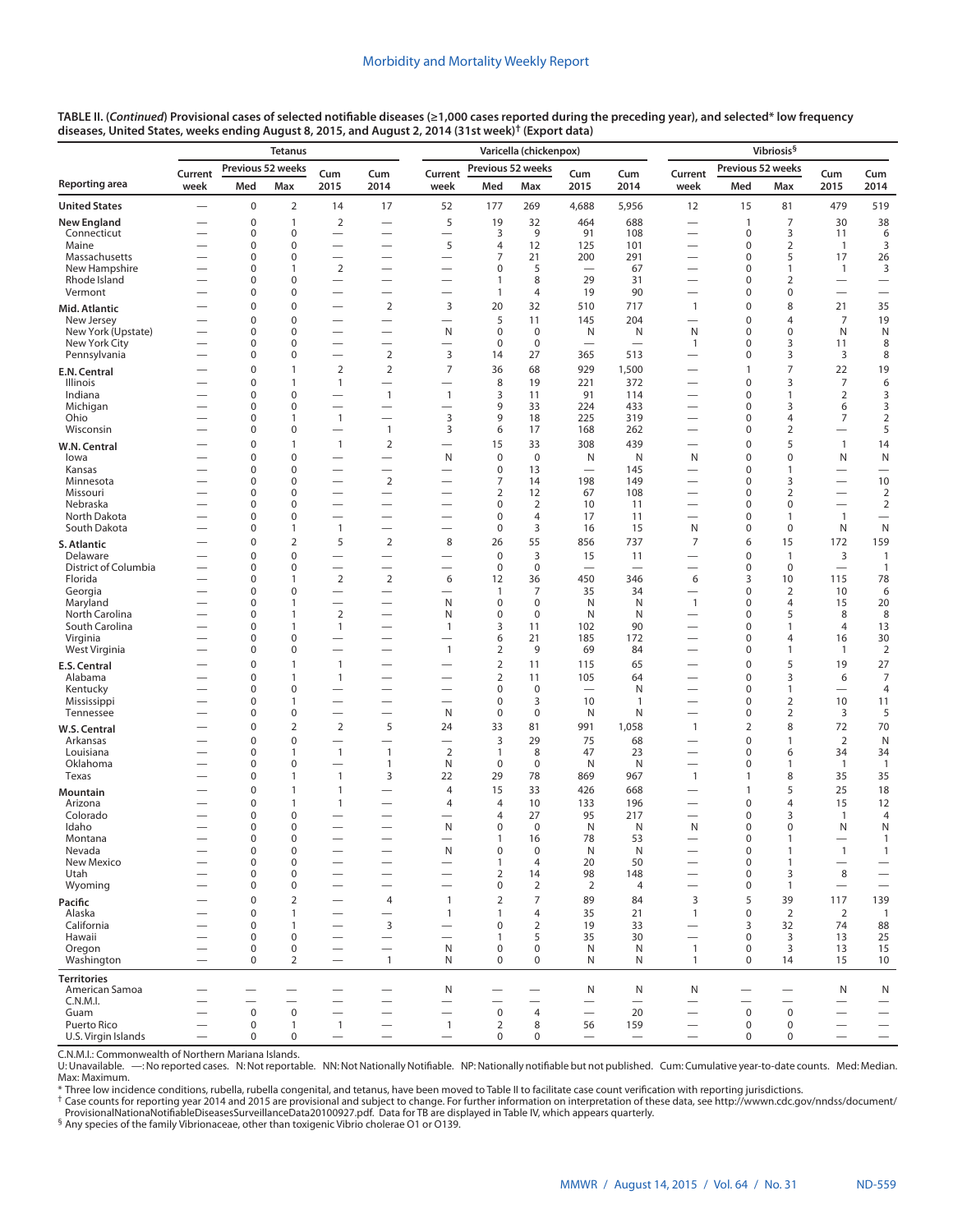|                               |                               |                            |                        |                                            | West Nile virus disease <sup>§</sup>                 |                                                      |                            |                               |                                            |                                                      |
|-------------------------------|-------------------------------|----------------------------|------------------------|--------------------------------------------|------------------------------------------------------|------------------------------------------------------|----------------------------|-------------------------------|--------------------------------------------|------------------------------------------------------|
|                               |                               |                            | Neuroinvasive          |                                            |                                                      |                                                      |                            | Nonneuroinvasive <sup>¶</sup> |                                            |                                                      |
|                               | Current                       | Previous 52 weeks          |                        |                                            |                                                      | Current                                              | Previous 52 weeks          |                               |                                            |                                                      |
| <b>Reporting area</b>         | week                          | Med                        | Max                    | <b>Cum 2015</b>                            | <b>Cum 2014</b>                                      | week                                                 | Med                        | Max                           | <b>Cum 2015</b>                            | <b>Cum 2014</b>                                      |
| <b>United States</b>          | $\overline{\phantom{0}}$      | $\mathbf{1}$               | 135                    | 80                                         | 230                                                  |                                                      | $\mathbf{1}$               | 106                           | 59                                         | 184                                                  |
| <b>New England</b>            |                               | $\mathbf 0$                | $\mathbf 2$            | $\overline{\phantom{0}}$                   |                                                      | $\overline{\phantom{0}}$                             | 0                          | $\overline{2}$                |                                            | $\overline{\phantom{0}}$                             |
| Connecticut                   |                               | 0                          | $\overline{2}$         | -                                          | $\overline{\phantom{0}}$                             | $\overline{\phantom{0}}$                             | 0                          | 2                             | $\overline{\phantom{0}}$                   |                                                      |
| Maine                         |                               | $\mathbf 0$                | $\pmb{0}$              |                                            | $\overline{\phantom{0}}$                             |                                                      | 0                          | 0                             | -                                          |                                                      |
| Massachusetts                 |                               | 0                          | $\mathbf{1}$           | $\overline{\phantom{0}}$                   | $\overline{\phantom{0}}$                             |                                                      | 0                          | 1                             | $\overline{\phantom{0}}$                   | $\overline{\phantom{0}}$                             |
| New Hampshire<br>Rhode Island | $\overline{\phantom{0}}$      | $\mathbf 0$<br>$\mathbf 0$ | $\pmb{0}$<br>$\pmb{0}$ | -<br>$\overline{\phantom{0}}$              | $\overline{\phantom{0}}$<br>$\overline{\phantom{0}}$ | $\overline{\phantom{0}}$                             | 0                          | 0<br>0                        | -<br>$\overline{\phantom{0}}$              | $\overline{\phantom{0}}$                             |
| Vermont                       |                               | $\mathbf 0$                | $\pmb{0}$              | $\overline{\phantom{0}}$                   |                                                      |                                                      | 0<br>0                     | 0                             | $\overline{\phantom{0}}$                   | $\overline{\phantom{0}}$                             |
| Mid. Atlantic                 |                               | 0                          | 8                      | $\overline{2}$                             | 3                                                    | $\overline{\phantom{0}}$                             | 0                          | 5                             | $\overline{\phantom{0}}$                   | $\overline{2}$                                       |
| New Jersey                    |                               | $\mathbf 0$                | $\mathbf{1}$           | $\overline{2}$                             | $\mathbf{1}$                                         | $\overline{\phantom{0}}$                             | 0                          | $\mathbf{1}$                  | -                                          |                                                      |
| New York (Upstate)            |                               | $\mathbf 0$                | $\pmb{0}$              | $\overline{\phantom{0}}$                   |                                                      |                                                      | 0                          | 2                             | $\overline{\phantom{0}}$                   | $\overline{1}$                                       |
| New York City                 |                               | $\mathbf 0$                | $\overline{4}$         | $\overline{\phantom{0}}$                   | $\overline{\phantom{0}}$                             |                                                      | 0                          | 2                             | $\overline{\phantom{0}}$                   | $\overline{\phantom{0}}$                             |
| Pennsylvania                  | $\overline{\phantom{0}}$      | 0                          | $\overline{4}$         | $\overline{\phantom{0}}$                   | $\overline{2}$                                       | $\overline{\phantom{0}}$                             | 0                          | 1                             |                                            | $\overline{1}$                                       |
| E.N. Central                  |                               | $\mathbf 0$                | 11                     | $\overline{2}$                             | $\overline{4}$                                       | $\overline{\phantom{0}}$                             | 0                          | 3                             | $\mathbf{1}$                               | 3                                                    |
| Illinois                      |                               | $\mathbf 0$                | 10                     | $\overline{\phantom{0}}$                   | $\mathbf{1}$                                         | $\overline{\phantom{0}}$                             | 0                          | 3                             | -                                          |                                                      |
| Indiana<br>Michigan           |                               | $\mathbf 0$<br>$\mathbf 0$ | 3<br>$\mathbf{1}$      | $\overline{\phantom{0}}$<br>—              | 3                                                    |                                                      | 0<br>0                     | $\mathbf{1}$<br>0             | -<br>-                                     | $\overline{\phantom{0}}$<br>$\overline{\phantom{0}}$ |
| Ohio                          |                               | $\mathbf 0$                | $\overline{4}$         | $\overline{2}$                             | $\overline{\phantom{0}}$                             | $\overline{\phantom{0}}$                             | 0                          | $\mathbf{1}$                  | $\overline{1}$                             | $\overline{1}$                                       |
| Wisconsin                     |                               | $\mathbf 0$                | $\mathbf{1}$           | $\overline{\phantom{0}}$                   |                                                      | $\overline{\phantom{0}}$                             | 0                          | $\overline{1}$                |                                            | $\overline{2}$                                       |
| W.N. Central                  |                               | $\mathbf 0$                | 16                     | $\overline{2}$                             | 13                                                   |                                                      | 0                          | 32                            | 19                                         | 53                                                   |
| lowa                          |                               | $\mathbf 0$                | 3                      | $\overline{\phantom{0}}$                   |                                                      | $\overline{\phantom{0}}$                             | 0                          | $\mathbf{1}$                  | $\overline{\phantom{0}}$                   | 8                                                    |
| Kansas                        | —                             | $\mathbf 0$                | $\overline{4}$         | $\overline{1}$                             | $\mathbf{1}$                                         | $\overbrace{\phantom{123221111}}$                    | 0                          | 8                             | $\overline{3}$                             | $\overline{\phantom{0}}$                             |
| Minnesota                     |                               | $\mathbf 0$                | $\mathbf 2$            | $\overline{\phantom{0}}$                   | 1                                                    | $\overline{\phantom{0}}$                             | 0                          | $\mathbf{1}$                  | $\overline{\phantom{0}}$                   | 11                                                   |
| Missouri                      | $\overline{\phantom{0}}$      | $\mathbf 0$                | $\mathbf 2$            | $\overline{\phantom{0}}$                   | 1                                                    |                                                      | 0                          | $\mathbf{1}$                  | $\overline{\phantom{0}}$                   | $\overline{\phantom{0}}$                             |
| Nebraska                      |                               | $\mathbf 0$                | 10                     | $\overline{\phantom{0}}$                   | 3                                                    |                                                      | 0                          | 19                            | 6                                          | 15                                                   |
| North Dakota<br>South Dakota  |                               | $\mathbf 0$<br>$\mathbf 0$ | 3<br>3                 | $\overline{\phantom{0}}$<br>$\overline{1}$ | $\overline{4}$<br>3                                  | $\overline{\phantom{0}}$                             | 0<br>0                     | 3<br>11                       | $\overline{2}$<br>8                        | $\overline{1}$<br>18                                 |
| <b>S. Atlantic</b>            | —<br>$\overline{\phantom{0}}$ | $\mathbf 0$                | 6                      | 5                                          | 5                                                    | $\overline{\phantom{0}}$                             | 0                          | 3                             | 3                                          | $\overline{2}$                                       |
| Delaware                      | $\overline{\phantom{0}}$      | $\mathbf 0$                | $\mathbf 0$            | -                                          | -                                                    |                                                      | 0                          | 1                             | $\mathbf{1}$                               |                                                      |
| District of Columbia          | $\overline{\phantom{0}}$      | $\mathbf 0$                | $\mathbf{1}$           | $\overline{\phantom{0}}$                   | $\overline{\phantom{0}}$                             | $\overline{\phantom{0}}$                             | 0                          | 1                             | $\overline{\phantom{0}}$                   | $\mathbf{1}$                                         |
| Florida                       |                               | $\mathbf 0$                | $\overline{2}$         | $\overline{4}$                             |                                                      |                                                      | 0                          | 2                             | $\overline{\phantom{0}}$                   | $\mathbf{1}$                                         |
| Georgia                       | $\overline{\phantom{0}}$      | $\mathbf 0$                | $\mathbf 2$            | $\overline{\phantom{0}}$                   | $\overline{4}$                                       | $\overline{\phantom{0}}$                             | 0                          | 1                             | $\overline{1}$                             |                                                      |
| Maryland                      |                               | $\mathbf 0$                | $\mathbf 2$            | -                                          |                                                      |                                                      | 0                          | 1                             | $\mathbf{1}$                               |                                                      |
| North Carolina                |                               | $\mathbf 0$                | $\pmb{0}$              | $\overline{\phantom{0}}$                   |                                                      | $\overline{\phantom{0}}$                             | 0                          | 0                             |                                            | $\overline{\phantom{0}}$                             |
| South Carolina                |                               | $\mathbf 0$                | 1                      | $\overline{\phantom{0}}$                   | $\mathbf{1}$                                         |                                                      | 0                          | 0                             |                                            | $\overline{\phantom{0}}$                             |
| Virginia                      | $\overline{\phantom{0}}$      | 0                          | $\mathbf{1}$           | $\overline{1}$                             | $\overline{\phantom{0}}$                             | $\overline{\phantom{0}}$                             | 0                          | 1                             | $\overline{\phantom{0}}$                   |                                                      |
| West Virginia<br>E.S. Central |                               | $\mathbf 0$<br>$\mathbf 0$ | $\pmb{0}$<br>5         | $\overline{\phantom{0}}$<br>6              | $\overline{\phantom{0}}$<br>$\overline{4}$           |                                                      | 0<br>0                     | 0<br>3                        | $\overline{\phantom{0}}$<br>$\overline{4}$ | $\overline{\phantom{0}}$<br>6                        |
| Alabama                       |                               | $\mathbf 0$                | $\mathbf{1}$           | $\overline{1}$                             | $\overline{\phantom{0}}$                             | $\overline{\phantom{0}}$                             | 0                          | 1                             | $\overline{\phantom{0}}$                   |                                                      |
| Kentucky                      |                               | 0                          | $\pmb{0}$              | -                                          | $\overline{\phantom{0}}$                             |                                                      | 0                          | 0                             | $\overline{\phantom{0}}$                   | $\overline{1}$                                       |
| Mississippi                   |                               | $\mathbf 0$                | 5                      | $\overline{3}$                             | $\mathbf 2$                                          |                                                      | 0                          | 2                             | $\overline{4}$                             | 5                                                    |
| Tennessee                     |                               | $\mathbf 0$                | $\overline{2}$         | 2                                          | $\overline{2}$                                       |                                                      | 0                          | $\overline{1}$                | $\overline{\phantom{0}}$                   | $\overline{\phantom{0}}$                             |
| W.S. Central                  |                               | $\mathbf{1}$               | 38                     | 20                                         | 82                                                   | $\overline{\phantom{0}}$                             | 0                          | 32                            | 11                                         | 39                                                   |
| Arkansas                      |                               | $\mathbf 0$                | $\mathbf{1}$           | $\overline{\phantom{0}}$                   | $\overline{2}$                                       | $\overline{\phantom{0}}$                             | 0                          | $\overline{1}$                | $\overline{\phantom{0}}$                   | $\overline{1}$                                       |
| Louisiana                     |                               | $\mathbf 0$                | 8                      | 5                                          | 16                                                   | $\overline{\phantom{0}}$                             | 0                          | 11                            |                                            | 18                                                   |
| Oklahoma                      |                               | $\mathbf 0$                | $\overline{2}$         | $\overline{4}$                             | $\overline{2}$                                       |                                                      | 0                          | 3                             | 6                                          |                                                      |
| Texas<br>Mountain             |                               | $\mathbf 0$<br>$\mathbf 0$ | 30<br>22               | 11<br>26                                   | 62<br>32                                             | $\overline{\phantom{0}}$<br>$\overline{\phantom{0}}$ | 0<br>0                     | 21<br>23                      | 5<br>11                                    | 20<br>23                                             |
| Arizona                       |                               | $\mathbf 0$                | 8                      | 19                                         | 25                                                   |                                                      | 0                          | 5                             | 6                                          | $\overline{4}$                                       |
| Colorado                      |                               | $\mathbf 0$                | 11                     | 3                                          | 6                                                    |                                                      | 0                          | 17                            | $\overline{2}$                             | 16                                                   |
| Idaho                         |                               | 0                          | $\mathbf{1}$           | $\overline{2}$                             | 1                                                    |                                                      | 0                          | 4                             | $\overline{2}$                             | $\mathbf 2$                                          |
| Montana                       |                               | $\mathbf 0$                | $\mathbf{1}$           | $\mathbf{1}$                               |                                                      | $\overline{\phantom{0}}$                             | 0                          | $\mathbf{1}$                  | $\overline{\phantom{0}}$                   |                                                      |
| Nevada                        |                               | 0                          | 1                      |                                            |                                                      |                                                      | $\Omega$                   | $\Omega$                      |                                            |                                                      |
| New Mexico                    |                               | $\mathbf 0$                | 5                      | $\overline{1}$                             |                                                      | $\overline{\phantom{0}}$                             | $\pmb{0}$                  | $\overline{4}$                |                                            | $\mathbf{1}$                                         |
| Utah                          |                               | $\pmb{0}$                  | $\pmb{0}$              | $\overline{\phantom{0}}$                   | -                                                    | $\overbrace{\phantom{123221111}}$                    | $\pmb{0}$                  | $\mathbf{1}$                  | $\overline{\phantom{0}}$                   | $\qquad \qquad -$                                    |
| Wyoming                       |                               | $\mathbf 0$                | $\mathbf 0$            |                                            |                                                      | $\overline{\phantom{0}}$                             | $\mathbf 0$                | 2                             | $\overline{1}$                             |                                                      |
| Pacific<br>Alaska             |                               | $\mathbf 0$<br>$\mathbf 0$ | 56<br>$\mathbf 0$      | 17                                         | 87                                                   |                                                      | $\mathbf 0$<br>$\mathbf 0$ | 27<br>$\mathsf 0$             | 10                                         | 56                                                   |
| California                    |                               | $\boldsymbol{0}$           | 56                     | 14                                         | 84                                                   |                                                      | 0                          | 26                            | $\overline{\phantom{0}}$<br>4              | $\overline{\phantom{m}}$<br>56                       |
| Hawaii                        |                               | $\mathbf 0$                | $\mathbf 0$            | $\overline{\phantom{0}}$                   | $\overline{\phantom{0}}$                             |                                                      | $\mathbf 0$                | $\mathbf{1}$                  | $\overline{\phantom{0}}$                   | $\overline{\phantom{0}}$                             |
| Oregon                        | $\overline{\phantom{0}}$      | $\mathbf 0$                | $\pmb{0}$              | $\equiv$                                   | $\equiv$                                             | $\overline{\phantom{0}}$                             | $\mathbf 0$                | $\mathbf{1}$                  | $\equiv$                                   | $\overline{\phantom{0}}$                             |
| Washington                    | $\overline{\phantom{0}}$      | $\mathbf 0$                | $\mathbf{1}$           | $\overline{3}$                             | 3                                                    | $\overline{\phantom{0}}$                             | $\mathbf 0$                | 3                             | 6                                          |                                                      |
| <b>Territories</b>            |                               |                            |                        |                                            |                                                      |                                                      |                            |                               |                                            |                                                      |
| American Samoa                |                               |                            |                        |                                            |                                                      |                                                      |                            |                               |                                            |                                                      |
| C.N.M.I.                      |                               |                            |                        |                                            |                                                      |                                                      |                            | $\overline{\phantom{0}}$      |                                            |                                                      |
| Guam                          |                               | $\mathsf 0$                | $\mathsf 0$            |                                            | -                                                    | $\overline{\phantom{0}}$                             | $\mathsf 0$                | $\mathsf 0$                   |                                            | $\overline{\phantom{0}}$                             |
| Puerto Rico                   | —                             | $\mathbf 0$                | $\mathsf 0$            | $\overline{\phantom{0}}$                   |                                                      |                                                      | $\mathbf 0$                | $\mathsf 0$                   | $\overline{\phantom{0}}$                   | $\overline{\phantom{0}}$                             |
| U.S. Virgin Islands           | $\overline{\phantom{0}}$      | $\mathsf 0$                | $\pmb{0}$              | $\overline{\phantom{0}}$                   | $\overline{\phantom{0}}$                             | $\overline{\phantom{0}}$                             | $\mathbf 0$                | $\mathsf 0$                   | $\overline{\phantom{0}}$                   | $\overline{\phantom{0}}$                             |

C.N.M.I.: Commonwealth of Northern Mariana Islands. -: No reported cases. N: Not reportable. NN: Not Nationally Notifiable. NP: Nationally notifiable but not published. Cum: Cumulative year-to-date counts. Med: Median. Max: Maximum.<br>\* Three low incidence conditions, rubella, rubella congenital, and tetanus, have been moved to Table II to facilitate case count verification with reporting jurisdictions.

† Case counts for reporting year 2014 and 2015 are provisional and subject to change. For further information on interpretation of these data, see [http://wwwn.cdc.gov/nndss/document/](http://wwwn.cdc.gov/nndss/document/ProvisionalNationaNotifiableDiseasesSurveillanceData20100927.pdf)

[ProvisionalNationaNotifiableDiseasesSurveillanceData20100927.pdf](http://wwwn.cdc.gov/nndss/document/ProvisionalNationaNotifiableDiseasesSurveillanceData20100927.pdf). Data for TB are displayed in Table IV, which appears quarterly.<br><sup>§</sup> Updated weekly from reports to the Division of Vector-Borne Diseases, National Center fo Chikungunya virus, eastern equine, Powassan, St. Louis, and western equine diseases are available in Table I.

¶ Not reportable in all states. Data from states where the condition is not reportable are excluded from this table, except starting in 2007 for the domestic arboviral diseases, influenzaassociated pediatric mortality, and in 2003 for SARS-CoV. Reporting exceptions are available at [http://wwwn.cdc.gov/nndss/downloads.html.](http://wwwn.cdc.gov/nndss/downloads.html)